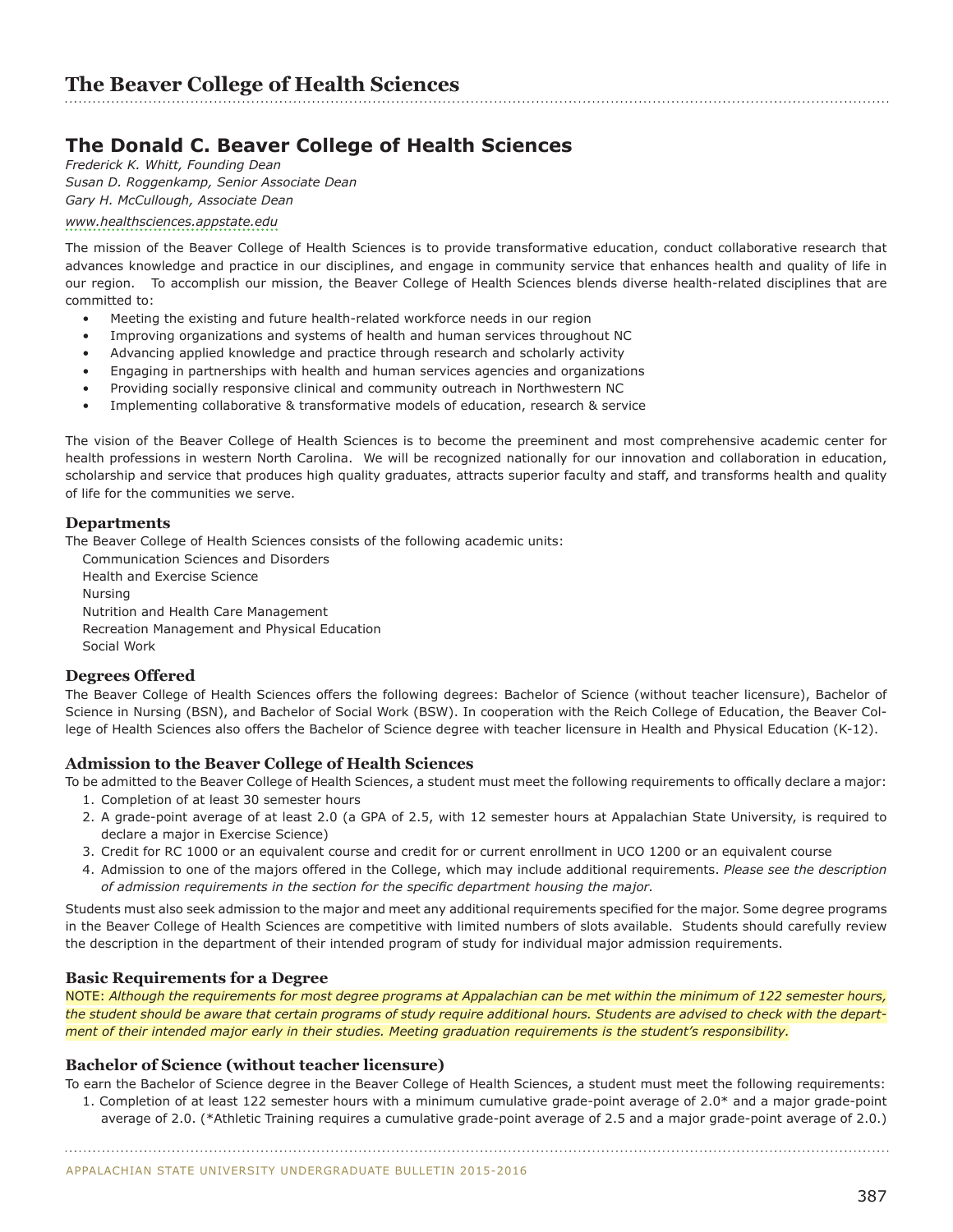## **The Beaver College of Health Sciences**

- 2. Completion of the general education requirements
- 3. Completion of the major requirements from one of the following majors: Athletic Training *(See the Department of Health and Exercise Science.)* Communication Sciences and Disorders *(See the Department of Communication Sciences and Disorders.)* Exercise Science *(See the Department of Health and Exercise Science.)* Health Care Management *(See the Department of Nutrition and Health Care Management.)* Health Promotion *(See the Department of Health and Exercise Science.)* Nutrition and Foods *(See the Department of Nutrition and Health Care Management.)* Recreation Management *(See the Department of Recreation Management and Physical Education.)*
- 4. Electives to complete at least 122\* semester hours. A minimum of two semester hours of electives must be outside the major discipline. [\*The following degrees require more than 122 semester hours for graduation: Health Care Management (125 s.h.), Nutrition and Foods (122 s.h. or 124 s.h.).]
- 5. Completion of residency requirements
- 6. Compliance with regulations concerning the settlement of all expense accounts

#### Meeting graduation requirements is the responsibility of the student.

## **Bachelor of Science (with teacher licensure)**

Refer to the Department of Recreation Management and Physical Education for the Bachelor of Science degree with teacher licensure in Health and Physical Education, K-12 (126-128 semester hours).

#### Meeting graduation requirements is the responsibility of the student.

## **Bachelor of Science in Nursing**

To earn the Bachelor of Science in Nursing in the Beaver College of Health Sciences, the student must meet the following requirements:

- 1. Completion of at least 124 semester hours with a minimum cumulative grade-point average of 2.5 and a minimum major grade-point average of 2.5
- 2. Completion of general education requirements (or the RN to BSN required core)
- 3. Completion of major requirements for the Nursing major *(See the Department of Nursing.)*
- 4. Students must earn at least a 2.0 ("C") grade in EACH required course in the major
- 5. Electives to complete 124 semester hours. A minimum of two semester hours of electives must be outside the major discipline.
- 6. Completion of residency requirements for prelicensure students
- 7. Compliance with regulations concerning the settlement of all expense accounts

#### Meeting graduation requirements is the responsibility of the student.

## **Bachelor of Social Work**

To earn the Bachelor of Social Work (BSW) in the Beaver College of Health Sciences, the student must meet the following requirements:

- 1. Completion of a minimum of 122 semester hours with a cumulative grade-point average of at least 2.5 and a major grade-point average of at least 2.5
- 2. Completion of general education requirements
- 3. Completion of major requirements for the social work major *(See the Department of Social Work.)*
- 4. Students must earn at least a 2.0 ("C") grade in EACH required course in the major
- 5. Electives to complete 122 semester hours. A minimum of two semester hours of electives must be outside the major discipline.
- 6. Completion of residency requirements
- 7. Compliance with regulations concerning the settlement of all expense accounts

Meeting graduation requirements is the responsibility of the student.

## **Academic Advising**

Academic advising for students in the Beaver College of Health Sciences is available in each of the departments or in the Office of Advising and Academic Support, housed in 102 Edwin Duncan Hall. Advising & Academic Support works to enhance, develop and implement supportive academic services to undergraduate Health Sciences majors. Undeclared students and students in other major programs are also provided with academic services related to classes offered within the college. Students are encouraged to become familiar with the services provided by the office beginning with their first semester in CHS.

The Office of Advising & Academic Support in the Beaver College of Health Sciences certifies studetns for graduation; provides academic audits; assists students with special course processing, dropping and adding classes, overload requests; and responds to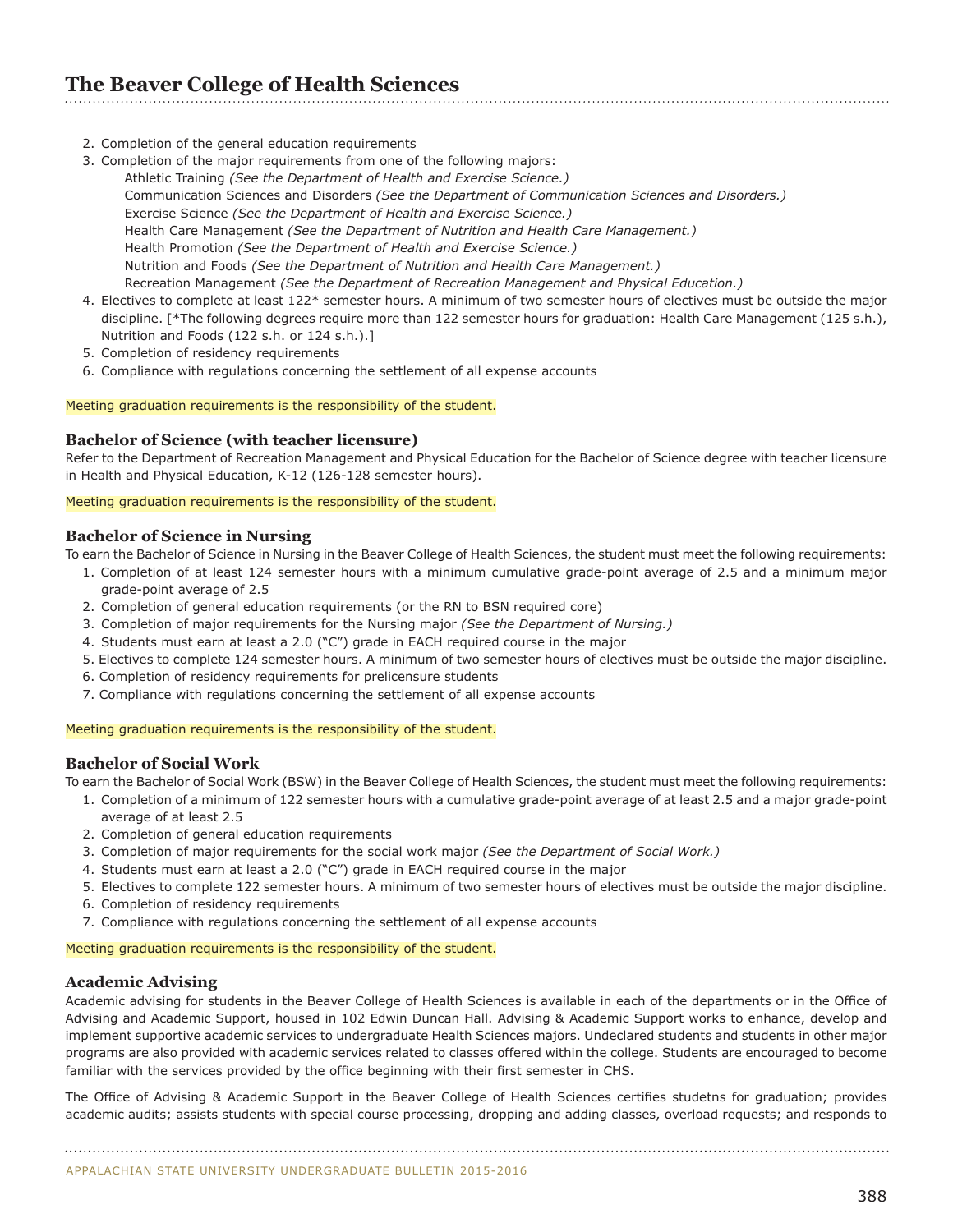inquiries regarding students academic programs.

Although academic advising is provided for all students, the final responsibility for meeting requirements for graduation remains with the student. The Ofiice of Advising and Academic Support automatically sends an audit to student upon eligibility to apply or application for graduation and encourages students to review this document thoroughly.

## **Grade-Point Average Requirements for Graduation**

To graduate, a minimum cumulative grade-point average of 2.0 is required (except for teacher licensure, athletic training, social work, and nursing programs, which require 2.5). A minimum grade-point average of 2.0 is also required in the major (2.5 for nursing and social work). Included in the calculation of the major grade-point average are all courses taken in the major department, all courses in the approved program of study/contract/concentration, and all cognate courses.

## **Internship and Practicum Programs**

The internships and practicums offered in the Beaver College of Health Sciences provide students with opportunities to:

- Learn outside of the regular classroom and gain on-the job experience;
- Experience professional practice required for licensure or certification, while earning academic credit toward their degrees; and,
- Develop personal professional contacts with potential employers.

In the internship or practicum, students work in an appropriate organization related to their course of study. Professionals in the sponsoring organization, in close cooperation with faculty in the student's major department, provide internship instruction. The student's career interests should be considered when the student makes choices regarding their internship placement. In many majors in the Beaver College of Health Sciences, an internship, practicum, clinical training or field experience is required in the program of study. If not required, the internship or practicum may be available as an elective. Students seeking further information should contact their major advisor or their departmental chair.

## **Scholarships**

The Beaver College of Health Sciences offers scholarships to incoming freshmen who intend to major in one of the degree programs of the College. These scholarships are awarded based on the student's SAT, high school performance and leadership, and potential for a career in the health sciences. Additional scholarships are available to upper-division students who have declared one of the majors in the College. These scholarships are awarded by the department in which the scholarship is established based on specific criteria as designated by the scholarship donor or the department. Students receiving scholarships in the Beaver College of Health Sciences must be in good academic standing and make acceptable progress toward completing a degree in the College.

For more information, visit the college's website at <www.healthsciences.appstate.edu/student-services/scholarships>, or contact either the chair of the department awarding the scholarship of interest or the Dean's Office, Beaver College of Health Sciences, ASU Box 32170, Boone, North Carolina 28608.

## **Blue Cross and Blue Shield of NC Institute for Health and Human Services <www.ihhs.appstate.edu>**

*Gary H. McCullough, Director*

The purpose of the Blue Cross and Blue Shield of North Carolina Institute for Health and Human Services, within the Beaver College of Health Sciences, is to provide multidisciplinary research opportunities, clinical services, and training programs related to public health. Meeting the needs of students, faculty and the regional community, the Institute strives to create and disseminate knowledge through pragmatic research and complimentary experiential learning opportunities with the overarching goal of improving lives through transformative heathcare advances.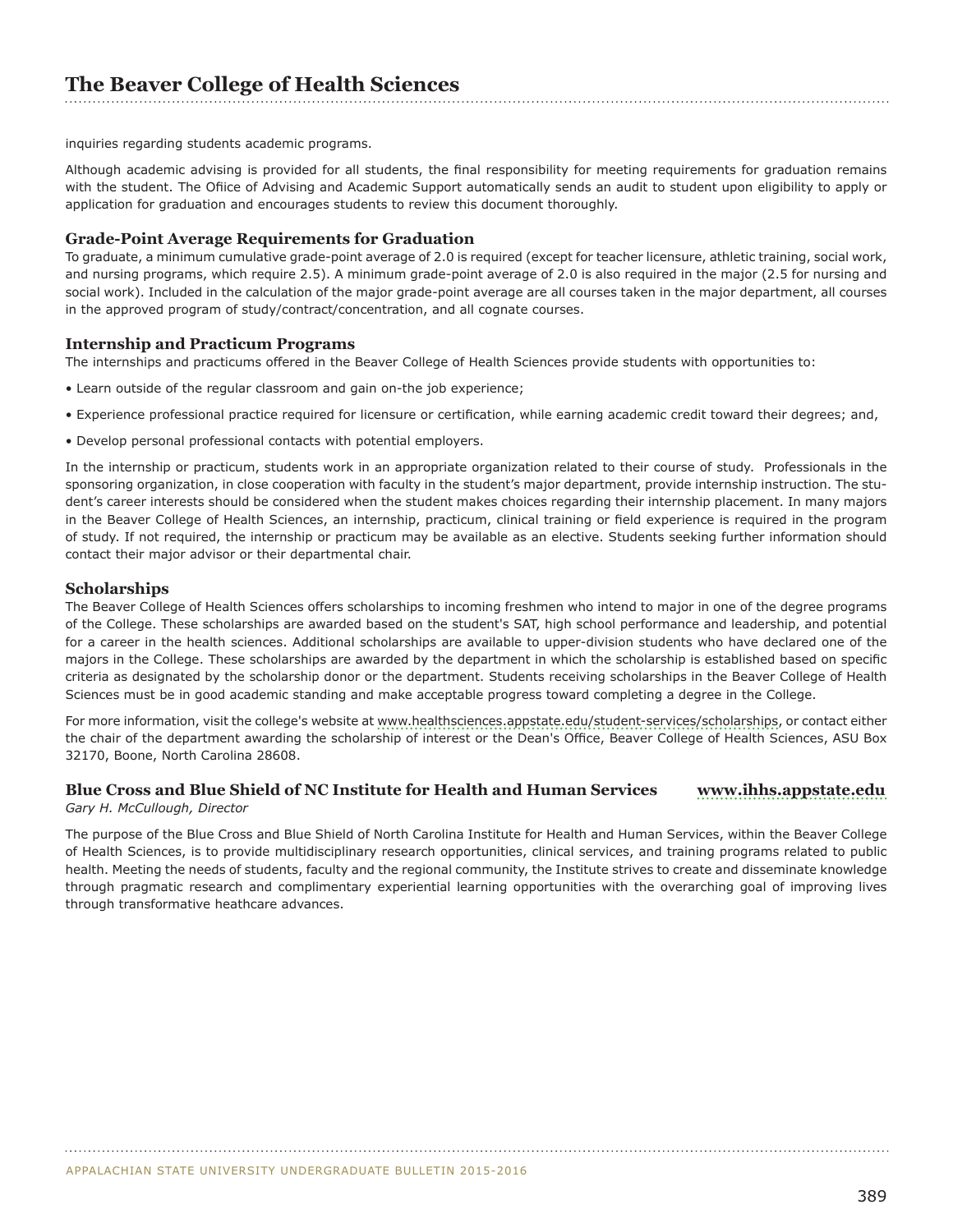## **Department of Communication Sciences and Disorders** (CSD)

*Lauren E. Renkert, Interim Chair*

*Dawn C. Botts Donna M. Brown Thalia J. Coleman Jennifer C. Dalton Bliss Hemric Louise C. Keegan Joseph F. Klein*

*Emily Lakey Angela S. Losardo Gary McCullough Kim McCullough C. Robin Morehouse Kristin Phillips Allyson Razzeto*

*Sherry L. Street-Tobin Alicia Toomey Kara Turner Jennifer P. Van Gilder Paige Williams Helen Wolter*

The Department of Communication Sciences and Disorders (CSD) is devoted to the study of human communication and associated disorders. All students pursuing programs in the Department of Communication Sciences and Disorders must meet all requirements for admission into the Beaver College of Health Sciences.

The Department of Communication Sciences and Disorders offers the following:

- Bachelor of Science in Communication Sciences and Disorders (820A/51.0201) Undergraduate minor in Communication Sciences and Disorders (820/51.0201)
- Master of Science in Speech-Language Pathology (821A/51.0203)[T]

For information on the Master of Science degree program in Speech-Language Pathology, please consult the current *Graduate Bulletin*  or contact the department chair.

## **Bachelor of Science degree in Communication Sciences and Disorders (820A/51.0201)**

The Department of Communication Sciences and Disorders offers a preprofessional program in the study of human communication and associated disorders. Upon successful completion of a master's degree, students are eligible for licensure by the State of North Carolina, certification by the American Speech-Language and Hearing Association, and licensure by the North Carolina State Department of Public Instruction.

The program of study is available at:<www.programsofstudy.appstate.edu/communication-sciences-and-disorders-bs-820a-2015-2016>

## **Criteria for Admission to the Communication Sciences and Disorders Program**

Formal application for admission to the communication sciences and disorders program is required of all students. Admission is competitive and an interview is required if there are more applicants than can be admitted.

Minimum Admission Requirements: 45 semester hours completed with a minimum cumulative GPA of 3.0 at the time admission is offered, Speech Proficiency Screening by the Communication Disorders Clinic, and completion of prerequisite courses

Prerequisite Courses (to be completed by the close of the semester of application with a minimum grade of B or 3.0 in each course; transfer equivalency will be accepted, including AP or University Placement): RC 1000, RC 2001, four semester hours of the general education science inquiry perspective requirement, CSD 2259 and CSD 2260.

*Note: Meeting the above requirements does not guarantee admission to the undergraduate degree program in communication sciences and disorders. The Department can only admit a limited number of students each Fall and Spring. Application closing dates are February 1 for Fall admission and October 1 for Spring admission. Final admission decisions will be made after semester grades are officially recorded. Students may apply for admission two times.*

Additional information regarding the admission process is available at:

www.comdis.appstate.edu/undergraduate-admissions Students interested in pursuing licensure and national certification in speech pathology by the American Speech-Language and Hearing Association must apply, be accepted and complete a Master of Science degree program in Speech-Language Pathology, such as the one offered by Appalachian State University.

## **Minor in Communication Sciences and Disorders (820/51.0201)** (15 semester hours)

The program of study is available at:<www.programsofstudy.appstate.edu/communication-sciences-and-disorders-minor-820-2015-2016>

## **Communication Disorders Clinic [www.cdclinic.appstate.edu](http://www.cdclinic.appstate.edu)**

*Gary McCullough, Interim Director*

The Department of Communication Sciences and Disorders is home to the Charles E. and Geneva S. Scott Communication Disorders Clinic which serves as a community-based training facility for graduate students pursuing their master's degree in speech-language pathology. The Clinic, a non-profit organization, is located in University Hall at Appalachian State University. Established in September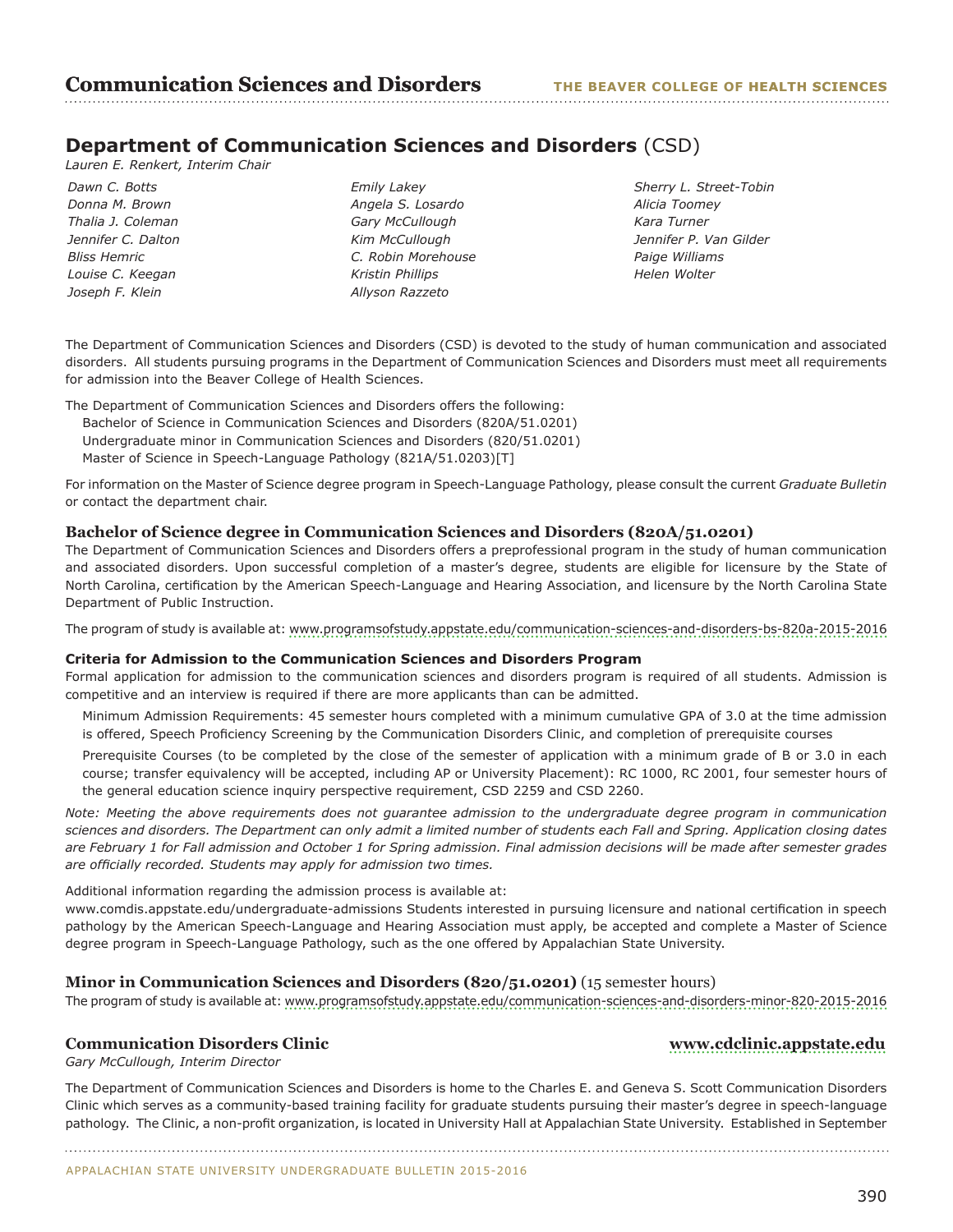of 1968, the primary mission of the Clinic is to provide clinical learning experiences for students majoring in speech-language pathology. The Clinic is recognized for the outstanding clinical services provided to individuals of all ages from the Boone and Western North Carolina regions. There is currently no charge to Appalachian students for services; otherwise the Clinic operates on a fee-for-service basis. For more information, please call (828) 262-2185.

## **Courses of Instruction in Communication Sciences and Disorders (CSD)**

This catalog reflects fall and spring semester offerings. Go to [www.summerschool.appstate.edu](http://www.summerschool.appstate.edu) for courses offered in summer terms. (For an explanation of the prefixes used in the following courses, see the listing of Course Prefixes.)

## COMMUNICATION SCIENCES AND DISORDERS (CSD)

## **CSD 2259. Communication Disorders** (3).F;S.

An introduction to the disorders of human communication in children and adults.

#### **CSD 2260. Anatomy and Physiology of the Speech and Hearing Mechanism** (3).F;S.

The structure and function of the systems involved in normal speech perception and production.

## **CSD 2361. Phonetics** (3).F;S.

The phonetic/phonemic systems of English concentrating on I.P.A. transcription skills. Prerequisite: admission to the Communication Sciences and Disorders program.

## **CSD 2464. Basic Speech and Hearing Science** (3).F;S.

An introduction to speech and hearing science theory, instrumentation, and measurement. Emphasizes normal speech perception and production to establish a reference for pathological deviations. Prerequisite: admission to the Communication Sciences and Disorders program. Corequisite: CSD 2465.

## **CSD 2465. Basic Speech and Hearing Science Laboratory** (1).F;S.

This laboratory is designed to provide students with hands-on experiences with instrumentation in the speech and hearing sciences. Through these experiences, students will apply concepts of speech perception, acoustic phonetics, and speech production in laboratory and clinical settings. Prerequisite: admission to the Communication Sciences and Disorders program. Corequisite: CSD 2464.

## **CSD 2500. Independent Study** (1–4).F;S.

#### **CSD 3201. Language Disorders Across the Lifespan** (3).F;S.

An overview of disorders of receptive and expressive language, and cognitive and social aspects of communication, including the etiologies, characteristics, anatomical/physiological, acoustic, psychological, developmental, and linguistic and cultural correlates. (Meets ASHA III-C) Prerequisite: admission to the Communication Sciences and Disorders program.

## **CSD 3202. Speech Disorders Across the Lifespan** (3).F;S.

An overview of speech disorders affecting articulation, fluency, voice, resonance, and swallowing, including the etiologies, characteristics, anatomical/physiological, acoustic, psychological, developmental, and linguistic and cultural correlates. Prerequisite: admission to the Communication Sciences and Disorders program.

#### **CSD 3320. Cultural Diversity and Communication Disorders** (3).F;S.

This course provides instruction in professional communication with clients and their families and emphasizes the utilization of best practice in the delivery of services while honoring different customs, beliefs, and values. This course will focus on the development of intercultural competence in speech-language pathologists.

#### **CSD 3340. Syndromes and Conditions with Associated Communication Disorders** (3).F;S.

This course provides a broad overview of syndromes and conditions with associated communication disorders that are likely to be encountered by speech-language pathologists. Up-to-date information is provided about the etiology of each of the disorders and the types of speech, voice, resonance, language, and cognitive disorders associated with each syndrome.

#### **CSD 3350. Evaluating Research in Communication Sciences and Disorders** (3).F;S.

#### *GEN ED: Junior Writing in the Discipline (WID)*

An introduction to the principles and practices of research in communication sciences and disorders, including experimental design, statistical methods, and application to clinical populations and evidence-based practice. Prerequisites: RC 2001 or its equivalent, STT 1810 or STT 2810, and admission to the Communication Sciences and Disorders program.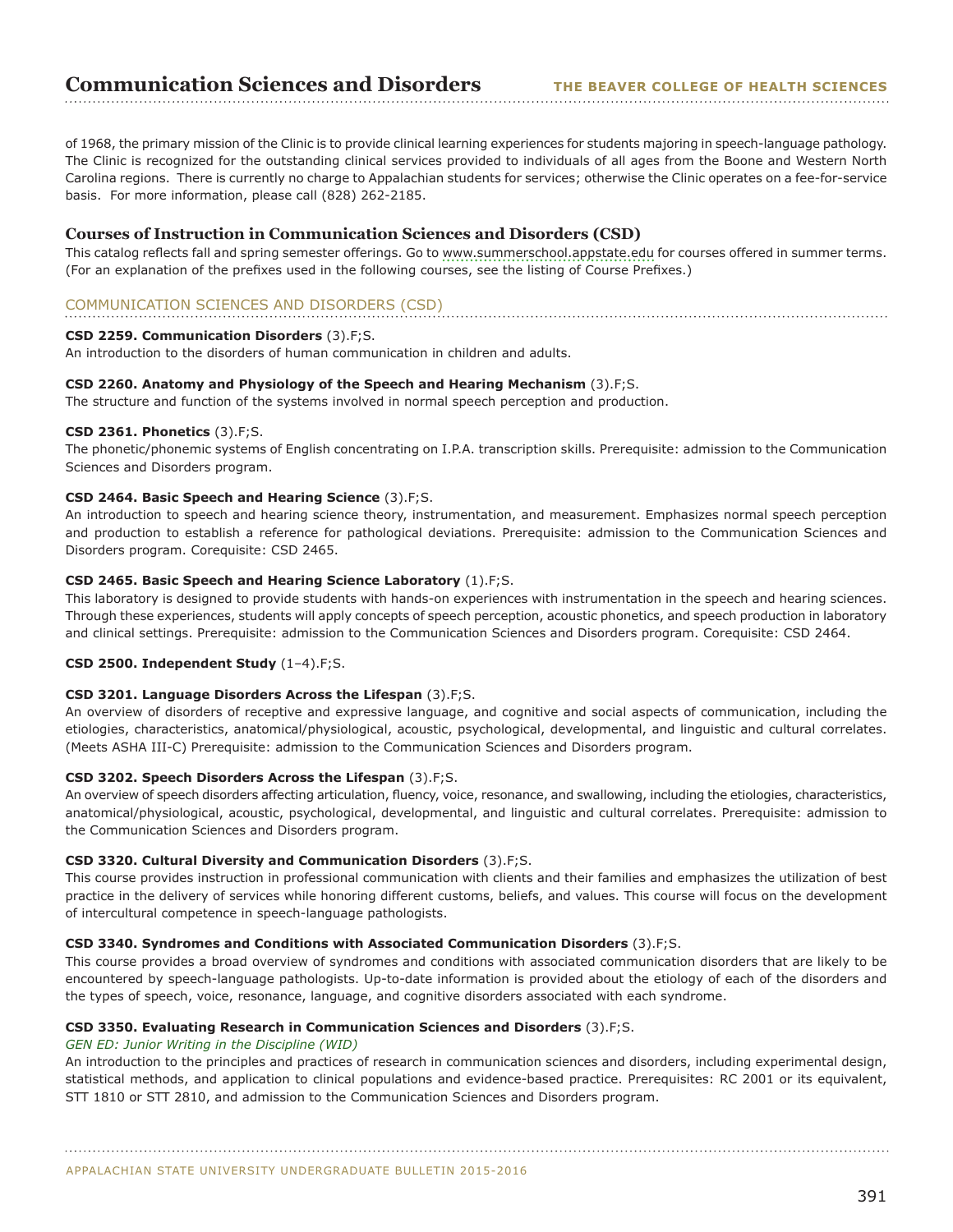## **CSD 3366. Communication Development** (3).F;S.

Verbal and nonverbal communication development of the child. Prerequisite: admission to the Communication Sciences and Disorders program.

## **CSD 3368. American Sign Language I** (3).F;S.

An introduction to the content, form, and use of American Sign Language. A special emphasis is placed on the characteristics of Deaf culture and the various methods of communicating with individuals who are deaf or hard of hearing.

## **CSD 3370. American Sign Language II** (3).F;S.

Advanced study of the content, form, and use of American Sign Language. Students will gain experience using ASL in narrative and conversational contexts, thereby expanding their appreciation of Deaf culture. Prerequisite: CSD 3368.

## **CSD 3500. Independent Study** (1–4).F;S.

#### **CSD 3520. Instructional Assistance** (1).F;S.

A supervised experience in the instructional process on the university level through direct participation in a classroom situation. Graded on an S/U basis. Prerequisite: junior or senior standing. May be repeated for total credit of three semester hours.

## **CSD 3530–3549. Selected Topics** (1–4). On Demand.

## **CSD 3660. Audiology Seminar and Practicum** (1).F;S.

This course will allow the student to explore audiologic evaluation through practicum experience and to become familiar with advanced testing procedures. It is designed for the student who has excelled in CSD 4364 (Audiology) and wishes to pursue more information in this area. The student must submit an application and be approved by the instructor to take this course. Prerequisite: admission to the Communication Sciences and Disorders program.

## **CSD 4162. Structural Analysis of Language** (3).F;S.

A study of language content, form, and use with special emphasis on the acquisition of descriptive taxonomies for the classification of spoken language samples. The course includes guided and independent practice in language sampling and analysis procedures. Prerequisite: admission to the Communication Sciences and Disorders program. [Dual-listed with CSD 5162.] Dual-listed courses require senior standing; juniors may enroll with permission of the department.

#### **CSD 4364. Audiology** (3).F;S.

The science of hearing and the etiologies of hearing impairment. Prerequisites: CSD 2259, CSD 2260, CSD 2464, and CSD 2465; or permission of the department chair; and admission to the Communication Sciences and Disorders program. [Dual-listed with CSD 5364.] Dual-listed courses require senior standing; juniors may enroll with permission of the department.

#### **CSD 4662. Management of Hearing Disorders** (3).S.

Studies of the habilitation/rehabilitation of hearing impairments in preschool and school-aged children and adults. Emphasis on prescriptive and resource curricular management. Includes audition training, speech reading methods, and a survey of hearing aid monitoring techniques. Prerequisites: CSD 4364 and admission to the Communication Sciences and Disorders program. [Dual-listed with CSD 5662.] Dual-listed courses require senior standing; juniors may enroll with permission of the department.

#### **CSD 4766. Neuroanatomy and Physiology** (3).F;S.

Basic anatomy and physiology of the central and peripheral nervous systems with special emphasis on neural systems involved in normal and disordered speech, language, and hearing. Prerequisites: CSD 2260 and admission to the Communication Sciences and Disorders program. [Dual-listed with CSD 5766.] Dual-listed courses require senior standing; juniors may enroll with permission of the department.

#### **CSD 4850. Adult Language Disorders** (3).F;S.

#### *GEN ED: Capstone Experience*

Description, assessment, differential diagnosis and management of acquired neurogenic language disorders, including aphasia, right hemisphere disorder, traumatic brain injury, and dementia. Emphasis is given to neurological bases, characteristics, etiologies, and clinical management within the framework of the International Classification of Function. Prerequisite: admission to the Communication Sciences and Disorders program. Prerequisite or corequisite: CSD 4766 or permission of the department chair. [Dual-listed with CSD 5850.] Dual-listed courses require senior standing; juniors may enroll with permission of the department.

APPALACHIAN STATE UNIVERSITY UNDERGRADUATE BULLETIN 2015-2016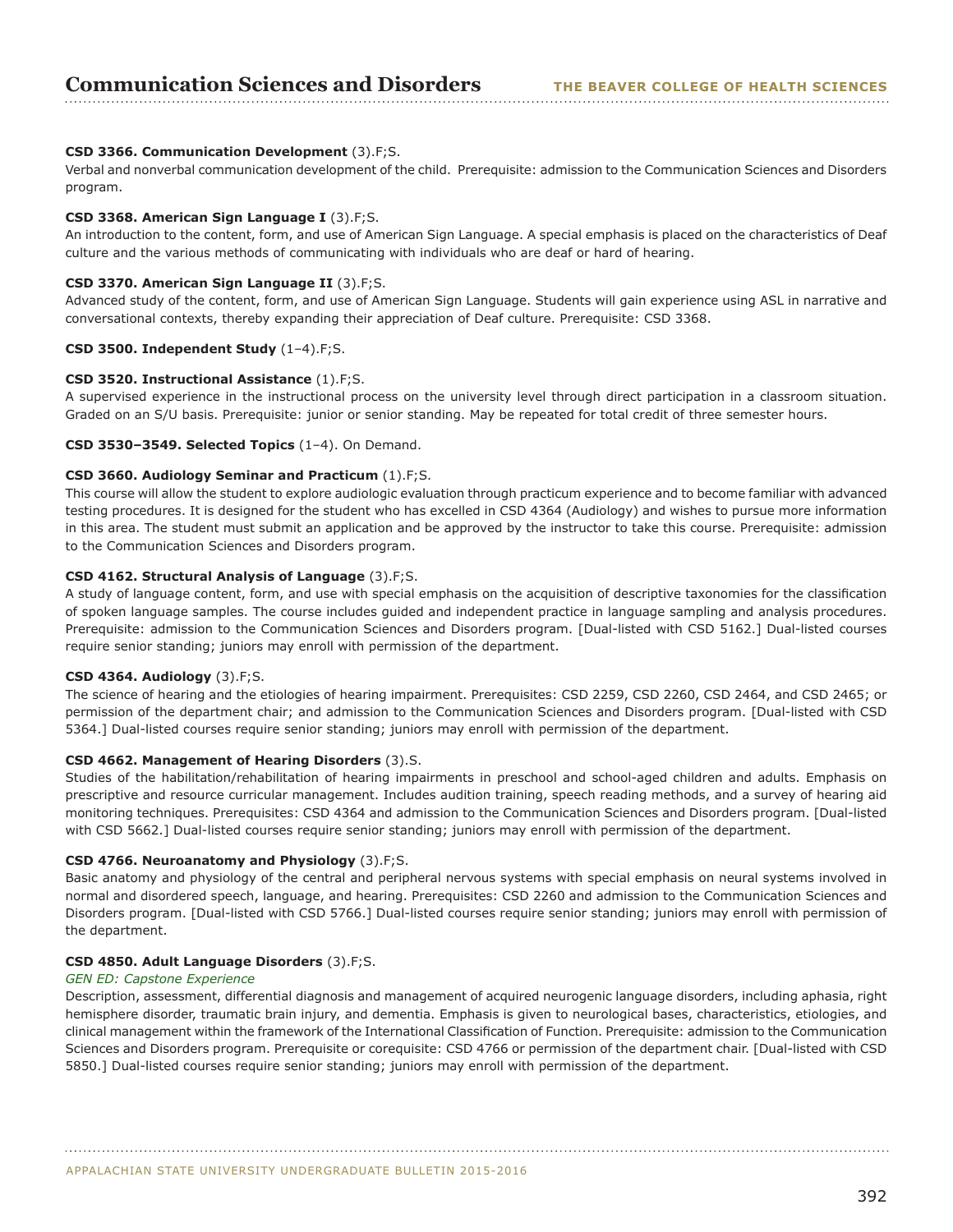## **Department of Health and Exercise Science** (HES)

*N. Travis Triplett, Interim Chair*

*Gregory Anoufriev Melanie D. Austin Rebecca A. Battista Richard W. Christiana Scott R. Collier Travis M. Erickson Ashley Goodman B. Adam Mege Jennifer S. Howard Robert L. Johnson Rebecca M. Kappus Michael J. Landram Roachel J. Laney* 

*Steve McAnulty Jeffrey M. McBride B. Adam Mege Edward K. Merritt Marco Meucci Anne Marie Moody Jamie L. Moul Alan R. Needle David C. Nieman Max C. Poole Laurie A. Rivera Jan C. Rowe R. Andrew Shanely* *Christopher S. Shreve Caroline J. Smith Jeffrey T. Soukup Abigail S. Stickford Jonathon L. Stickford Alan C. Utter Colleen M. Utter Herman van Werkhoven Frederick K. Whitt Jennifer Zwetsloot Kevin A. Zwetsloot*

The Department of Health and Exercise Science educates students in the art and science of human movement and performance, promoting health, and rehabilitation. The department provides instruction, conducts research and delivers services to improve the overa ll educational experience for the student. Following graduation, the student is prepared to develop programs in a variety of professional settings and with diverse populations.

## **Bachelor of Science in Athletic Training (AT)**

The Athletic Training degree will provide the undergraduate student with a blend of academic coursework and clinical experience in appropriate athletic training settings. It is the intention of this degree to prepare students to practice athletic training in a high school, college/university, professional, industrial, or clinical setting.

## **The Bachelor of Science degree in Athletic Training (565A/51.0913)**

The program of study is available at: <www.programsofstudy.appstate.edu/athletic-training-bs-565a-2015-2016>

The Athletic Training program requires the student to apply for admission to the curriculum. Requirements for admission: submission of a program application, a 2.5 cumulative GPA from Appalachian State University with 12 semester hours at Appalachian State University, a minimum of 30 hours of active observation in Appalachian State University's athletic training rooms, three letters of recommendation, a journal, a goal statement, an insight statement, a signed Technical Standards document (available on the website for the HES department), and a personal interview. Students must maintain a 2.5 GPA and must earn a grade of "C" or higher in AT 1600, AT 2100, AT 2300, AT 2400, AT 3010, AT 3215, AT 3600, AT 3610, AT 3615, AT 3620, AT 3625, AT 4025, and AT 4030. The Athletic Training program is a CAATE accredited program that prepares the student for the BOC Examination and North Carolina licensure. Contact the director of the Athletic Training curriculum in the Department of Health and Exercise Science for further information.

## **Exercise Science (ES)**

The Exercise Science degree prepares students for advanced study in the fields of exercise physiology, biomechanics, physical therapy, medicine, and biomedical research. The degree also prepares qualified professionals for employment in athletics programs, exercise/ fitness centers, hospital wellness programs, corporate fitness programs, rehabilitation centers, and other allied health areas.

## **The Bachelor of Science degree in Exercise Science (567\*/31.0505)**

For the Bachelor of Science in Exercise Science, students must select one of the following concentrations:

## **Clinical Exercise Physiology concentration (567E)**

The program of study is available at: [www.programsofstudy.appstate.edu/exercise-science-bs-clinical-exercise-physiology-](www.programsofstudy.appstate.edu/exercise-science-bs-clinical-exercise-physiology-567e-2015-2016)[567e-2015-2016](www.programsofstudy.appstate.edu/exercise-science-bs-clinical-exercise-physiology-567e-2015-2016)

## **Pre-Professional concentration (567B)**

The program of study is available at: [www.programsofstudy.appstate.edu/exercise-science-bs-pre-professional-567b-2015-2016](www.programsofstudy.appstate.edu/exercise-science-bs-pre-professional-567b-2015-2016  )

## **Strength and Conditioning concentration (567D)**

The program of study is available at: [www.programsofstudy.appstate.edu/exercise-science-bs-strength-and-conditioning-](www.programsofstudy.appstate.edu/exercise-science-bs-strength-and-conditioning-567d-2015-2016)[567d-2015-2016](www.programsofstudy.appstate.edu/exercise-science-bs-strength-and-conditioning-567d-2015-2016)

A cumulative GPA of 2.5 based on at least 12 earned semester hours at Appalachian is required prior to declaring the Exercise Science major. Transfer students may be allowed to declare the Exercise Science major prior to earning 12 semester hours at Appalachian if they have earned a 2.5 cumulative GPA on coursework completed prior to entering Appalachian. Students must be a declared Exercise Science major or minor in order to enroll in Exercise Science courses at the 3000-level or above.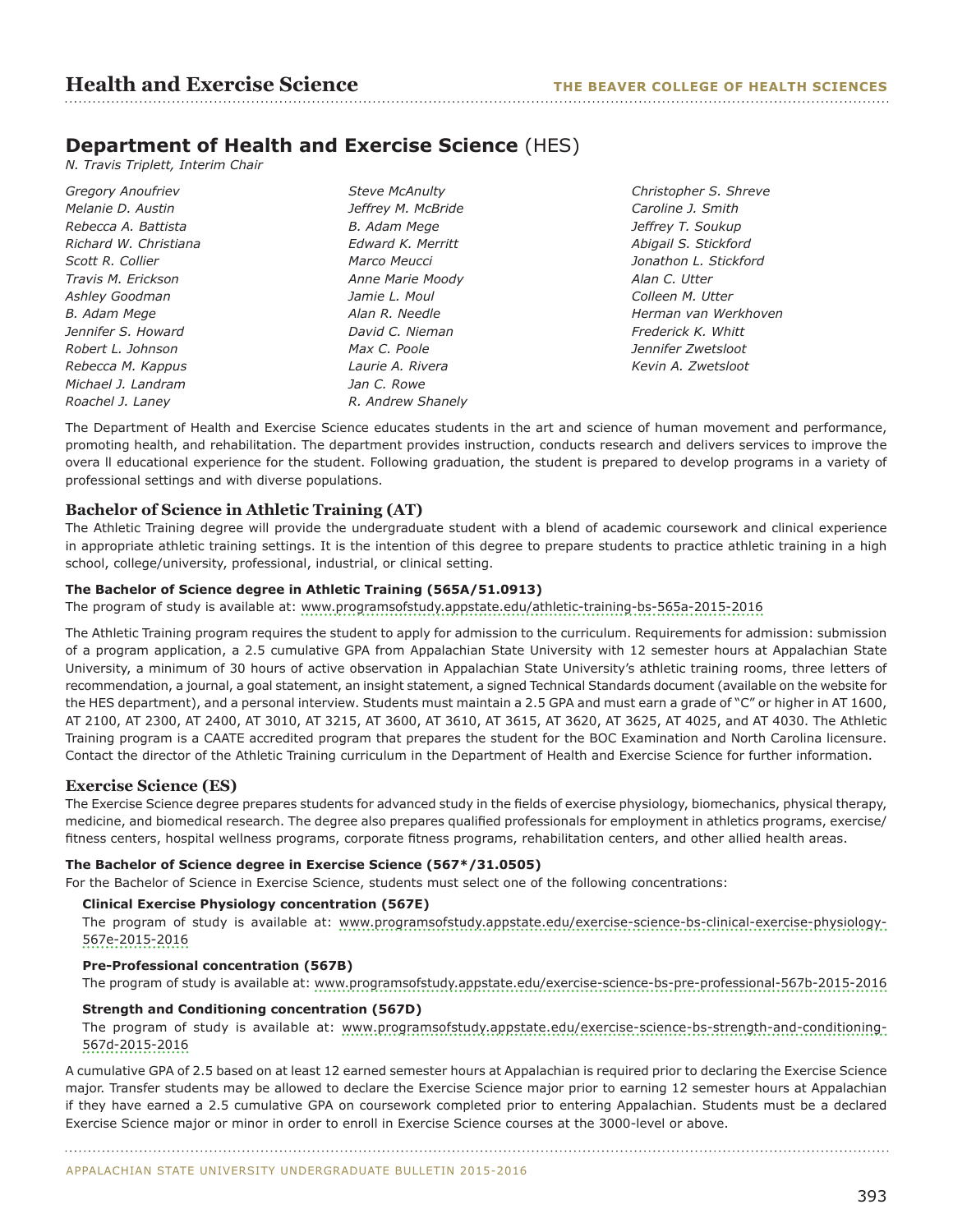## **Minor in Exercise Science (519/31.0505)** (17-21 semester hours)

The program of study is available at: <www.programsofstudy.appstate.edu/exercise-science-minor-519-2015-2016>

## **Health Promotion (HP)**

Students earning a Health Promotion degree will have the competencies needed to provide leadership in health promotion and disease prevention for communities, hospitals, voluntary agencies, schools, and private industry.

#### **The Bachelor of Science degree in Health Promotion (509A/51.2207)**

The program of study is available at: <www.programsofstudy.appstate.edu/health-promotion-bs-509a-2015-2016>

#### **Minor in Health Promotion (509/51.2207)** (17 semester hours)

The program of study is available at: <www.programsofstudy.appstate.edu/health-promotion-minor-509-2015-2016>

## **Graduate Degree**

The Department of Health and Exercise Science offers the following degree at the graduate level: Master of Science degree in Exercise Science with concentrations in Clinical Exercise Physiology, Research, and Strength & Conditioning. Persons interested in this degree are requested to consult the *Graduate Bulletin* for further information.

## **Courses of Instruction in Athletic Training (AT), Exercise Science (ES), and Health Promotion (HP)**

This catalog reflects fall and spring semester offerings. Go to [www.summerschool.appstate.edu](http://www.summerschool.appstate.edu) for courses offered in summer terms. (For an explanation of the prefixes used in the following courses, see the listing of Course Prefixes.)

## ATHLETIC TRAINING (AT)

## **AT 1600. Introduction to Athletic Training** (3).F;S.

An introductory course to athletic training. Topics covered include an introduction to the profession and educational process, safety in the training room, musculoskeletal and surface anatomy, sports medicine terminology, injury recognition and basic evaluation, use of therapeutic modalities, and rehabilitation techniques. Lecture three hours.

#### **AT 1800. Athletic Training Clinical Laboratory I** (2).S.

A guided, practical clinical experience for the entry level athletic training student. Experiences will include, but not be limited to, general athletic training room operation and instruction and application of cryotherapy, thermotherapy, flexibility, wellness and environmental screening techniques, and prophylactic taping. Prerequisite: acceptance into the CAATE accredited Athletic Training program. Clinical education experience two hours.

## **AT 2100. Emergent Care Strategies** (2).F;S.

This seminar course should be taken by students in their second year of the athletic training program. Course content will focus on fabrication of protective equipment, spinal injuries and management, emergency planning, and will supplement the learning experience gained from clinical work. Prerequisite: AT 1600 and AT 1800.

#### **AT 2300. Manual Evaluation Techniques of Joint Movement** (4).F.

The course covers the body's response to injury/illness, soft tissue and bony palpation, goniometry, manual muscle testing, posture evaluation, and gait analysis. It will provide a foundation for future courses in injury/illness evaluation and management. Hands-on practice with movement assessment techniques and cadaver dissection is provided. Prerequisites: AT 1600 and AT 1800. Lecture three hours, laboratory two hours.

#### **AT 2400. Medical Conditions and Disabilities** (4).S.

A course designed to expand on the knowledge gained in ES 2032, Human Anatomy and Physiology II. This course will also focus on the application of anatomy and physiology to the pathogenesis of disease and disabilities as they relate to allied health professionals. Prerequisites: AT 1600, AT 2300 and ES 2032. Lecture three hours, laboratory two hours.

#### **AT 2600. Athletic Training Clinical Laboratory II** (2).F.

A guided, practical clinical experience for the second semester athletic training student. Experiences will include, but not be limited to, instruction in and the application of techniques used to assess joint movement and function. Prerequisites: AT 1600 and AT 1800. Corequisite: ES 2031. Clinical education experience two hours.

## **AT 2700. Athletic Training Clinical Laboratory III** (2).S.

APPALACHIAN STATE UNIVERSITY UNDERGRADUATE BULLETIN 2015-2016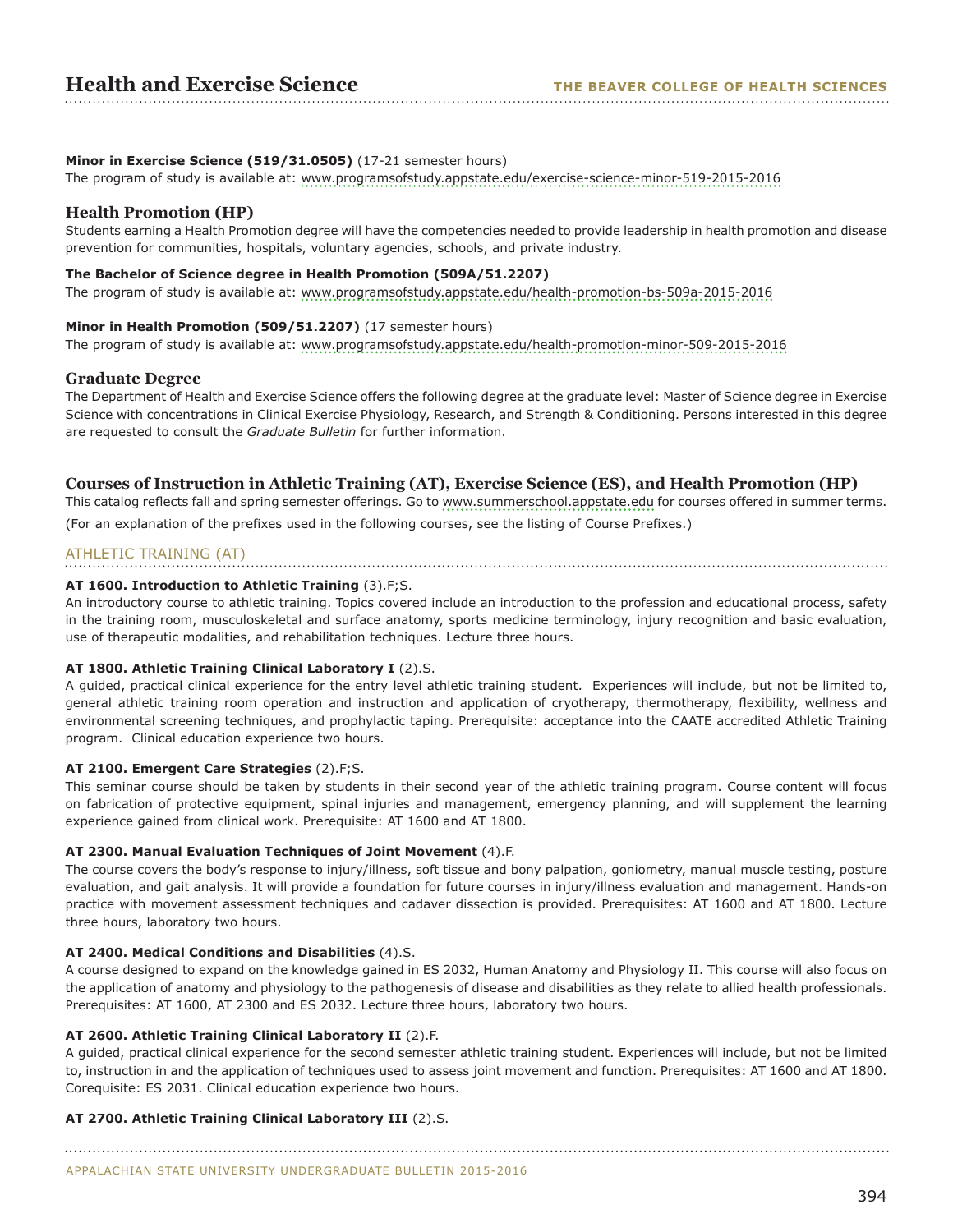A guided, practical clinical experience for the third semester athletic training student. Experiences will include, but not be limited to, instruction in and the application of techniques used to assess joint movement and function and therapeutic modalities. Prerequisite: AT 2600. Clinical education experience two hours.

## **AT 3000. Athletic Training Clinical Laboratory IV** (3).F.

A guided, practical clinical experience for the fourth semester athletic training student. Experiences will include, but not be limited to, instruction in and the application of techniques used to evaluate injuries/illness. Prerequisite: AT 2700. Clinical education experience three hours.

#### **AT 3010. Therapeutic Medications in the Rehabilitation Sciences** (3).F.

A problem-based learning class that will provide an understanding of pharmacologic applications and governing pharmacy regulations relevant to the rehabilitation sciences. Lecture three hours. Prerequisite ES 2032.

### **AT 3215. Athletic Training Clinical Organization and Administration** (2).F.

A course focusing on the organizational and administrative components of an athletic training program including those pertaining to: a) facility design; b) health care; c) financial management; d) training room management; e) use of computers in the training room; and f) public relations.

## **AT 3400. Athletic Training Clinical Laboratory V** (3).S.

A guided, practical clinical experience for the fifth semester athletic training student. Experiences will include, but not be limited to, instruction in and the application of techniques used to evaluate and rehabilitate injuries/illness. Prerequisite: AT 3000. Clinical education experience three hours.

## **AT 3520. Instructional Assistance** (1).F;S.

A supervised experience in the instructional process on the university level through direct participation in a classroom situation. Graded on an S/U basis. Prerequisite: junior or senior standing. May be repeated for a total credit of three semester hours. Approved contract required.

## **AT 3530–3549. Selected Topics** (1–4). On Demand.

## **AT 3600. Orthopedic Clinical Evaluation and Diagnosis I** (3).F.

An advanced course in orthopedic clinical evaluation and diagnosis. The course will include introductory material related to orthopedic clinical evaluation and diagnosis and in-depth investigation of the foot and ankle, knee, hip, and shoulder. Hands-on practice with orthopedic clinical evaluation and diagnostic procedures is provided. Prerequisite: AT 2300. Lecture three hours.

## **AT 3610. Therapeutic Modalities and Intervention Strategies I** (3).S.

#### *GEN ED: Junior Writing in the Discipline (WID)*

The course covers the physical basis and physiological effects of agents, modalities, and alternative intervention strategies used in the treatment of injuries to an active population. The emphasis will be on establishing a theoretical foundation for selecting a treatment protocol for an injury. Hands-on practice with equipment is provided. Prerequisites: AT 1600, ES 2031, and RC 2001 or its equivalent. Lecture three hours.

#### **AT 3615. Orthopedic Clinical Evaluation and Diagnosis II** (3).S.

The student will have the opportunity to build on knowledge acquired in AT 3600. In-depth investigation of orthopedic clinical evaluation and diagnosis of the upper extremity, abdomen, lumbar, thoracic, cervical spine, and head and face will be included. Prerequisite: AT 3600. Lecture three hours.

#### **AT 3620. Conditioning and Rehabilitative Exercises I** (3).F.

The course covers the principles of conditioning and rehabilitative exercises. Topics for discussion include the five principles of rehabilitation, principles of exercise progression, cardiovascular and muscular conditioning, aquatic exercise, plyometric exercise, and isokinetic testing. Hands-on practice with equipment is provided. Prerequisite: AT 2300. Lecture three hours.

#### **AT 3625. Conditioning and Rehabilitative Exercises II** (3).S.

The student will build on knowledge acquired in AT 3620. In-depth investigation of anatomically based rehabilitation techniques, criteria for return to activity, and basics of surgical procedures will be included. Hands-on practice with equipment is provided. Prerequisite: AT 3620. Corequisite: AT 3615. Lecture three hours.

## **AT 4000. Athletic Training Clinical Laboratory VI** (4).F;S.

A guided, practical experience for advanced level athletic training students. Experiences will include, but not be limited to, organization and administration within medical settings, general medical experience, and evaluation, treatment, and rehabilitation of injuries/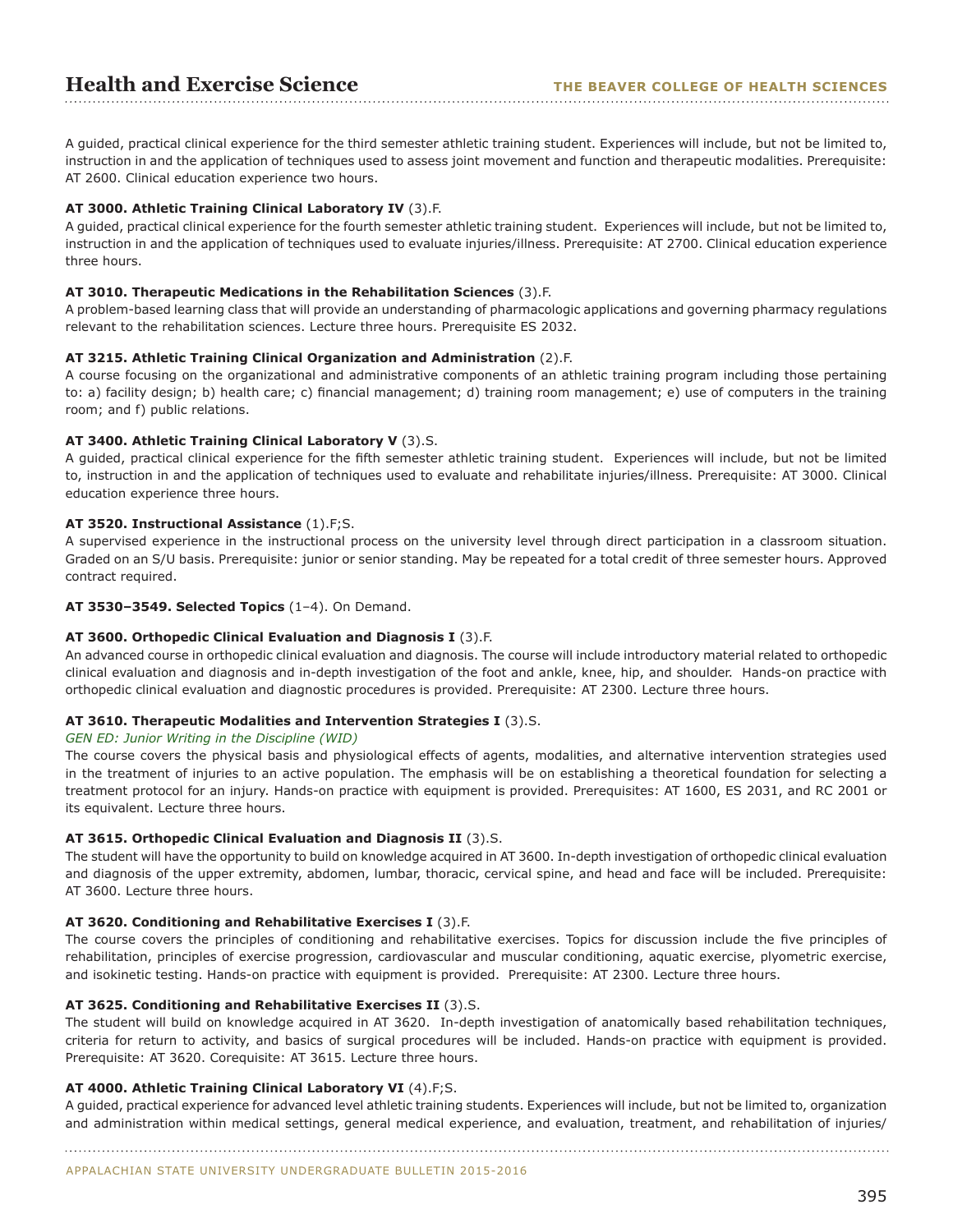illnesses. Prerequisite: AT 3400. May be repeated for a total credit of eight semester hours. Clinical education experience four hours.

## **AT 4025. Therapeutic Modalities and Intervention Strategies II** (3).S.

The course covers nutritional, psychosocial, and complementary and alternative strategies used in the treatment of the injuries incurred by physically active populations. Prerequisites: AT 3600, AT 3610, AT 3620, and HP 1105. Lecture three hours.

## **AT 4030. Evidence-Based Practice in Athletic Training** (3).F.

## *GEN ED: Capstone Experience*

A course designed for senior athletic training students. Discussion topics will include developing clinical research questions, assessing research study design, understanding statistical analyses, interpreting peer-reviewed manuscripts, and conducting systematic reviews of literature. These skills will be applied as they relate to the prevention, diagnosis, and treatment of sports-related injuries. Prerequisites: AT 3615, AT 3625, and AT 4025. Lecture three hours.

## EXERCISE SCIENCE (ES)

## **ES 2002. Introduction to Exercise Science** (3).F;S.

The course is an introduction to the field of Exercise Science. Topics will include the history, future, and professional opportunities within the sub-disciplines: exercise physiology, biomechanics, sports nutrition, sports psychology, and motor behavior.

#### **ES 2005. Introduction to Physiological Assessment** (3).F;S.

This course acquaints the student with various aspects of developing and conducting a fitness assessment within the public sector. Principles of risk factor identification and stratification along with pre-participation health screening will be discussed. Methods of assessing health-related physical fitness will be taught in an applied manner and will include cardiorespiratory endurance, body composition, muscular strength and muscular endurance. The theory will be followed by application of the above parameters to the purposes, principles and precautions of an exercise program.

## **ES 2020. Measurement and Evaluation in Exercise Science** (3).F;S.

Introduction to measurement and evaluation practices pertinent to exercise science. Emphasis will be placed on computer applications of data collection, organization, analysis, and interpretation. Prerequisite: MAT 1020 or higher. (ND Prerequisite: passing the math placement test or successful completion of MAT 0010.)

#### **ES 2030. Concepts in Human Anatomy and Physiology** (4).F;S.

This course will provide an overview of human anatomy and physiology with a particular focus on organ systems related to sports science, health, and wellness. Topics will include structure, function and the interrelationships of organ systems. Lecture three hours, laboratory two hours. Prerequisite: BIO 1201; or BIO 1801; or CHE 1101 and CHE 1110.

#### **ES 2031. Human Anatomy and Physiology I** (4).F;S.

This course is the first of a two-semester sequence which provides a comprehensive study of the anatomy and physiology of the human body. Topics include the structure, function, and interrelationship of organ systems with an emphasis on the processes which maintain homeostasis. Upon completion, students should be able to demonstrate an in-depth understanding of the principles of anatomy and physiology and their interrelationships. Lecture three hours, laboratory three hours. Prerequisites: CHE 1101 and CHE 1110; or BIO 1201; or BIO 1801. Corequisites or prerequisites: BIO 1202; or BIO 1802; or CHE 1102 and CHE 1120.

#### **ES 2032. Human Anatomy and Physiology II** (4).F;S.

This course is the second of a two-semester sequence of the study of the structure and function of the human body and the mechanisms for maintaining homeostasis within it. The endocrine, cardiovascular, lymphatic, respiratory, digestive, urinary and reproductive systems, as well as the concepts of development, metabolism, fluid and electrolyte balance, and acid-base balance are included. Upon completion, students should be able to demonstrate an in-depth understanding of the principles of anatomy and physiology and their interrelationships. Lecture three hours, laboratory three hours. Prerequisite: ES 2031.

#### **ES 3002. Exercise Physiology** (3).F;S.

The course will focus on: basic energy, musculoskeletal, nervous, cardiovascular and respiratory systems as they relate to aerobic and anaerobic exercise. Emphasis will be placed on the adaptations of these systems to training. Lecture three hours. Prerequisite: Declared Exercise Science major or minor, ES 2030, or ES 2031 and ES 2032.

#### **ES 3005. Advanced Physiological Assessment** (3).F;S.

#### *GEN ED: Junior Writing in the Discipline (WID)*

This course introduces the student to exercise leadership with an application of advanced physiological assessment. Maximal exercise testing, resting and exercising electrocardiogram, assessments for aerobic and anaerobic power, exercise capacity, measurement outcomes, and exercise programming will be covered in theory and application. Prerequisites: Declared Exercise Science major or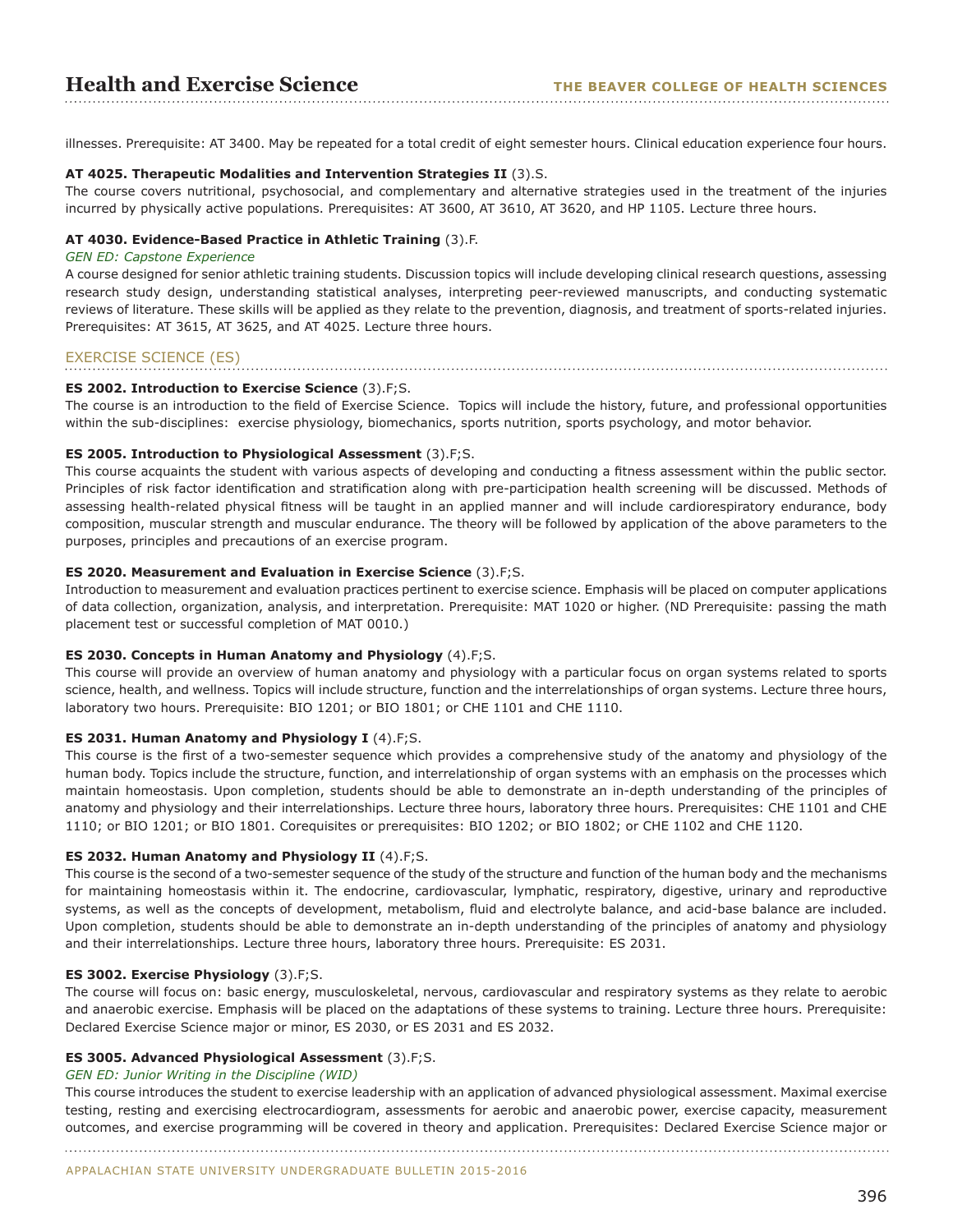minor, RC 2001 or its equivalent; ES 2005 and ES 3002.

#### **ES 3500. Independent Study** (1–4).F;S.

#### **ES 3520. Instructional Assistance** (1).F;S.

A supervised experience in the instructional process on the university level through direct participation in a classroom situation. Graded on an S/U basis. Prerequisite: junior or senior standing. May be repeated for a total credit of three semester hours. Approved contract required.

#### **ES 3530–3549. Selected Topics** (1–4). On Demand.

#### **ES 3550. Introduction to Biomechanics** (4).F;S.

A study of neuromuscular and mechanical principles of motion as related to the analysis of optimum motor skill performance. Prerequisites: Declared Exercise Science major or minor, ES 2030 or ES 2031, and MAT 1020 or higher. Lecture three hours, laboratory two hours.

#### **ES 3590. Interprofessional Approaches to Health and Physical Activity** (3).On Demand.

This course will discuss the overall health of the local community. While discussions will entail the complex determinants of health, emphasis for this course will be on the benefits of physical activity to overall health. Additionally, it will consider how to study rural communities and the health issues they face as well as the local community resources available as they relate to physical activity. Finally, conversations will consist of how to build healthy communities while examining national and local campaigns that address rural community health. Prerequisite: Declared Exercise Science major or minor, junior or senior standing.

#### **ES 3600. Team-Based Patient Care** (1).SS.

The course is an introduction to a team approach to healthcare and is targeted at students who wish to enter one of the various fields of the medical profession. Topics will include strengths and challenges of delivering healthcare to rural North Carolina, understanding the patient's perspective on the local/regional health care system, and an introduction to patient centered medical home (PCMH). Prerequisite: Declared Exercise Science major or minor, or permission of the instructor and junior or senior standing.

#### **ES 3700. Professional Development in Exercise Science** (1).On Demand.

Students will interact with faculty, peers, and professionals in related fields. Topics will focus on synergistic effects of subspecialties, vocational opportunities, vita writing and interviewing, and other current professional issues in preparation for post-graduate career development. Prerequisite: Declared Exercise Science major or minor, junior or senior standing. Graded on an S/U basis.

## **ES 3900. Internship** (3–12).F;S.

#### *GEN ED: Capstone Experience*

A guided, practical experience at a qualified program site. All prospective interns should be declared exercise science majors and must plan their placement under the supervision of an exercise science internship coordinator. Internship credit is determined by the ratio of 40 contact hours for one hour of credit for a maximum of 12 s.h. Prerequisites: Declared Exercise Science major or minor, senior standing. Graded on an S/U basis.

#### **ES 4000. Strength and Conditioning Theory and Practice** (3).F.

A comprehensive study of training theory and methods with an emphasis on the development of maximal strength, power, and anaerobic capacity. Also included is a brief review of neuromuscular, musculoskeletal, endocrine, and bioenergetic aspects of exercise and training, as well as hands-on experience in lifts, drills, and testing procedures. Lecture three hours. Prerequisite: Declared Exercise Science major or minor, ES 3002.

#### **ES 4050. Practicum: Pre-professional** (3).F;S.

#### *GEN ED: Capstone Experience*

This course provides an educational experience in which the student must acquire 90 hours of observation/volunteer work in an occupation directly related to her/his career interest. Activities will focus on physical therapy and the role of the therapist within that profession. The practicum is open to juniors and seniors majoring in exercise science, providing an opportunity to fulfill prerequisite requirements for "observation" hours as set forth by most physical therapy schools and other related professions. Prerequisite: Declared Exercise Science major or minor, ES 3005 or ES 3002. Graded on an S/U basis.

#### **ES 4060. Practicum: Strength and Conditioning** (3).F.

#### *GEN ED: Capstone Experience*

Practical application of scientific principles and concepts to human physical conditioning programs. Students will participate in relevant practical activities involving or related to exercise science or sports medicine. Prerequisites: Declared Exercise Science major or minor, ES 3002 and ES 3550. Graded on an S/U basis.

APPALACHIAN STATE UNIVERSITY UNDERGRADUATE BULLETIN 2015-2016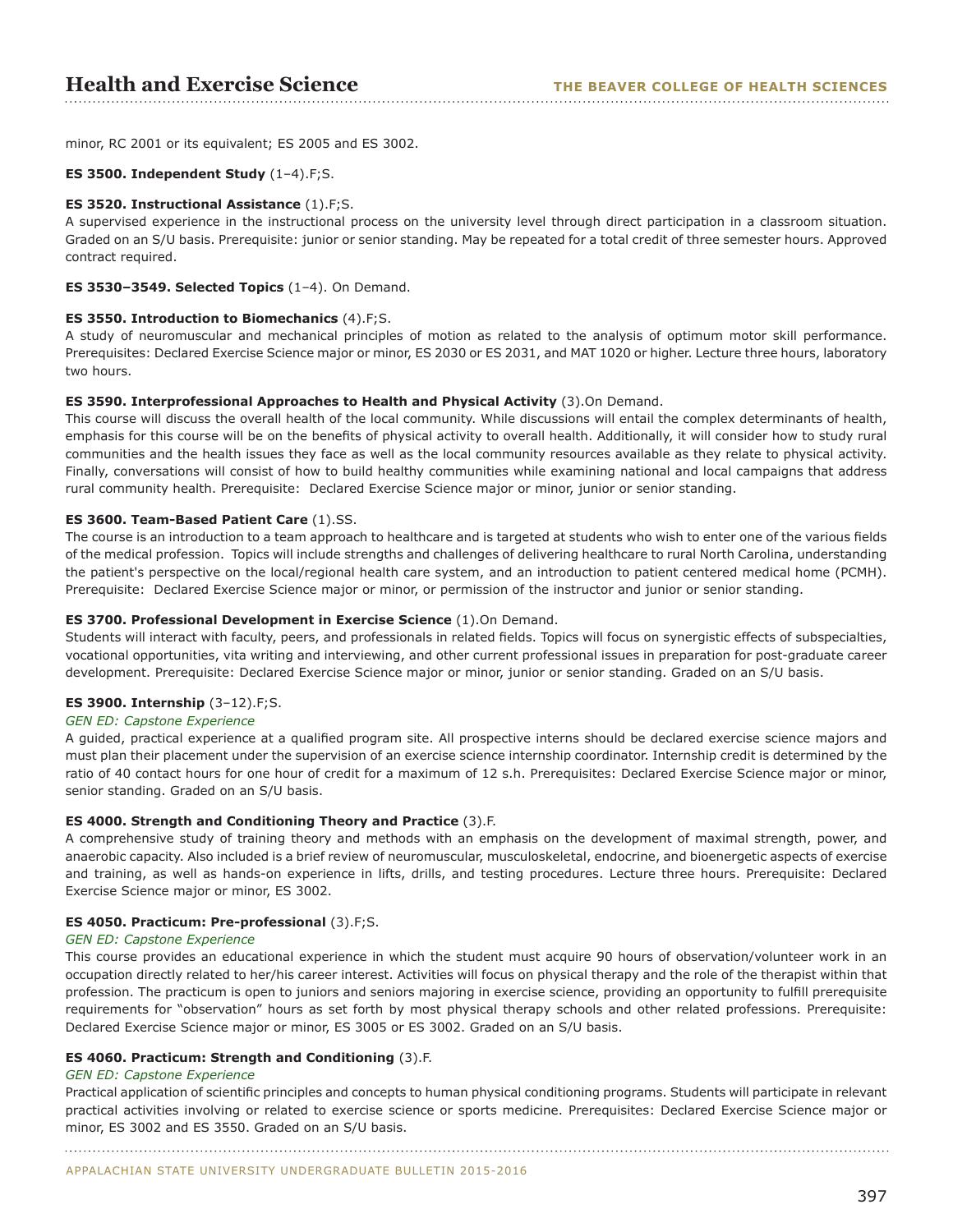## **ES 4100. Advanced Topics in Exercise Physiology** (3).F;S.

This course includes a comprehensive review of bioenergetics, neuromuscular, endocrine and cardiorespiratory aspects of exercise and training. Training principles and their application to the development of sound training protocols will be presented. Lecture three hours. Prerequisite: Declared Exercise Science major or minor, ES 3002.

#### **ES 4400. Technology in Exercise Prescription and Programming** (3).SS.

Exercise science majors will gain experience leveraging technology and software to communicate with patients, clients, co-workers, and supervisors. Students learn skills for designing and producing quality materials using media forms such as audio and video, the Microsoft Office Suite of programs, online resources, and emerging technologies. Prerequisite: junior or senior standing; course is available only to declared Exercise Science majors or minors.

#### **ES 4510. Exercise Science Honors Thesis** (3).On Demand.

Independent study and research for an exercise science thesis or project. Directed and graded by a faculty member in the Department of Health and Exercise Science. Enrollment is by invitation or application only.

#### **ES 4555. Nutritional Aspects of Exercise and Sports** (3).F;S.

A study of nutrition specific to physical activity and sport performance. Topics will include metabolism during exercise, sport-related weight gain and loss, food and fluid intake for competition, nutritional ergogenic aids, exercise recovery nutrition, and various special topics. Prerequisites: Declared Exercise Science major or minor, NUT 2202 and ES 3002. (Same as NUT 4555.)

#### **ES 4600. Survey of Sports Performance** (3).S.

This course is designed to acquaint the student with a variety of non-Olympic, Summer and Winter Olympic sports. An overview of each sport will be presented, including sport rules, physiological and biomechanical requirements, and other performance characteristics. Typical resistance training programs for each sport will also be discussed. Prerequisite: Declared Exercise Science major or minor, ES 3002. [Dual-listed with ES 5600.] Dual-listed courses require senior standing; juniors may enroll with permission of the department.

#### **ES 4620. Cardiovascular Physiology** (3).F.

This is an advanced course in cardiovascular exercise physiology designed to address specific principles and concepts of cardiorespiratory physiology as they apply to physical work. Topics such as cardiac function, blood flow, ventilation, oxygen transport and metabolism will be covered, focusing on cardiovascular control during acute and chronic exercise. Some clinical applications will also be covered. Prerequisite: Declared Exercise Science major or minor, ES 3002. [Dual-listed with ES 5620.] Dual-listed courses require senior standing; juniors may enroll with permission of the department.

#### **ES 4625. Concepts of Clinical Exercise Testing** (3).F.

This course provides experience in clinical exercise testing and interpretation for various chronic disease populations. Students will be required to conduct a variety of clinical exercise tests used in the assessment of common cardiopulmonary and metabolic chronic diseases. Students will be required to demonstrate proficiency through practical evaluations, written examinations, and group presentations. Emphasis will be placed on the development of clinical skills of various testing methods commonly used in hospitalbased testing labs. Prerequisite: Declared Exercise Science Major or Minor; ES 3002. [Dual-listed with ES 5625.] Dual-listed courses require senior standing; juniors may enroll with permission of the department.

#### **ES 4645. Cardiopulmonary Pathophysiology and Rehabilitation** (3).F.

This course details the functions of the cardiovascular and respiratory systems emphasizing pathophysiology and treatment. Special reference will be made to exercise as a mode of therapy. Prerequisite: Declared Exercise Science major or minor, ES 3002. [Duallisted with ES 5645.] Dual-listed courses require senior standing; juniors may enroll with permission of the department.

#### **ES 4660. Exercise Prescription and Chronic Disease Management** (3).S.

This course presents a comprehensive overview of the physical, physiological and metabolic responses of the human body to exercise testing and training in healthy individuals and in those with metabolic, cardiovascular and/or pulmonary disease. The successful student will gain an understanding of the processes involved in prescribing safe and effective therapeutic exercise in healthy individuals as well as patients with cardiovascular (hypertension, atherosclerosis), metabolic (diabetes, thyroid, obesity, osteoporosis), pulmonary (asthma, emphysema), and musculoskeletal diseases/disorders. An overview of environmental and legal considerations in the prescriptive process will also be discussed. Prerequisite: Declared Exercise Science major or minor, ES 3002. [Dual-listed with ES 5660.] Dual-listed courses require senior standing; juniors may enroll with permission of the department.

## HEALTH PROMOTION (HP)

**HP 1105. Health and Fitness** (2).F;S. *GEN ED: Wellness Literacy*

APPALACHIAN STATE UNIVERSITY UNDERGRADUATE BULLETIN 2015-2016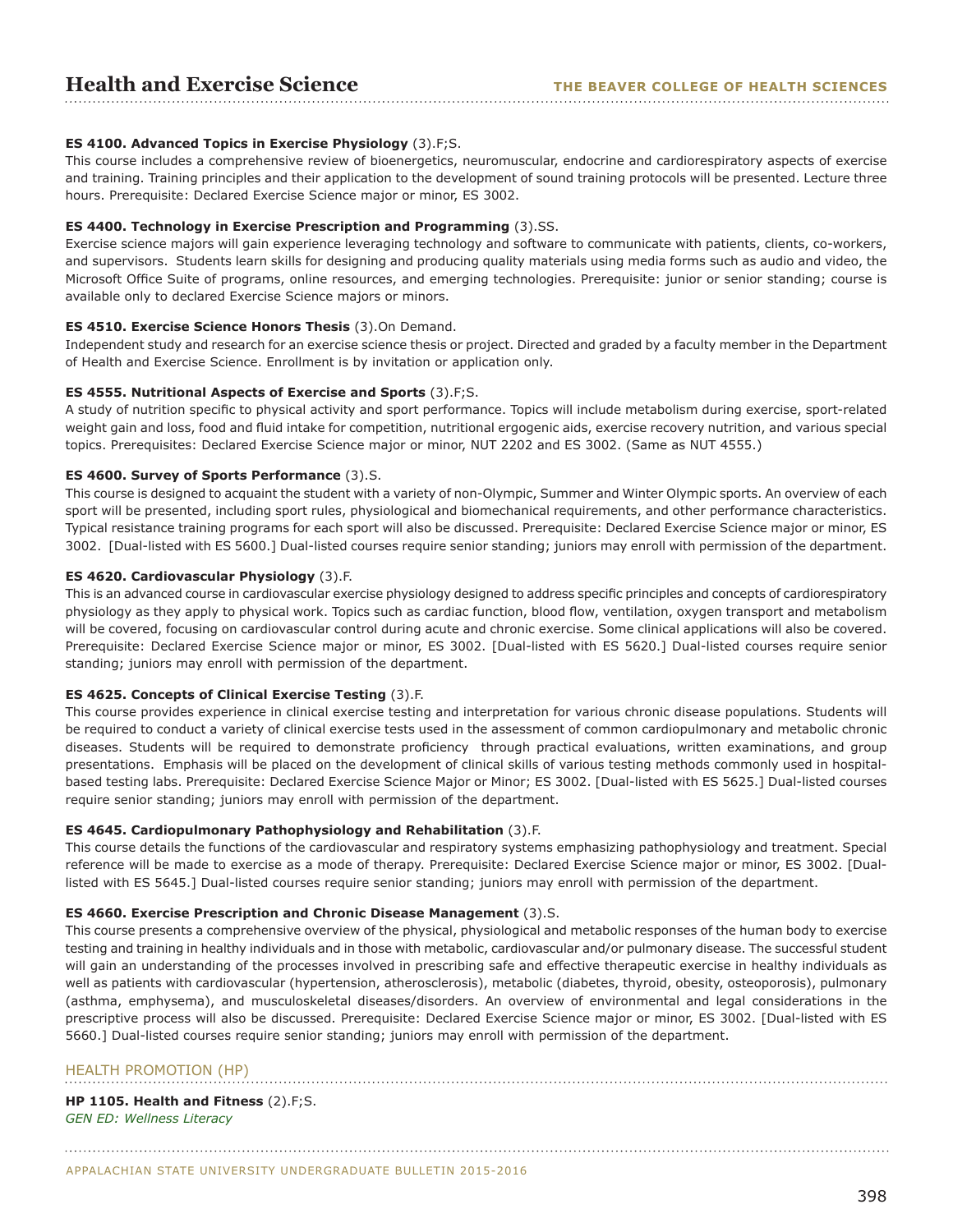Emphasis on health and fitness trends in America, fitness and health testing concepts, exercise prescription, nutrition principles, prevention and treatment of chronic diseases such as heart disease, obesity, cancer, diabetes mellitus, and osteoporosis, the relationship between health habits and aging and psychological health, stress management, and precautions in exercise. Each student will have their health and physical fitness status tested, including results on personal cardiorespiratory, body composition, and musculoskeletal fitness status, and personal diet, heart disease, health age, and stress profiles.

#### **HP 2100. Health Program Planning and Evaluation I** (3).F.

#### *GEN ED: Junior Writing in the Discipline (WID)*

Provides an in-depth overview of health program planning and evaluation for all health promotion settings - community, schools, clinical, and worksite. Specifically, students will study how to assess individual and community needs for health promotion, plan and implement effective health promotion programs, evaluate the effectiveness of health promotion programs, and coordinate the provision of health promotion services. Prerequisite: RC 2001 or its equivalent.

#### **HP 2200. Lifestyle Disease and Risk Reduction** (3).F;S.

A review of the major lifestyle diseases (heart disease, cancer, diabetes mellitus, HIV infection, hypertension, etc.) and appropriate screening tests and interventions to reduce risk. Emphasis will be placed on the study and interpretation of the U.S. Preventive Services Task Force guide for clinical preventive services.

## **HP 2500. Independent Study** (1–4).F;S.

#### **HP 3000. Fitness in Health Promotion** (3).F;S.

In this course, the emphasis will be placed on health and fitness trends in America, fitness and health testing concepts, exercise prescription, nutrition principles, and prevention and treatment of chronic diseases such as heart disease, obesity, cancer, diabetes mellitus, and osteoporosis. Focus is also placed on psychological health, stress management, precautions in exercise, and the relationship between healthy habits and aging. Students will examine their individual health and physical fitness status, including cardiorespiratory fitness, body composition, musculoskeletal fitness, personal diet, heart disease risk, health age, and stress profiles.

## **HP 3100. Emergency Care and CPR** (3).F;S.

The course content and activities should prepare students to make appropriate decisions about the care given to victims of injury or sudden illness. Two American Red Cross certificates may be earned: (1) Emergency Response and (2) CPR for the Professional Rescuer. (Same as HED 3100.)

#### **HP 3130. Environmental Health** (3).S.

Study of the application of various principles of environmental sciences and ecology as they relate to the prevention and control of disease, over-population, pollution of water, air, land, solid waste and noise. The interdependence of man, the environment, and disease will be stressed.

#### **HP 3200. Health Risk Appraisal** (3).F;S.

A practical review of major computer software programs and health risk appraisal methods for assessment of stress, health age, dietary quality, and physical fitness. Students will practice over 10 computer software programs during laboratory time, and should learn how to measure nutritional status, psychological mood state, and health risk. In addition, students will have the opportunity to learn anthropometry and counseling techniques. Lecture two hours, laboratory two hours.

#### **HP 3500. Independent Study** (1–4).F;S.

#### **HP 3520. Instructional Assistance** (1).F;S.

A supervised experience in the instructional process on the university level through direct participation in a classroom situation. Graded on an S/U basis. Prerequisite: junior or senior standing. May be repeated for a total credit of three semester hours. Approved contract required.

#### **HP 3530–3549. Selected Topics** (1–4). On Demand.

Advanced study in selected current health topics. Topics will be chosen on the basis of their impact on the health status of society and on their relevance to students. May be repeated for a maximum of nine (9) hours with no specific topic being taken more than once.

#### **HP 3700. Health Behavior Change** (3).S.

Focuses on the development, implementation, and improvement of interventions and programs targeted at health behaviors. Research and theoretical issues are discussed on a broad range of behaviors- from diet and exercise patterns to safety behaviors. Diverse theoretical perspectives on health behavior are discussed. The personal, family, social, institutional, and cultural determinants of health behavior are considered.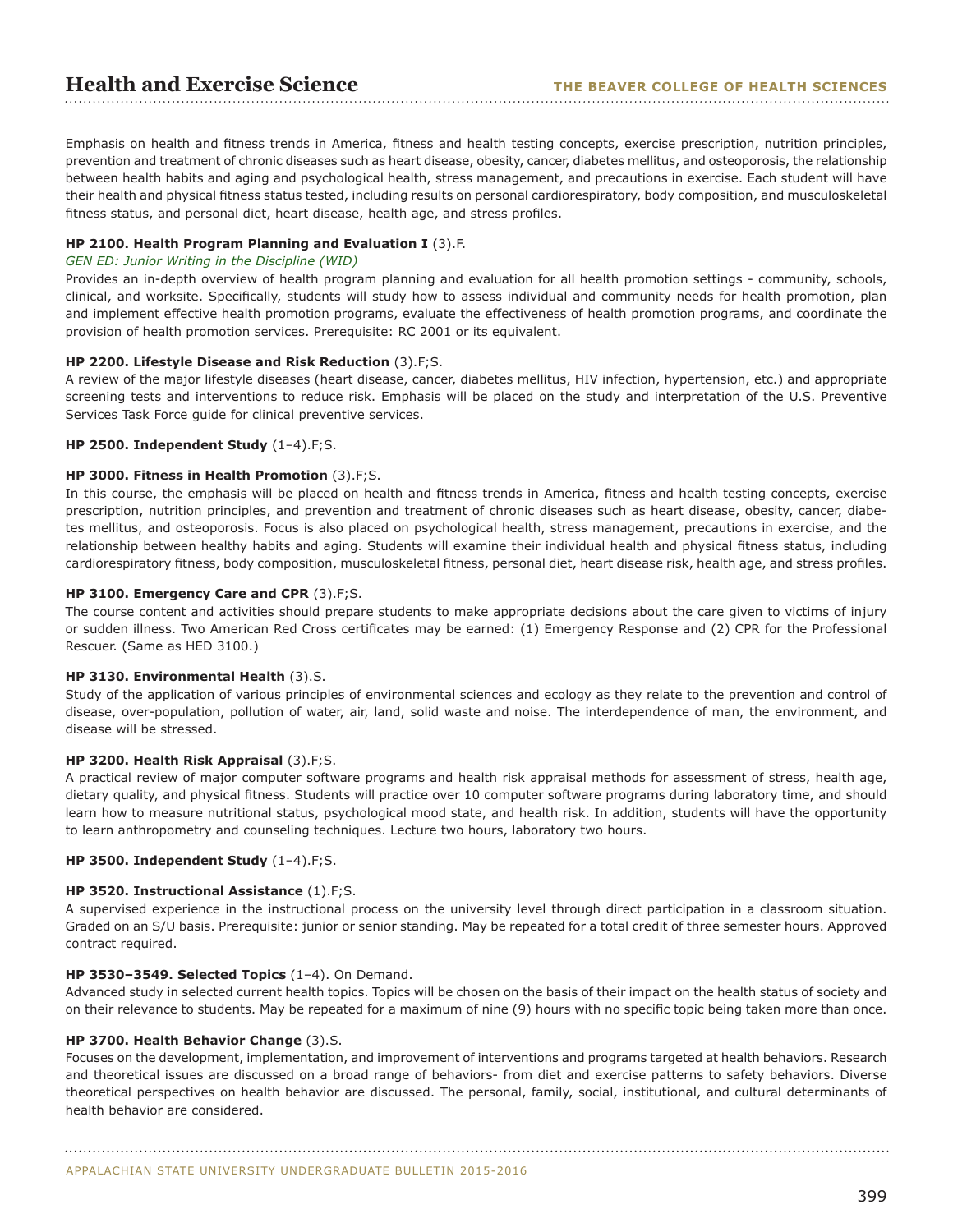## **HP 4100. Biostatistics** (3).F;S.

A study of computational techniques, theoretical frameworks and methodology used in the application, measurement, interpretation and evaluation of statistics in the health sciences. Students will utilize statistical software to apply theoretical principles and to further their understanding of data within the health promotion field.

#### **HP 4200. Principles of Epidemiology** (3).F;S.

An introduction to epidemiology, defined as the study of the distribution and determinants of diseases and injuries in human populations. Emphasis will be placed on descriptive epidemiology, observational studies, and therapeutic trials of both infectious and chronic diseases. Prerequisite: HP 4100.

#### **HP 4300. Smoking Cessation/Alcohol Treatment Programs** (3).F;S.

An examination of the health risks and social problems associated with tobacco usage and alcohol consumption in the U.S. The first part of the course concerns itself with the acute and chronic effects of alcohol consumption and treatment programs for alcoholism; the second part of the course examines the biomedical effects of tobacco usage (especially cigarette smoking), and programs for smoking cessation. The course also uses the substances of tobacco and alcohol as vehicles for discussion of theoretical models of addiction.

#### **HP 4400. Weight Management** (3).S.

This course examines current research on the theories, health risks, and treatment of obesity. Topics include body composition assessment, dietary guidelines for Americans, role of exercise in weight management, treatment approaches, theories on health behavior change, and screening, assessment, referral resources, and legal constraints and liabilities related to practice. The course focuses on the development of skills necessary to critically review current weight loss claims/programs. Attention will also be devoted to eating disorders and non-diet approach to health and fitness. Prerequisite: NUT 2202 (Nutrition and Health).

## **HP 4701. Seminar in Health Promotion** (3).F;S.

A critical examination of nutritional, exercise, and health promotion products, information, and quackery. Current knowledge in nutrition, health, exercise physiology, biology, and biochemistry is used to analyze the products, information, and claims for legitimacy. Prerequisite: HP 3200.

#### **HP 4800. Health Promotion Interventions** (3).F;S.

This course is designed to provide in-depth understanding of the structure and function of our current health care system and the role of health promotion in addressing our nation's health. Management and organizational issues related to health promotion/education programs will be included. This course also addresses acquisition of skills in the following areas: grant writing, effective presentation, health education curricula development, community organizing and community building, and preparing students for their internship experiences. Prerequisites: HP 2100 and senior status or permission of the instructor.

#### **HP 4900. Internship** (3–12).F;S.

#### *GEN ED: Capstone Experience*

Students are placed in a variety of health related agencies such as health departments, community action agencies, community mental health centers, educational institutions, wellness programs, hospitals, industrial/business settings, etc. for part or all of a semester or summer, under the direction of the health internship coordinator. The student surveys agency functions, completes a project and writes a final paper under the supervision of a health educator or health related person. Prerequisite: senior standing. Graded on an S/U basis.

appropriate skills to maintain and/or improve one's condition of wellness, identify potential barriers to wellness and develop a plan to overcome those barriers, and identify social and cultural influences that impact health on both a personal and global scale.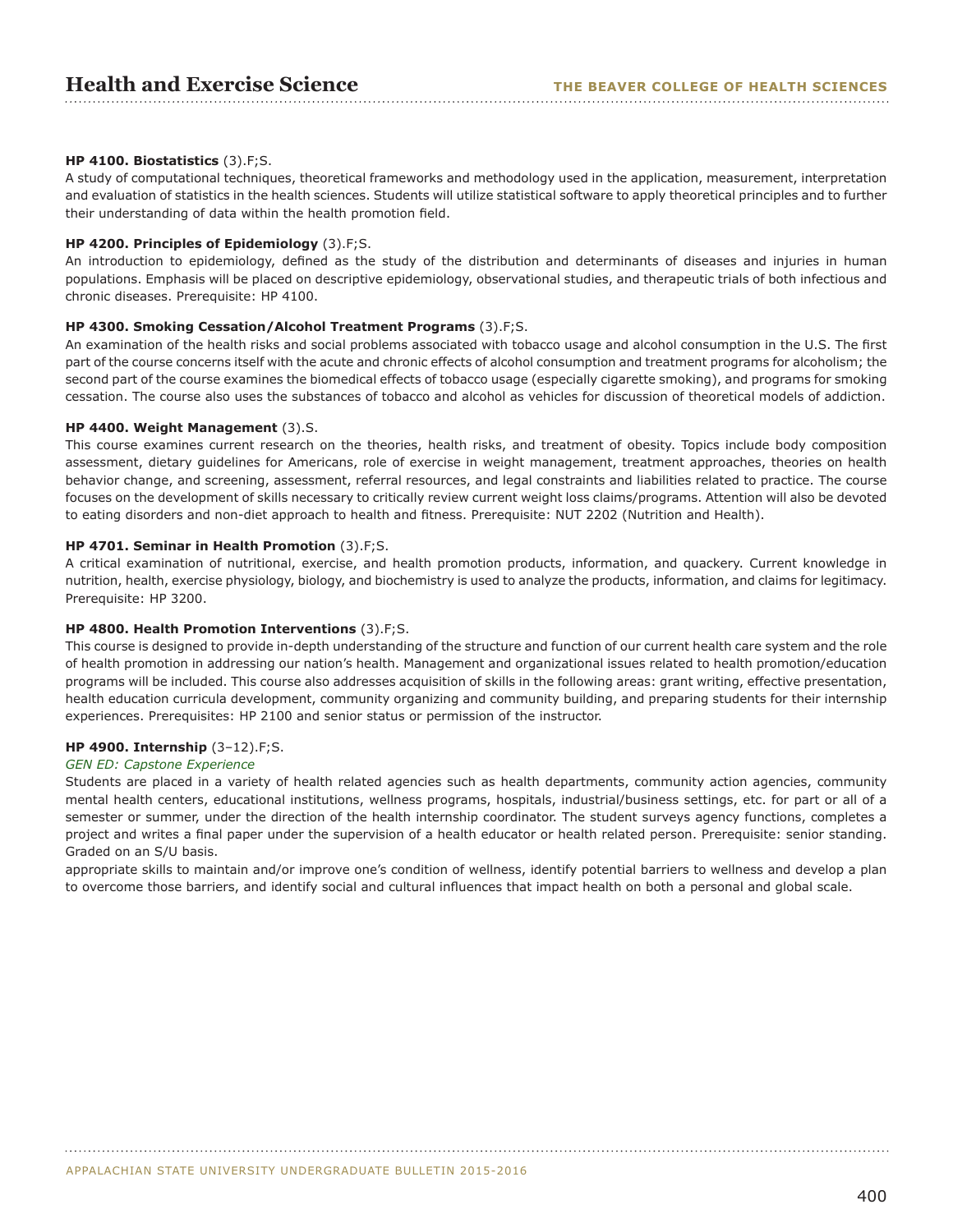## **Department of Nursing** (NUR)

*Kathleen M. Rayman, Chair*

| Cynthia Attaway     | Elizabeth A. Fiske |
|---------------------|--------------------|
| Dana Brackney       | Carolyn S. Huffman |
| Teresa D. Carnevale | R. Victoria Hughes |
| Tyia Dawson         | Linda S. Johanson  |

*Angela M. Koontz Susan M. Lane Phoebe A. Pollitt Kimberly S. Priode* 

## **Mission**

The mission of the BSN program at Appalachian State University is to advance our students' cultural, intellectual, and personal development in order to prepare them for professional practice as registered nurses. This mission is achieved through the efforts of faculty committed to excellence in teaching, scholarship, and service. A broad in-depth curriculum is built on the study of arts, humanities, mathematics, natural and social sciences, and standards for professional nursing practice. Graduates serve their community by applying research and principles of education in their practice of nursing.

## **Goals**

The goals of the BSN program are to:

- 1. Provide a quality program based on a liberal arts education and professional nursing values, competencies, and knowledge
- 2. Facilitate the development and implementation of professional nursing roles in caring for individuals, families, groups, and communities from diverse geographical and cultural backgrounds through the application of knowledge, theory, and research from nursing as well as other related disciplines
- 3. Instill in students an appreciation for and commitment to lifelong learning, scholarship, and service in order to promote their personal growth, advance the profession of nursing, and meet the health needs of society
- 4. Prepare nurses who can practice as generalists in any health care setting
- 5. Provide a foundation for graduate nursing education

## **Program Outcomes**

The following educational outcomes are based on the mission, goals, and philosophy of Appalachian State University's Department of Nursing. Graduates of degree programs in the Department of Nursing will:

- 1. Provide holistic nursing care to individuals, families, groups, and communities across the lifespan based on professional nursing standards
- 2. Engage in evidence-based practice through the utilization of critical thinking skills and state-of-the-art knowledge for persons with varying health promotion, health maintenance, health restoration, and end-of-life care needs
- 3. Participate in formal and informal experiences that promote personal and professional growth and lifelong learning
- 4. Employ effective communication skills (listening, verbal, nonverbal, written, and electronic) with individuals, families, groups, and communities as well as members of the interprofessional health care team
- 5. Identify, access, evaluate, and disseminate health information resources for self, colleagues, individuals, families, groups, and communities
- 6. Demonstrate leadership skills in coordinating, collaborating, delegating, and supervising nursing care provided by others
- 7. Empower persons to function at their highest level of ability through mutual goal-setting, advocacy, and education
- 8. Fulfill the roles of provider of care; designer, coordinator, and manager of care; and member of a profession appropriately and competently
- 9. Exhibit a patient-centered caring approach that reflects the professional values of altruism, autonomy, human dignity, integrity, and social justice
- 10. Adhere to economic, ethical, legal, and professional nursing standards in nursing practice

## **Bachelor of Science in Nursing (BSN) (809A/51.3801)**

*[This program is for students who have the educational goal of obtaining the Bachelor of Science in Nursing degree in order to be eligible to sit for the National Council Licensing Examination (NCLEX) to become a registered nurse (RN).]*

The Appalachian State University Bachelor of Science in Nursing (BSN) degree program is accredited by the Commission on Collegiate Nursing Education (CCNE). The BSN program is designed to provide an undergraduate student the opportunity to earn a Bachelor of Science in Nursing (BSN) degree, leading to licensure as a Registered Nurse.

## **Admission Criteria**

The application deadline for admission is January 15. Acceptance into the BSN program is based on the student's application, earned GPA, and academic performance on selected preliminary course work.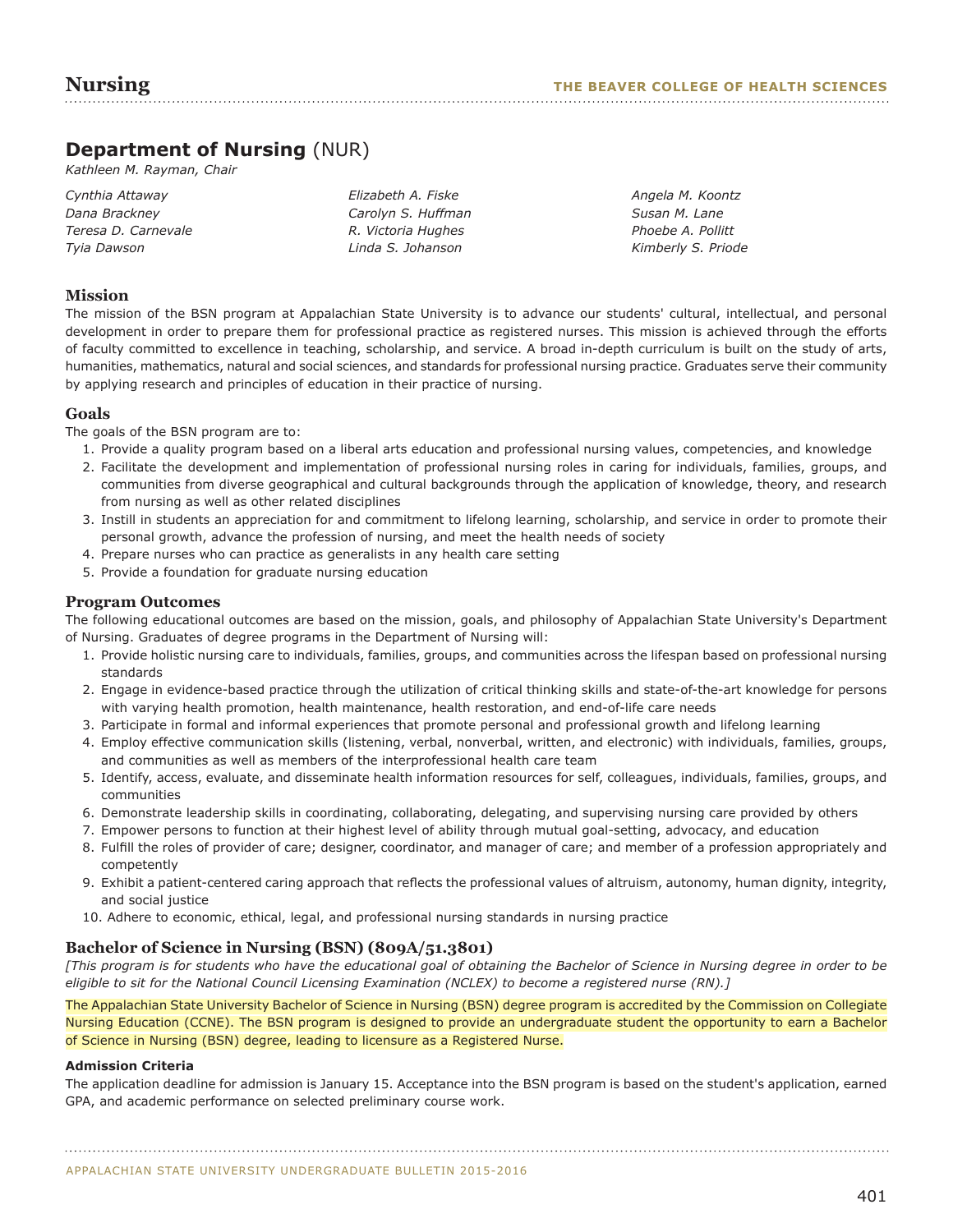For specific guidelines on admission requirements and to complete an application form, please refer to the Admissions portion of the Department of Nursing's website at [www.nursing.appstate.edu/application](www.nursing.appstate.edu/bsn-pre-licensure-application).

Students must apply for admission to Appalachian State University prior to admission to the BSN degree nursing program. Acceptance to the University, completion of preliminary course work, essay, and GPA do not guarantee admission to the BSN program. Admission of students is a competitive process. Not all applicants who meet the requirements can be accommodated; therefore, applicants whose credentials present the best qualifications of those meeting requirements will be selected.

## **The Bachelor of Science in Nursing (BSN) (809A/51.3801)**

The program of study is available at: <www.programsofstudy.appstate.edu/nursing-bsn-809a-2015-2016>

## **Progression in the BSN Program**

To progress from one semester to the next in the BSN program, a student must achieve a grade of "C" or higher in each nursing (NUR) course, and achieve a grade of "Satisfactory" in each clinical nursing course. If a student receives a grade of "Incomplete" for a nursing course, the "Incomplete" must be satisfied with a grade of "C" or higher before a student may progress to the next semester of nursing courses. Students must also maintain a cumulative nursing GPA of at least 2.5 at the end of the junior spring semester and each semester thereafter; maintain current CPR certification at the healthcare provider level; maintain yearly tuberculosis screening; meet all current health and immunization requirements of the Department of Nursing; and adhere to all policies of the University, the Nursing Department, and the clinical agencies where assigned for clinical experiences.

Students may be allowed to repeat one nursing course if they earn a grade below "C."

Students should refer to<www.nursing.appstate.edu> for complete policies and procedures regarding progression in the BSN program, dismissal from the BSN program and possible readmission to the BSN program following dismissal.

#### **Transfer Credit**

All nursing courses must be taken at Appalachian State University. The Comprehensive Articulation Agreement (CAA) with North Carolina community colleges and other relevant university policies will be followed in evaluating non-nursing credits from North Carolina community colleges.

## **Bachelor of Science in Nursing (RN to BSN) (563A/51.3801)**

*[For students who have already earned an associate degree in nursing, AAS (Associate of Applied Science) or a Diploma in Nursing, and have passed the national licensing exam (NCLEX) for registered nurses (RN).]*

The Appalachian State University Bachelor of Science in Nursing online RN to BSN program is accredited by the Commission on Collegiate Nursing Education (CCNE). The RN to BSN program is designed to provide a registered nurse (RN) the opportunity to earn a Bachelor of Science degree in Nursing (BSN). This program recognizes prior learning and clinical competencies as part of the undergraduate curriculum. The undergraduate program reflects a transition to professional nursing practice. Courses in the RN to BSN program are offered in an online format.

#### **Admission Criteria**

Criteria for admission to the RN to BSN program include: submission of an application; admission to Appalachian State University by meeting the general requirements for admission as a transfer student; provision of evidence of an earned associate degree in nursing, AAS (Associate of Applied Science) or a Diploma in Nursing from an accredited institution; possession of a current unrestricted and unencumbered RN license from North Carolina and/or compact state; and a minimum cumulative GPA of 2.5 on a 4.0 scale calculated over all college coursework. Admission to the RN-BSN program is contingent on completion of all required core, elective and/or cognate courses with a minimum grade of "C" in each course. All required core, elective and cognate courses must be satisfactorily completed prior to beginning the RN-BSN program.

#### **The Bachelor of Science in Nursing degree (RN to BSN) (563A/51.3801)**

The program of study is available at: <www.programsofstudy.appstate.edu/nursing-rn-bsn-bsn-563a-2015-2016>

#### **Progression Policies**

In order to progress through the RN to BSN program, the student must maintain a current unrestricted and unencumbered RN license from North Carolina and/or compact state; achieve a grade of "C" or higher in each nursing course before proceeding to the next nursing course; maintain a cumulative GPA of 2.5 or higher and an overall GPA of 2.5 in nursing courses at the end of the junior year and every semester thereafter; maintain current CPR certification, annual TB screening, Hepatitis B vaccinations; and adhere to all policies of the University, the nursing program, and clinical agencies. Only one nursing course may be repeated (one time) during progression through the nursing curriculum. Students should refer to www.nursing.appstate.edu for complete policies and procedures regarding progression in the RN to BSN program.

#### **Transfer Credit**

All students who receive a baccalaureate degree granted by Appalachian State University are required to complete a minimum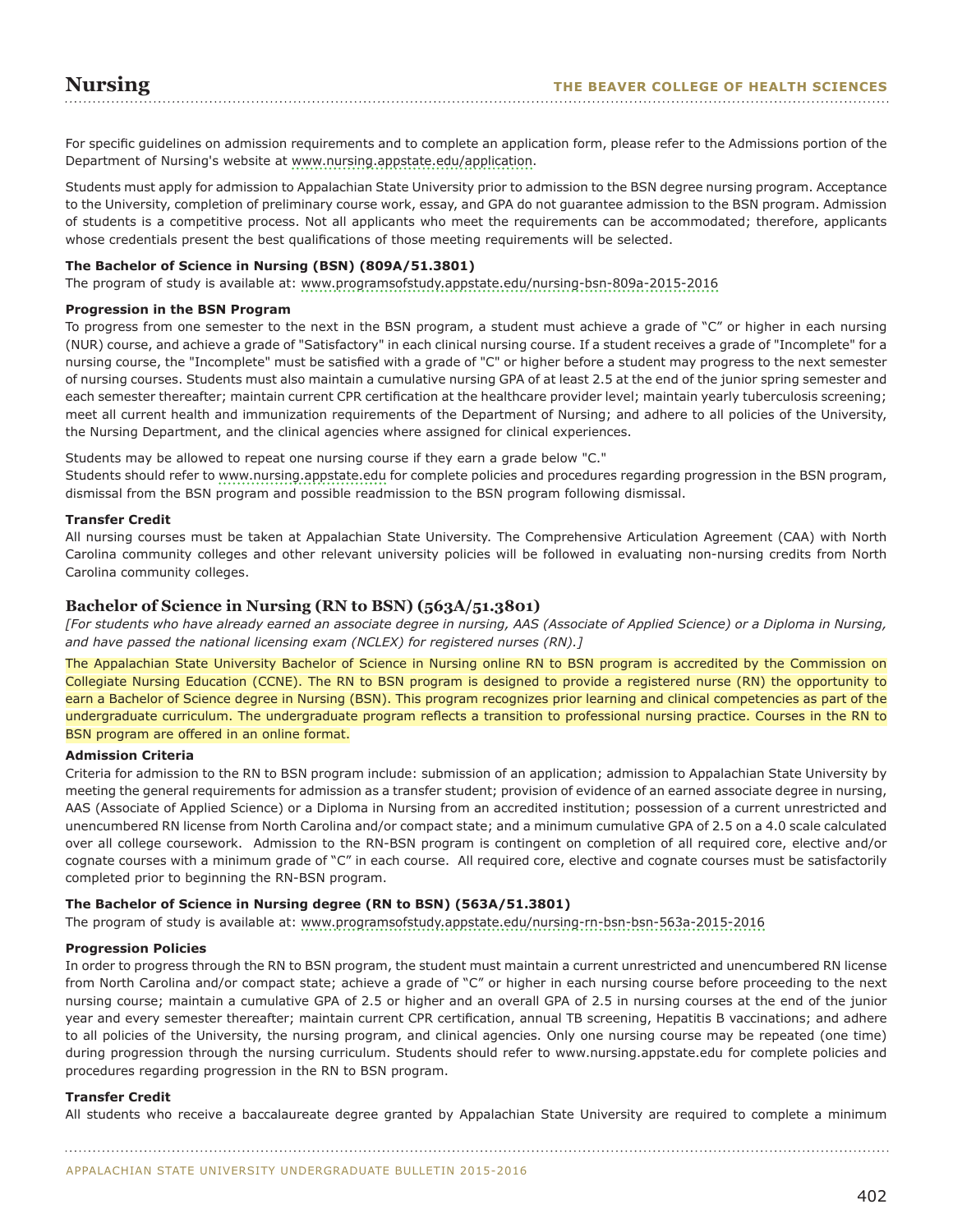of 50 semester hours at a senior college or university. All nursing courses must be taken at Appalachian State University. The Comprehensive Articulation Agreement (CAA) with North Carolina community colleges and other relevant university policies will be followed in evaluating non-nursing credits from North Carolina community colleges.

## **Courses of Instruction in Nursing (NUR)**

This catalog reflects fall and spring semester offerings. Go to [www.summerschool.appstate.edu](http://www.summerschool.appstate.edu) for courses offered in summer terms. (For an explanation of the prefixes used in the following courses, see the listing of Course Prefixes.)

## NURSING (NUR)

## **NUR 2000. Introduction to Professional Nursing Clinical** (2).SS.

This course prepares the student to enter the clinical environment by applying selected nursing concepts, theoretical principles, and nursing skills needed to care for individuals and families across the lifespan. Laboratory, simulation, and clinical experiences are used to develop foundational communication and technical nursing skills. Emphasis is placed on the nurse as a client-centered designer and provider of care. Prerequisite: admission to the BSN degree program.

## **NUR 2002. Introduction to Professional Nursing** (3).SS.

This course presents selected nursing concepts, theoretical principles and nursing skills needed to care for individuals and families across the life span. Laboratory simulation experiences are used to develop communication and technical skills prior to attending clinical. Emphasis is placed on the student's development as a safe and caring provider of care. Lecture 30 contact hours, laboratory/ clinical 45 contact hours. Prerequisite: admission to the BSN degree program.

## **NUR 3000. Nursing Informatics** (3).F.

This course examines the integration of computer science, information science, and nursing science in the nurse's role of designer, manager of information, and coordinator of care. The acquisition, evaluation, and application of information from a variety of sources are analyzed in terms of their applicability for evidence-based practice (EBP) as well as their validity for public access and utilization. Lecture three hours. Prerequisite: admission to the online RN to BSN degree program.

## **NUR 3011. Concepts of Professional Nursing** (4).F.

#### *GEN ED: Junior Writing in the Discipline (WID)*

This course introduces an expanded knowledge about nurses as members of the profession, providers of care, and coordinators, designers, and managers of care related to differentiated practice. Nursing history, process, and roles are explored. Students receive an introduction to theory, practice, and research concepts. Evidence-based and community-based nursing are introduced along with critical thinking. The nursing process and principles that guide practice are explicated. Nursing trends and issues are identified. Lecture four hours. Prerequisites: admission to the online RN to BSN degree program and RC 2001 or its equivalent.

#### **NUR 3021. Health Assessment** (4).S.

This course examines the integration of evidence-based knowledge and skills of health assessment into the nurse's roles of provider of care and designer, manager, and coordinator of care. Through the presentation of the concepts of health assessment, coupled with the nursing process, this course emphasizes assessment, identification and documentation of normal and abnormal physical and psychosocial findings across the lifespan with an appreciation of different cultural factors that may influence health. Lecture three hours, laboratory two hours. Prerequisite: admission to the online RN to BSN degree program.

#### **NUR 3031. Nursing Care of Older Adults** (3).S.

This course covers past, present and predicted trends of the elderly population and their relationship to nursing. The course explores the roles of the nurse with the older adult and her/his family as provider of care as well as designer, manager, and coordinator of care in the many settings where the elder adult lives. The student explores common and chronic health problems, holistic care, safety, ethics, resources, and a variety of health promotion techniques related to the care of the older adult and her/his family. Lecture three hours. Prerequisite: admission to the online RN to BSN degree program.

#### **NUR 3040. Nursing Pharmacotherapeutics I** (1).SS.

This course examines nursing management of medication therapy across the life span. Nursing process, pharmacodynamics, pharmacokinetics, and pharmacotherapeutics are presented as foundational and critical elements for safe and effective medication management. Emphasis is placed on dosage calculation, administration technique, patient safety, patient monitoring, patient teaching, and legal and ethical considerations. Medication administration procedures with correlating documentation are introduced and demonstrated by practice in lab simulation and clinical. The professional nursing roles of Manager of Care, Coordinator of Care, and Provider of Care are introduced and explored through the management of medication therapy within the clinical setting. Prerequisite: admission to the BSN degree program.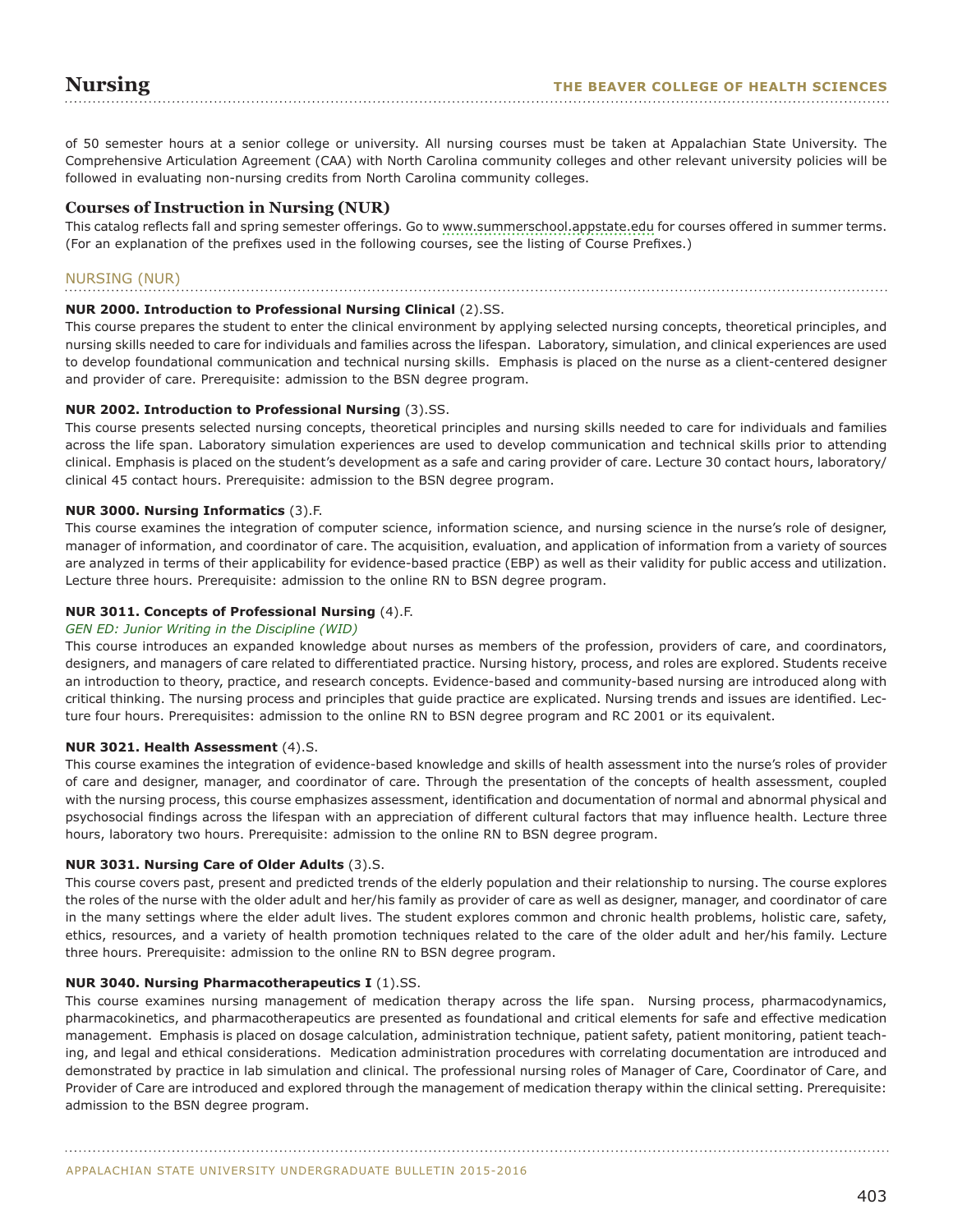## **NUR 3050. Nursing Pharmocotherapeutics II** (1).F.

This course examines nursing medication management of complex patients across the life span. Emphasis is placed on understanding the route, dosage, purpose, and mechanism of action for medications used to treat inflammation, infectious diseases, pain, pulmonary, and cardiovascular disorders. The professional nursing roles involving patient safety, patient monitoring, patient teaching, and legal and ethical considerations are further explored. Nurse medication management in the roles of Manager of Care, Coordinator of Care, and provider of care are further developed. Prerequisite: admission to the BSN degree program.

## **NUR 3060. Nursing Pharmocotherapeutics III** (1).S.

This course examines nursing pharmacotherapeutics related to the management of cancer, mental health conditions, neuromuscular diseases and blood, eye, and ear disorders across the life span. Nursing strategies for dosage calculation, medication administration, patient safety, patient monitoring, patient teaching, and legal and ethical considerations are implemented. Competency is demonstrated in the nurse medication management roles of Manager of Care, Coordinator of Care and Provider of Care. Prerequisite: admission to the BSN degree program.

## **NUR 3100. Adult Health Nursing I** (3).F.

This course focuses on the role of the professional nurse as provider of care and member of the interprofessional health care team. Emphasis is on the general principles of health promotion, maintenance, illness care, and rehabilitation in caring for selected adult patients with common alterations in health care needs. The nursing process is reinforced as a basis for nursing care. Lecture three hours. Prerequisite: admission to the BSN degree program.

## **NUR 3102. Adult Health Nursing II** (3).S.

This course continues the development of students in the roles of provider of care and designer, coordinator, and manager of care. Emphasis is placed on caring for older adults. Students integrate previous knowledge and skills related to common alterations in health care needs in the care of patients and their families experiencing acute and chronic alterations in health care needs. Lecture three hours. Prerequisite: admission to the BSN degree program.

## **NUR 3110. Adult Health Nursing I Clinical** (3).F.

This clinical course provides the beginning student with opportunities to implement the role of provider of care through the application of the nursing process with patients experiencing common alterations in health care needs across the adult life span in a clinical setting. Clinical/laboratory experience consists of 126 contact hours. Prerequisite: admission to the BSN degree program. Graded on an S/U basis.

#### **NUR 3112. Adult Health Nursing II Clinical** (3).S.

This clinical course provides the student with opportunities to implement the role of provider of care and designer, coordinator, and manager of care. The nursing process is applied in the care of patients and their families who are experiencing acute and chronic alterations in health care needs. Emphasis is placed on caring for the older adult in a clinical setting.Clinical/laboratory experience consists of 126 contact hours. Prerequisite: admission to the BSN degree program. Graded on an S/U basis.

#### **NUR 3121. Health Assessment Across the Life Span** (3).F.

This course examines how the nurse integrates evidence-based knowledge and skills of health assessment into the roles of provider of care and designer coordinator, and manager of care. Through the presentation of the concepts of health assessment, coupled with the nursing process, this course emphasizes assessment, identification and documentation of normal and abnormal physical and psychosocial findings across the life span, with an appreciation of different cultural factors that may influence health. Lecture 3 hours. Prerequisite: admission to the BSN degree program.

#### **NUR 3124. Foundations of Professional Nursing** (3).F.

#### *GEN ED: Junior Writing in the Discipline (WID)*

This course explores the role of the professional nurse as provider of care; designer, coordinator, and manager of care; and member of a profession. Nursing history and processes are discussed. Students receive an introduction to theory, practice, and research concepts. Evidence-based practice, research, critical thinking, and ethical/legal principals are introduced. The nursing process and principles that guide practice are analyzed. Lecture three hours. Prerequisites: admission to the BSN degree program and RC 2001 or its equivalent.

#### **NUR 3126. Mental Health Nursing** (3).S.

This course describes the role of the nurse as provider of care; designer, coordinator, and manager of care; and member of a profession related to meeting the mental health nursing needs of individuals experiencing alternations in mental health, in the context of families and communities. Promotion and restoration of mental health and prevention of mental illness are explored in individuals across the life span. Theories of mental health/illness and approaches to the care of persons with selected mental illness/emotional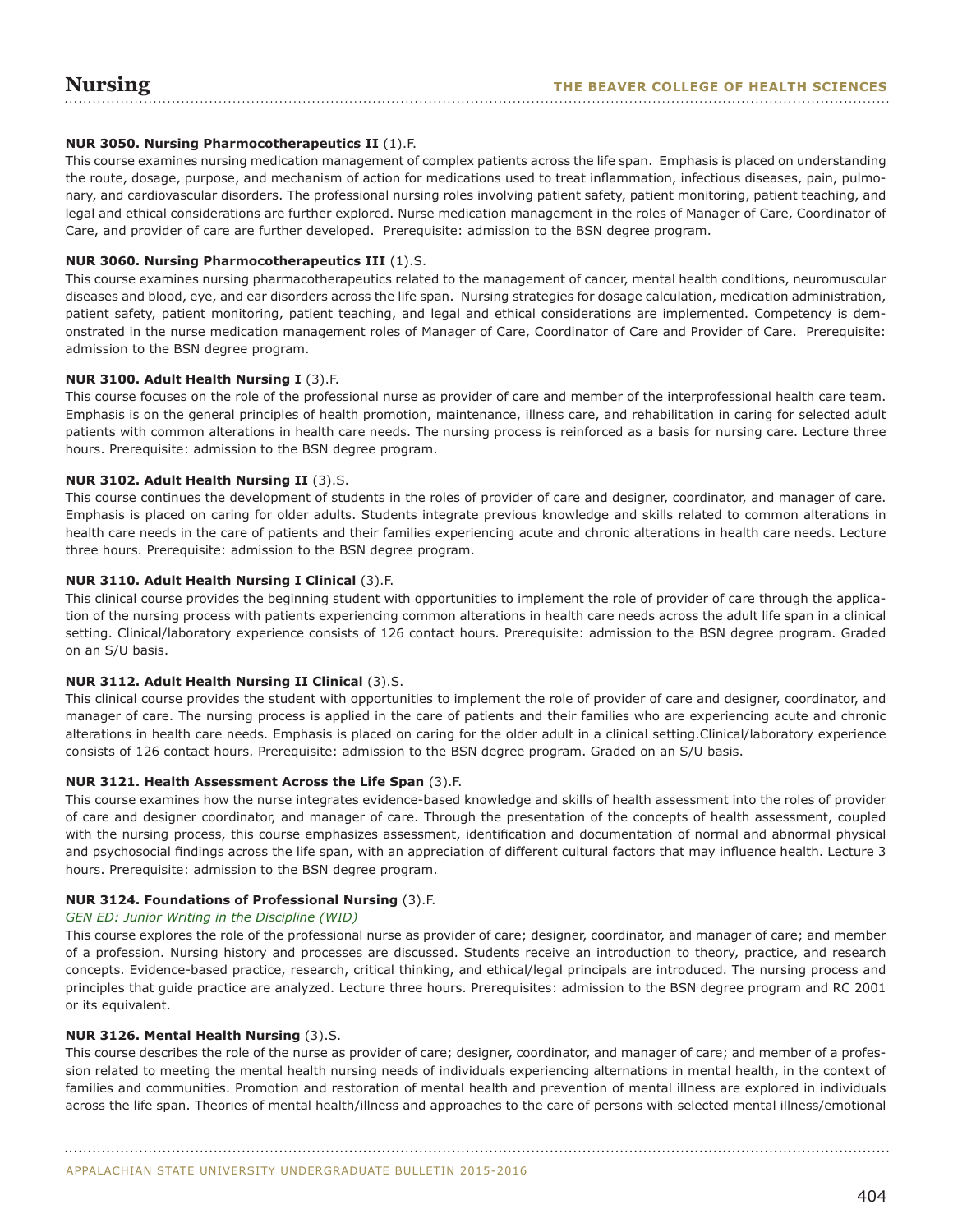needs are examined. The focus is on holistic, patient-centered, and evidence-based care of the patient with mental health nursing needs. Lecture three hours. Prerequisite: admission to the BSN degree program.

## **NUR 3128. Mental Health Nursing Clinical** (3).S.

This course assists the student in learning practical applications of the content taught in NUR 3126, Mental Health Nursing. These applications are inherent in the roles of the professional nurse as provider of care; designer, coordinator, and manager of care; and member of a profession. The focus is on evidence-based, holistic approaches to care of the patient in the area of selected mental, emotional, and cognitive alterations. Clinical /laboratory experience consists of 126 contact hours. Prerequisite: admission to the BSN degree program. Graded on an S/U basis.

#### **NUR 3500. Independent Study** (1–4). On Demand.

## **NUR 3520. Instructional Assistance** (1).F;S.

A supervised experience in the instructional process on the university level through direct participation in a classroom situation. Graded on an S/U basis. Prerequisite: junior or senior standing. May be repeated for a total credit of three semester hours. Approved contract is required.

#### **NUR 3530–3549. Selected Topics** (1–4). On Demand.

#### **NUR 4021. Nursing Care of Communities** (4).SS.

In this course, students concentrate on the nurse's roles of provider of care, designer, manager, and coordinator of care and member of the profession in caring for groups in a community setting. The focus is on assisting vulnerable populations to achieve improved health goals and outcomes. Students participate in a variety of techniques for improving health care, such as patient education. Also, students partner with community agencies to positively influence health care. Lecture three hours, clinical laboratory two hours. Prerequisite: admission to the online RN to BSN degree program.

## **NUR 4029. Nursing Leadership and Management** (4).SS.

This course emphasizes professional practice and concentrates on the roles of the professional nurse as a provider of care, as well as a designer, manager, and coordinator of care, in addition to being a member of the profession. Focus includes theories, research, and issues related to leadership, change, and management of nursing practice within the broader context of healthcare delivery. Lecture four hours. Prerequisite: admission to the online RN to BSN degree program.

## **NUR 4032. Professional Nursing Synthesis** (5).F;S.

#### *GEN ED: Capstone Experience*

This capstone course is a synthesis of knowledge, theories, and clinical experiences from course work throughout the nursing major. Students develop learning contracts incorporating the roles of provider of care, designer, manager, and coordinator of care, and the member of the profession. The course consists of 120 clinical hours and 30 hours of clinical conference. Prerequisite: admission to the online RN to BSN degree program.

#### **NUR 4033. Nursing Research** (3).F.

This course examines the role of research and theory in nursing practice and health care. In addition, it provides an overview and an analysis of research methodologies and the theoretical approaches with a continued look at evidence-based practice. The roles of the professional nurse as a member of the profession and provider of care as they relate to the application of nursing research in practice are explored. Lecture three hours. Prerequisite: admission to the online RN to BSN degree program.

#### **NUR 4090. Transcultural and Global Nursing** (3).On Demand.

This course compares and contrasts health care delivery systems and nursing education in the United States with those in selected industrial and developing countries' systems. Prerequisite: admission to the online RN to BSN degree program.

## **NUR 4091. Nursing Care of Rural Communities** (3).On Demand.

This course examines the knowledge and skills in adapting nursing practice to the rural community. Requires the completion of a 30-hour practicum. Prerequisite: admission to the online RN to BSN degree program.

#### **NUR 4100. Introduction to Nursing Research** (3).F.

This course examines the role of research and theory in nursing practice and health care. In addition, it provides an overview and an analysis of research methodologies and theoretical approaches with a continued look at evidence-based nursing practice. The roles of the professional nurse as provider of care; designer, coordinator, and manager of care; and member of a profession as they relate to the application of nursing research in practice are explored. Lecture three hours. Prerequisite: admission to the BSN degree program.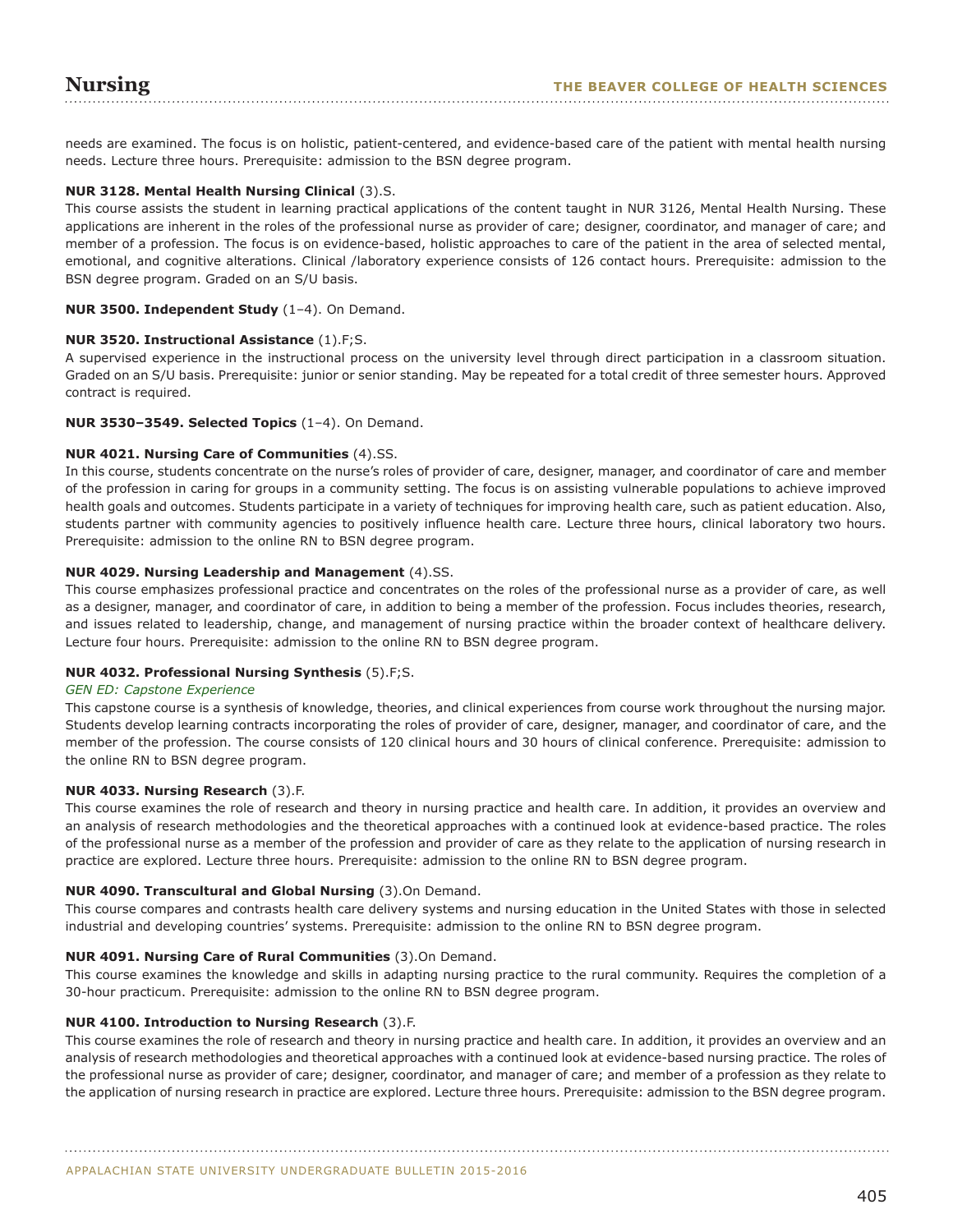## **NUR 4110. Adult Health Nursing III** (2).S.

This course is a 7  $\frac{1}{2}$  week concentrated course in which students continue to develop the three nursing roles: provider of care; designer, coordinator, and manager of care; and member of a profession. Emphasis is on complex alternations in the health status of adults and the impact on their families. It builds on knowledge and skills from NUR 3100 and NUR 3102, Adult Health Nursing I and II. Lecture two hours. Prerequisite: admission to the BSN degree program.

## **NUR 4112. Adult Health Nursing III Clinical** (2).S.

This 7 ½ week clinical course provides opportunities for students to apply the nursing process and assume the roles of provider of care; designer, coordinator, and manager of care; and member of a profession in caring for adults and their families who are experiencing complex alternations in their health status across the adult life span. Settings include high acuity and/or highly technical environments including critical care units and emergency departments. Clinical/laboratory experience consists of 84 contact hours (12 hours of clinical for 6 weeks plus 12 hours of laboratory simulation). Prerequisite: admission to the BSN degree program. Graded on an S/U basis.

## **NUR 4120. Nursing Care of Families and Communities** (3).F.

Students concentrate on the nurse's roles of provider of care; designer, coordinator, and manager of care; and member of a profession. Students use evidence-based practice resources to promote optimal health in individuals, families, groups, and the community. Emphasis is placed on vulnerable and diverse populations. Current public health problems, epidemiology, trends in healthcare delivery, and community resources are examined. Students analyze the sociocultural, political, economic, ethical, and environmental factors that influence community and global health. Students learn how to partner and interact with the interprofessional health care team within community agencies. Lecture three hours. Prerequisite: admission to the BSN degree program.

## **NUR 4122. Nursing Care of Families and Communities Clinical** (3).F.

In this course, students implement the nursing roles of provider of care; designer, coordinator, and manager of care; and member of a profession. Students apply evidence-based practice resources to provide holistic nursing care for individuals, families, groups, and communities. The focus is on assisting vulnerable and/or diverse populations to achieve optimal health goals and outcomes. Knowledge of current public health problems, epidemiology, trends in healthcare delivery, and community resources are applied. Students analyze the sociocultural, political, economic, ethical, and environmental factors that influence community and global health. Students partner and interact with the interprofessional health care team and community agencies to positively influence community health care. Clinical/laboratory experience consists of 135 contact hours. Prerequisite: admission to the BSN degree program. Graded on an S/U basis.

#### **NUR 4124. Nursing Care of Childbearing Families, Women, and Children** (4).F.

This course focuses on the roles of the professional nurse as provider of care; designer, coordinator, and manager of care; and member of a profession in caring for diverse families, women during childbearing years, and children from utero through adolescence. Students learn how to provide nursing care that is patient-centered, holistic, evidence-based, and culturally competent. Nursing and family theory as well as communication theory are examined in the context of caring for childbearing families, women and children. Lecture three hours. Prerequisite: admission to the BSN degree program.

#### **NUR 4127. Nursing Care of Childbearing Families, Women, and Children Clinical** (2).F.

This course focuses on the roles of the professional nurse as provider of care; designer, coordinator, and manager of care; and member of a profession. Students provide patient-centered, holistic, culturally competent, and evidence-based care to families, women during their childbearing years, and children from utero through adolescence. Nursing and family theories provide guidance and understanding of patient diversity in a variety of settings. Sound communication techniques are emphasized. Prerequisite: admission to the BSN degree program. Graded on an S/U basis.

#### **NUR 4128. Leadership and Management in Nursing** (3).S.

This course emphasizes professional practice in the leadership and management of nursing care, and concentrates on the roles of the nurse as provider of care; designer, coordinator, and manager of care; and member of a profession. The focus includes theories, research, and issues related to leadership, change, and management of nursing practice in the context of healthcare delivery. Lecture three hours. Prerequisite: admission to the BSN degree program.

#### **NUR 4130. Professional Nursing Capstone** (3).S.

#### *GEN ED: Capstone Experience*

The Professional Nursing Capstone clinical course occurs over a 7 1/2 week block and is designed to prepare students for professional nursing practice through refinement of clinical and leadership nursing skills within the clinical setting. Students will integrate knowledge and skills from previous coursework and experiences in order to demonstrate achievement of course and program student learning outcomes. Students will complete precepted hours with a Registered Nurse in the clinical setting to gain experience and apply knowledge in the following nursing roles: Provider of Care; Designer, Coordinator and Manager of Care; Nursing Leader; and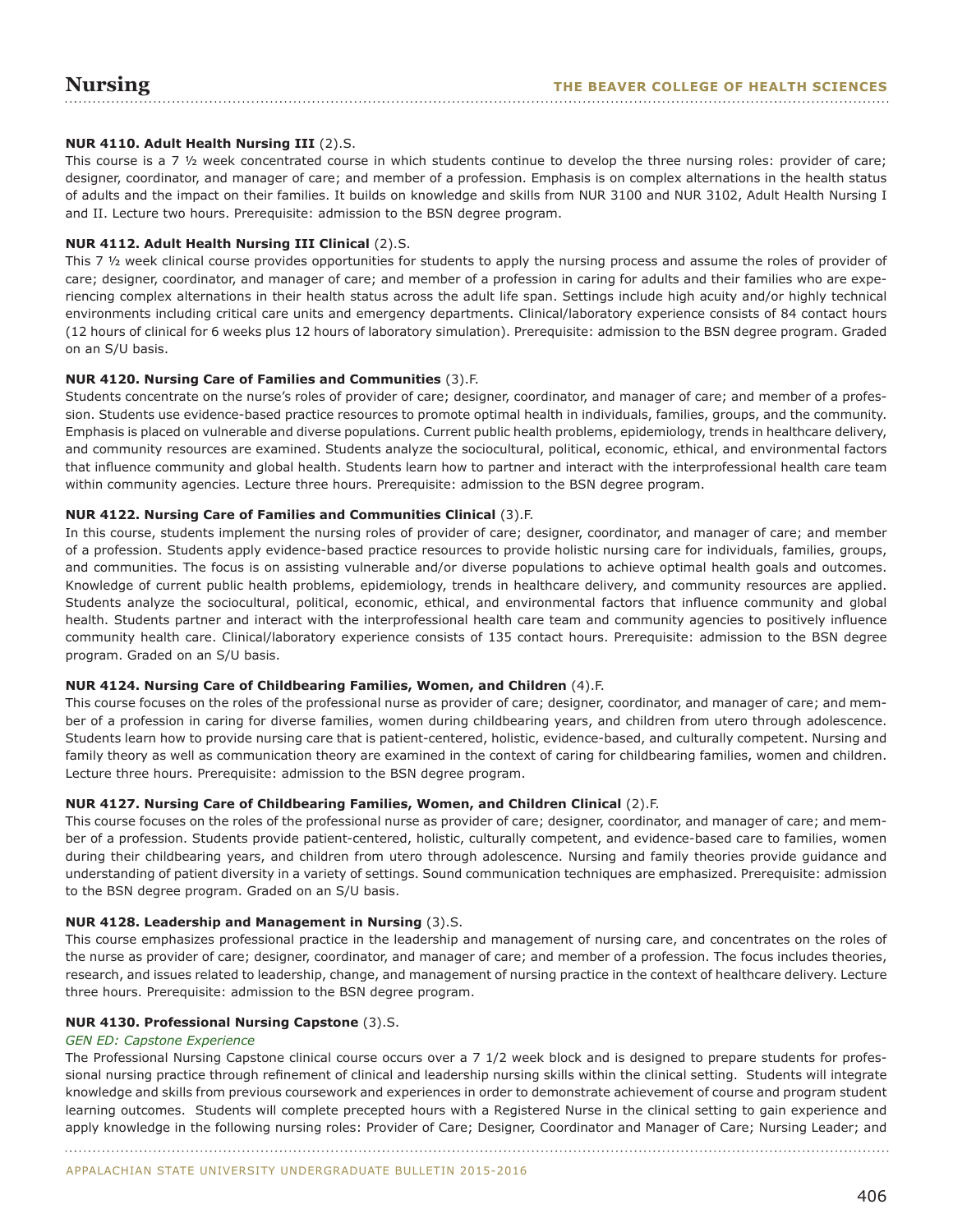Member of a Profession. Prerequisite: admission to the BSN degree program. Graded on S/U basis.

## **NUR 4140. Introduction to Professional Nursing Synthesis** (2).S.

This course is designed to prepare students for professional nursing practice through synthesis of didactic content from previous coursework. Students integrate knowledge, skills and experiences to demonstrate achievement of course and program outcomes. This course provides drill and practice to prepare participants for success on the RN licensing examination (RN-NCLEX). Students review selected content from the nursing curriculum. Prerequisite: admission to the BSN degree program.

## **NUR 4530–4549. Selected Topics** (1–4). On Demand.

APPALACHIAN STATE UNIVERSITY UNDERGRADUATE BULLETIN 2015-2016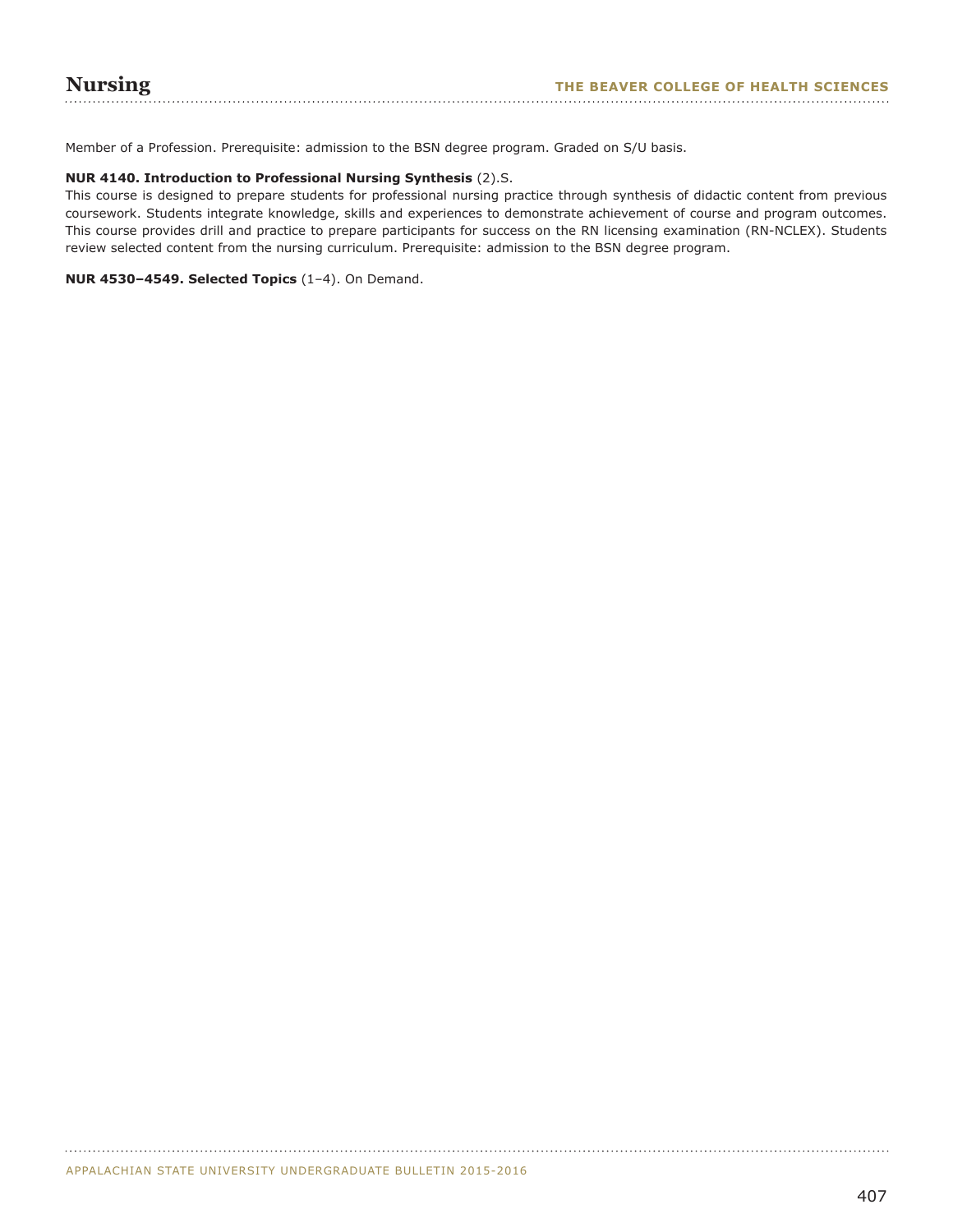## **Department of Nutrition and Health Care Management** (NHM)

*Sarah R. Jordan, Chair*

*K. Lanae Ball Melissa M. Bryan Anne-Marie W. Gloster Melissa D. Gutschall Sandi J. Lane* 

*Lisa S. McAnulty Laura H. McArthur Elizabeth S. McGrady Paul B. Moore Murugi Ndirangu* 

*Susan D. Roggenkamp Martin M. Root Trent J. Spaulding Kyle L. Thompson David R. Williams*

Nutrition and Health Care Management is concerned with the health and well-being of individuals, families, and communities. The two areas have a specific focus and prepare entry level professionals who can demonstrate competency and function effectively in their chosen career.

The Department of Nutrition and Health Care Management offers the following:

Bachelor of Science in Nutrition and Foods (840\*/51.3101) with concentrations in Dietetics (840B) and Foodsystems Management (840C) Bachelor of Science in Health Care Management (845A/51.0701) Undergraduate minor in Nutrition and Foods (840/51.3101) Undergraduate minor in Health Care Management (845/51.0701) Master of Science in Nutrition (841A/51.3101)

Nutrition is concerned with food quality, safety and adequacy; nutrition and diet; and the effective management of foodsystems. The Nutrition and Foods, Dietetics concentration is accredited by the Accreditation Council for Education in Nutrition and Dietetics, the accrediting agency for the Academy of Nutrition and Dietetics. Upon graduation, the student is qualified for an accredited internship in an accredited hospital or other acceptable institutions, thus becoming eligible for Academy membership and Registered Dietitian status. The Nutrition and Foods, Foodsystems Management concentration prepares students for management positions in various foodsystems, including restaurants, hotels, and institutional foodservice - schools, hospitals and colleges.

Health Care Management prepares students for entry level administrative or management jobs in health delivery organizations (such as hospitals, physician's offices, long-term care facilities or outpatient centers), health-related government agencies or other businesses that support health care delivery (insurers, medical suppliers, pharmaceutical companies, etc.) As a component of the degree requirements, students will complete an internship of 300 hours in a health care or health-related organization where the student can apply principles and knowledge gained in the classroom setting. The Health Care Management degree is certified nationally by the Association of University Programs in Health Administration.

## **Nutrition and Foods (NUT)**

**The Bachelor of Science in Nutrition and Foods (840\*/51.3101) with a concentration in Dietetics (840B)** The program of study is available at: [www.programsofstudy.appstate.edu/nutrition-and-foods-bs-dietetics-840b-2015-2016](www.programsofstudy.appstate.edu/nutrition-and-foods-bs-dietetics-840b-2015-2016 )

**The Bachelor of Science in Nutrition and Foods (840\*/51.3101) with a concentration in Foodsystems Management (840C)** The program of study is available at: [www.programsofstudy.appstate.edu/nutrition-and-foods-bs-foodsystems-management-](www.programsofstudy.appstate.edu/nutrition-and-foods-bs-foodsystems-management-840c-2015-2016)[840c-2015-2016](www.programsofstudy.appstate.edu/nutrition-and-foods-bs-foodsystems-management-840c-2015-2016)

## **Nutrition and Foods Minor (840/51.3101)** (18 semester hours)

The program of study is available at: www.programsofstudy.appstate.edu/nutrition-and-foods-minor-840-2015-2016

## **Health Care Management (HCM)**

## **The Bachelor of Science degree in Health Care Management (845A/51.0701)**

The program of study is available at: www.programsofstudy.appstate.edu/health-care-management-bs-845a-2015-2016

## **Minor in Health Care Management (845/51.0701)** (18 semester hours)

The program of study is available at: <www.programsofstudy.appstate.edu/health-care-management-minor-845-2015-2016>

## **Graduate Degree**

The Department of Nutrition and Health Care Management offers a Master of Science degree in Nutrition. Persons interested in this graduate degree program in nutrition are requested to consult the *Graduate Bulletin* for further information.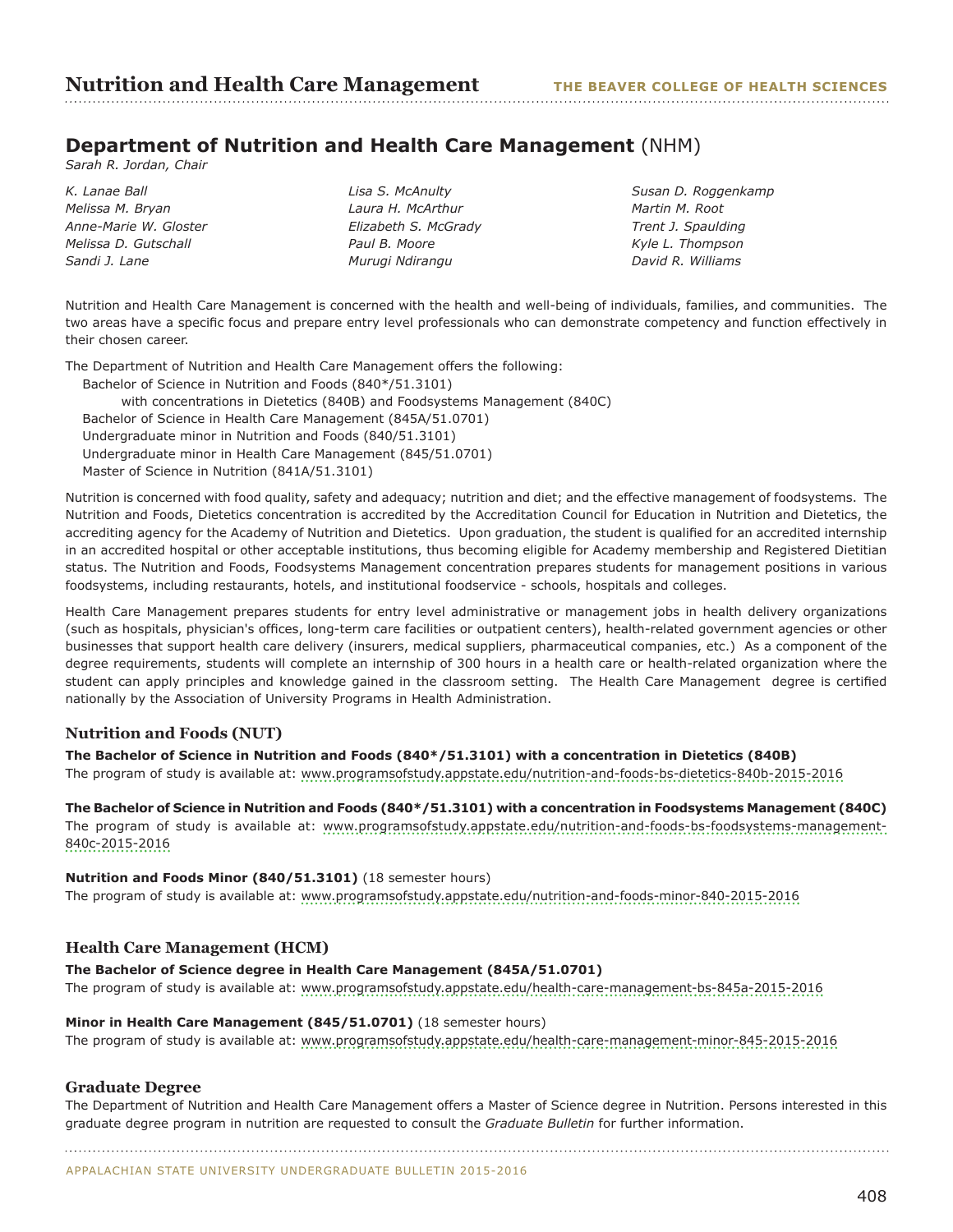## **Courses of Instruction in Nutrition (NUT) and Health Care Management (HCM)**

This catalog reflects fall and spring semester offerings. Go to [www.summerschool.appstate.edu](http://www.summerschool.appstate.edu) for courses offered in summer terms. (For an explanation of the prefixes used in the following courses, see the listing of Course Prefixes.)

#### NUTRITION (NUT)

#### **NUT 1202. Basic Food Science** (3).F;S.

Introduction to and emphasis on basic scientific principles of food. Integration of scientific principles into food study from the consumer perspective including identification and conservation of nutrients into a meal management format. Lecture two hours, laboratory two hours.

#### **NUT 2201. Foods and Nutrition for Children** (2).F;S.

A study of relationships between nutrition and emotional, mental and physical well-being of infants and children. Diet planning, food preparation, food purchasing, storage, sanitation and safety standards in child development programs. Lecture two hours.

#### **NUT 2202. Nutrition and Health** (3).F;S.

#### *GEN ED: Wellness Literacy*

Application of basic nutrition principles to the prevention of disease and the promotion of health. The wellness perspective is integrated in the course through the following topics: chronic diseases, health risk assessment, decision making, health behavior change, wellness planning and evaluation, and literature evaluation. Lecture three hours.

#### **NUT 2203. Organization and Management in Food Service** (3).S.

Introduction to organizational theories and their application in food service organizations. Emphasis will be given to the systems management theory and its application to food service. Management functions will be applied to commercial and non-commercial food service operations. Management characteristics, traits, competencies and skills required to operate food production and service will be discussed. Lecture three hours.

#### **NUT 2351. Global Nutrition: Emerging Health Challenges** (3).F;S.

#### *GEN ED: Social Science Designation; Liberal Studies Experience*

This course will examine global nutritional issues as they pertain to health and incidence of disease, integrating social, biological, political, economic, and environmental factors. The relationship of nutrition and global health to diverse aspects of globalization and economic development will be explored. Specific issues include hunger and obesity, infant mortality and elder health, nutritional programs and agencies, local to global food markets, and meat versus plant food sources. Students will gain the ability to accurately evaluate the food and health issues of a specific country or region. Lecture three hours.

#### **NUT 2500. Independent Study** (1–4).On Demand.

#### **NUT 2530-2549. Selected Topics** (1–4).On Demand.

#### **NUT 3100. Nutrition Assessment** (3).S.

A comprehensive study of the components of nutrition assessment, including anthropometric, biochemical, clinical and dietary assessments of individuals across the life span. This study will include aspects examining nutrient content of various foods and exploring various aspects of food preferences, including culture and religion. Students will gain basic proficiency in the use of the Nutrition Care Process and will also engage in practical application of concepts gained in class. Prerequisites: NUT 2202, NUT 3205, and HP 3200.

## **NUT 3150. Profession of Dietetics** (2).F.

An examination of the professions in dietetics. Students will explore aspects of educational preparation, areas of specialization, and professional and ethical issues in the discipline. Prerequisite: NUT 2202.

#### **NUT 3202. Food Purchasing and Production Management** (3).F.

Managerial aspects of food service systems purchasing activity. Emphasis on steps in the flow of costs: purchasing, receiving, storage, issuing, preparation, portioning, service, and accounting for sales. Particular attention will be given to product identification and specification. Labor costs and the technological applications that assist managers in purchasing are discussed. Active problem solving and computer applications are used to relate the principles learned to the food service industry. Lecture three hours. Prerequisites: ACC 1050, NUT 1202, and NUT 2203.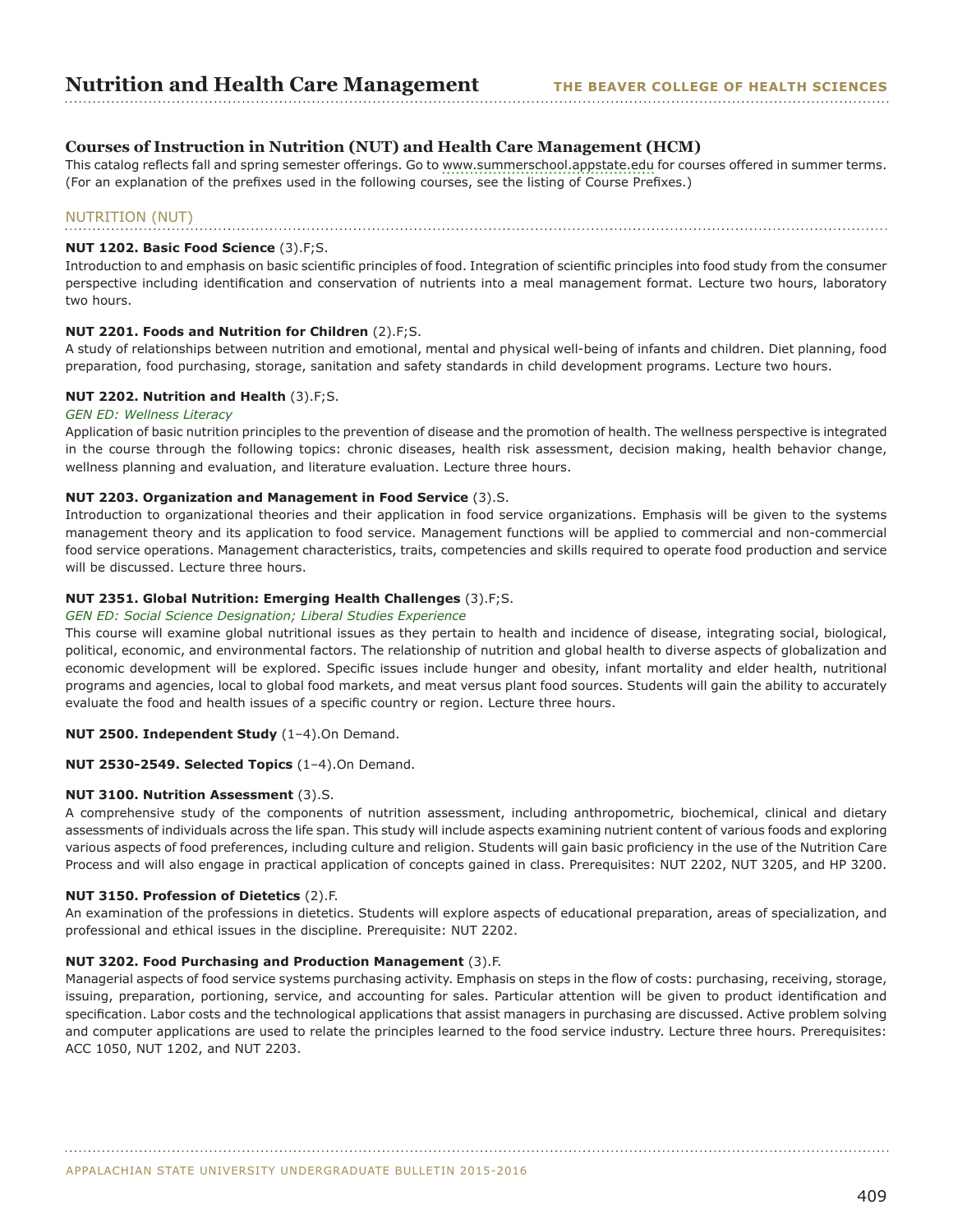## **Nutrition and Health Care Management**

## **NUT 3205. Nutrition and the Life Cycle** (3).F.

The study of nutritional needs and concerns in the various physiological ages of humanity. Application of the principles of nutrition to pregnancy, lactation, infancy, pre-school and school age years, adolescence, adulthood, and later maturity with discussions of nutrition services and programs available. Lecture three hours. Prerequisites: NUT 2202, HP 4100 or STT 2810, and biology recommended.

#### **NUT 3210. Beverage Management** (3).On Demand.

Integration of food service management principles to beverage operations with emphasis on legal and liability issues, staff training, customer service, pricing, purchasing, storage, loss prevention and marketing strategies. Lecture three hours.

### **NUT 3500. Independent Study** (1–4).On Demand.

#### **NUT 3520. Instructional Assistance** (1).On Demand.

A supervised experience in the instructional process on the university level through direct participation in a classroom situation. Graded on an S/U basis. Prerequisite: junior or senior standing. May be repeated for a total credit of three semester hours. Approved contract required.

#### **NUT 3530–3549. Selected Topics** (1–4). On Demand.

## **NUT 4000. Nutrition Counseling** (3).F.

Principles of dietary counseling for the general population and for individuals with special health problems. Principles of teaching and learning applied to nutrition counseling of patients with specific health problems. Lecture three hours. Prerequisite: NUT 3100. Corequisite: NUT 4240.

## **NUT 4200. Advanced Nutrition I** (3).S.

## *GEN ED: Junior Writing in the Discipline (WID)*

The role of nutrients at the specialized cellular level. Emphasis on intermediary metabolism of carbohydrates, proteins and fats. Scientific planning of adequate dietaries for normal individuals of different economic levels as related to health and efficiency. Lecture three hours. Prerequisites: Minimum grade of C in BIO 1801, CHE 1101/1110, and CHE 1102/1120; NUT 3205, CHE 2101, CHE 2102, and RC 2001 or its equivalent.

## **NUT 4205. Seminar in Food Systems Management** (1).On Demand.

A consideration of contemporary topics in food systems management via seminar format. Prerequisite: senior status.

#### **NUT 4206. Advanced Nutrition II** (3).F.

Function of minerals in human metabolism, homeostatic maintenance, and critical interpretation of nutrition information. Lecture three hours. Prerequisite: NUT 4200.

## **NUT 4240. Medical Nutrition Therapy I** (3).F.

Techniques for assessing, evaluating, planning, and counseling individuals and their families to improve nutritional status. Role of dietary modifications in prevention and treatment of disease such as obesity, heart disease, and diabetes. Methods of nutrition support the techniques used in this course. Prerequisites: ES 2030, HP 3200, NUT 3100, NUT 4200, and NUT 4552. Corequisite: NUT 4000.

#### **NUT 4250. Medical Nutrition Therapy II** (3).S.

Role of dietary modifications in the treatment of pathological conditions with an emphasis on assessment, planning, and counseling of clients and their families. Includes medical nutrition therapy for gastrointestinal disorders, allergies, liver disease, metabolic disorders, heart failure, pulmonary disorders, renal disease, cancer and HIV. Prerequisites: NUT 4206 and NUT 4240.

#### **NUT 4300. Effective Rural Practice for Health Professionals** (3).S.

Survey of rural health issues in the United States; simulated practice scenarios involving rural health settings; development of transferable cultural competence skills for successful rural health practice. [Dual-listed with NUT 5300.] Dual-listed courses require senior standing; juniors may enroll with permission of the department.

## **NUT 4504. Foodsystems/Dietetics Administration** (3).S.

Budget development and resource allocation, including financial status monitoring, evaluation, and control. The course will also cover quality improvement, human resources, employment processes and procedures, and facility layout, including the composition, role and responsibilities of facility planning teams as well as equipment selection and specification. Lecture three hours. Prerequisite: NUT 3202.

## **NUT 4509. Quantity Food Production** (3).F;S.

Application of food service principles to quantity food service: menu planning, recipe development and standardization, costing,

APPALACHIAN STATE UNIVERSITY UNDERGRADUATE BULLETIN 2015-2016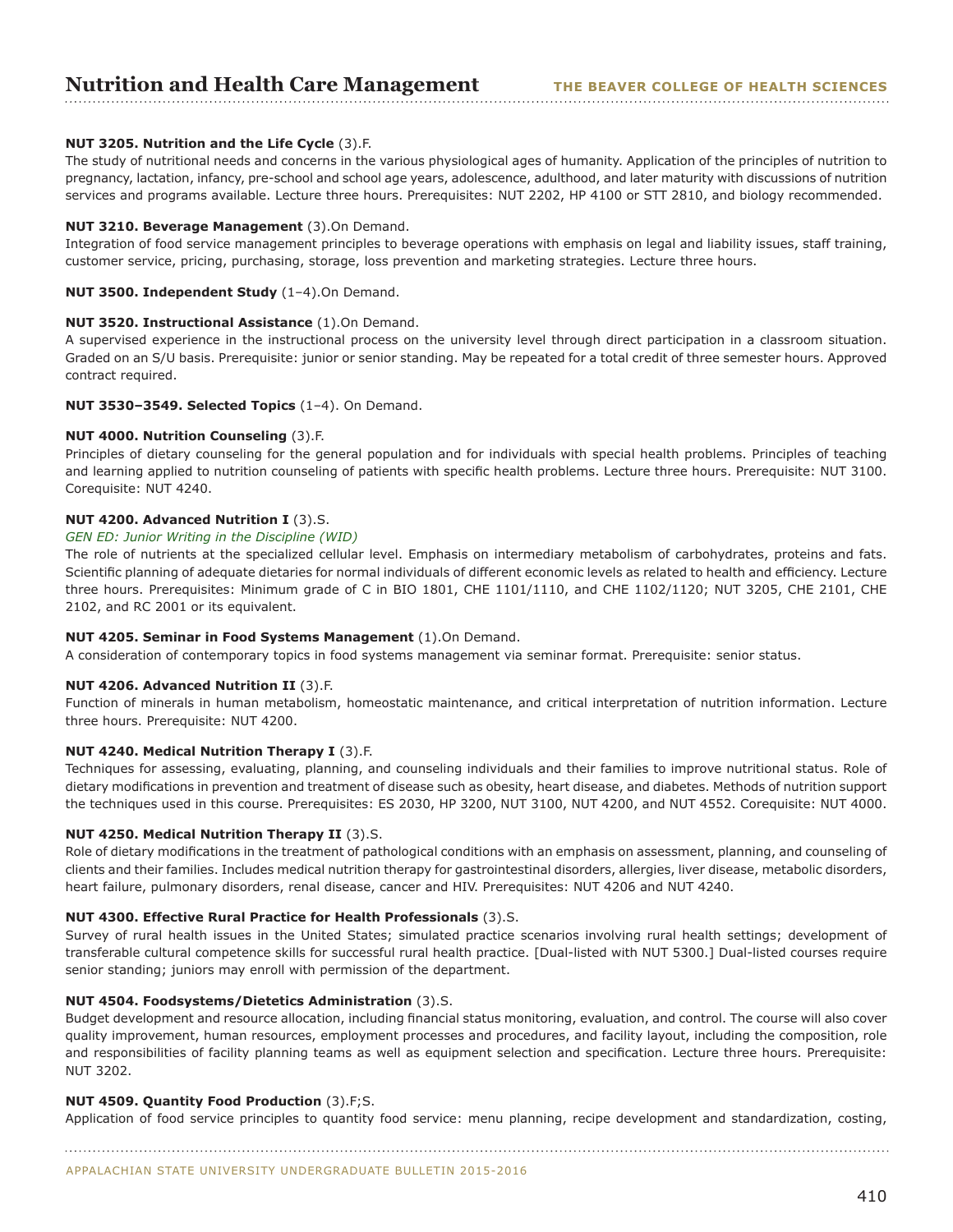marketing trends, purchasing, production, presentation, and service considerations. Prevention of all types of food contamination; the Hazard Analysis Critical Control Point (HACCP) food safety system is emphasized. Aesthetics of food as related to the food service industry. Lecture one hour, laboratory four hours. Prerequisite: NUT 3202 or approval of the instructor.

## **NUT 4530-4539. Selected Topics** (1-4).On Demand.

## **NUT 4540. Diet and Public Health** (3).On Demand.

Reviews the effects of foods, nutrients, and dietary patterns on health. Examines the dietary recommendations that have the potential for reducing the risk of chronic diseases and estimates the impact of these recommendations. Prerequisite: NUT 2202.

## **NUT 4550. Experimental Food Study** (3).On Demand.

A study of the theories of food preparation, the effect of processing on food, the interrelationship of various aspects of food science to nutrition and the judgement of products and establishing of standards. Lecture one hour, laboratory four hours. Prerequisite: NUT 1202.

## **NUT 4552. Medical Terminology/Records** (1).S.

This course is designed to help students develop an understanding of the medical terminology and vocabulary utilized in medical records and health professions. Lecture one hour.

## **NUT 4553. Medical Language for Health Professionals** (3).S.

This course is designed to help students become fluent with the meanings and use of medical terms, including interpretation of medical course content, literature, records, and research, in order to prepare them for advanced health professional programs.

## **NUT 4555. Nutritional Aspects of Exercise and Sports** (3).F;S.

A study of nutrition specific to physical activity and sport performance. Topics will include metabolism during exercise, sport-related weight gain and loss, food and fluid intake for competition, nutritional ergogenic aids, exercise recovery nutrition, and various special topics. Prerequisites: NUT 2202 and ES 3450. (Same as ES 4555.)

## **NUT 4560. Community Nutrition** (3).S.

An introduction to nutrition needs of the community and nutrition services provided to the public through various agencies and organizations, techniques for determining nutrition needs, methods of extending services to various groups in the community, and factors affecting acceptance of these services. Lecture three hours. Prerequisite: NUT 2202, NUT 3205.

#### **NUT 4600. Professional Development** (1).F.

Preparation for both the internship (NUT 4900) and professional job search in nutrition and foodsystems management. Emphasizes goal setting, resume preparation, interview strategies, written and oral communication for the job search process, and professional ethics. Preparation of the internship proposal for NUT 4900 will be completed. Lecture one hour. Prerequisite: senior standing.

## **NUT 4900. Internship** (1-12).F;S.

#### *GEN ED: Capstone Experience*

Field experience or employment in the area of the student's concentration: dietetics (experience will be obtained in 2 areas: clinical, and either foodservice, or community) or foodsystems management. Supervision and evaluation by the employer and the faculty member.

Prerequisites:

- A. 2.0 overall grade-point average
- B. College rank: seniors (at least 90 s.h. completed toward degree)
- C. NUT 4600
- D. Major courses completed:
	- 1. Dietetics:
		- a. Clinical Prerequisite: NUT 4250, AND
		- b. Community Prerequisites: NUT 3205, NUT 4560, OR
	- c. Foodservice Prerequisites: NUT 2203, NUT 3202; Prerequisites or Corequisites: NUT 4504, NUT 4509
	- 2. Foodsystems Management: NUT 2202, NUT 2203, NUT 3202, NUT 4504, NUT 4509
- E. Internship proposal fully approved

Graded on an S/U basis. Contact hours requirement for three credit hours is 150 hours with 50 hours required for each additional credit.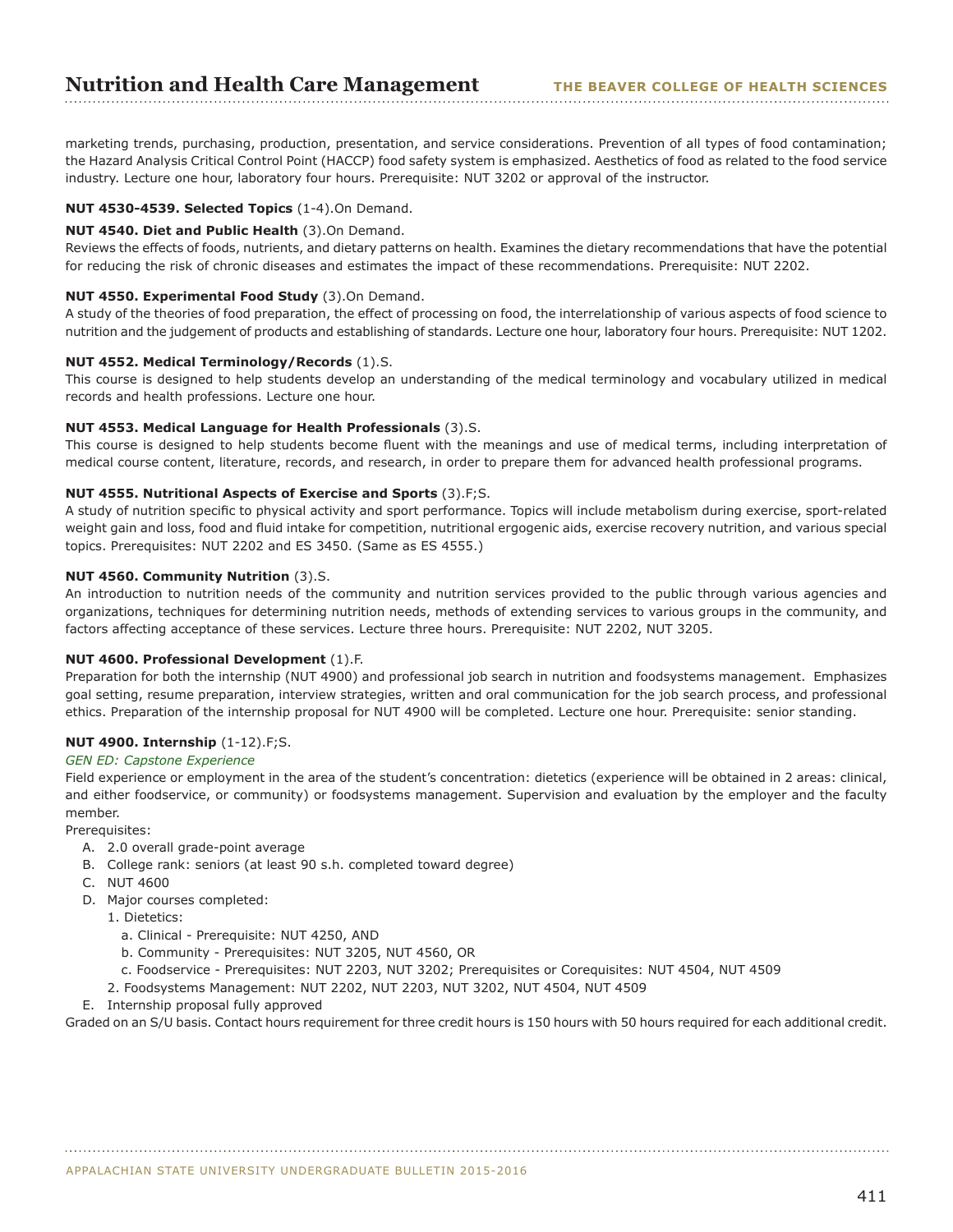## HEALTH CARE MANAGEMENT (HCM)

## **HCM 1530–1549. Selected Topics** (1–4). On Demand.

#### **HCM 2110. Introduction to Health System Organization** (3).F;S.

This course provides an overview of the organizational structure of health care services and the forces that influence the organization of health services in the United States. The perspectives of health and health status of Americans are examined in the context of cultural, economic, social and political forces. The course is designed to provide a foundation of knowledge regarding the issues of relevance to the future of health care delivery.

#### **HCM 2530–2549. Selected Topics** (1–4). On Demand.

#### **HCM 3130. Managing Health Care Organizations** (3).F;S.

This course focuses on the structure, function, and interconnection of various health care organizations that make up the US health care system. Specific attention is paid to the unique challenges faced by health care managers, in addition to the unique challenges of managing various health care professionals. The course instructs students on the attributes of key health care organizations, namely hospitals and integrated delivery systems, ambulatory care, managed care organizations and insurance firms, biopharmaceutical firms, and other health care organizations. Administrative and other principles are addressed within the healthcare setting. Prerequisite or corequisite: HCM 2110 or permission of the instructor.

#### **HCM 3500. Independent Study** (1–4).F;S.

#### **HCM 3520. Instructional Assistance** (1).F;S.

A supervised experience in the instructional process on the university level through direct participation in the classroom situation. Graded on an S/U basis. May be repeated for a total credit of three semester hours.

#### **HCM 3530–3549. Selected Topics** (1–4). On Demand.

#### **HCM 3570. Principles of Financial Management for Health Care** (3).F;S.

This course provides an introduction to the role of finance in the private and public sectors of the health services industry. Topics covered include corporate finance, financial markets, and sources of capital for healthcare organizations. Common tools for the financial analyses of healthcare firms are explored, and students should develop foundational knowledge of the financial concepts important to managerial decision-making in the health services industry. Prerequisites: ACC 2100 and MAT 1030.

#### **HCM 3580. Health Services Research Methods** (3).F.

This course involves an overview of the fundamentals of health services research, emphasizing how health care managers and administrators can apply fundamentals of scientific methods and research principles to management problems and decision-making. The course will also instruct students how to read and understand scientific literature and research, which is critical for lifelong learning in the health services. Prerequisites: ECO 2100 and HCM 2110, or permission of the instructor.

#### **HCM 3590. Quality Management and Process Improvement in Health Care** (3).S.

This course is an overview of the fundamental theories and principles of quality management and performance improvement in US health care organizations. The course instructs students on techniques and tools currently used by health care organizations to monitor and improve the quality of their clinical and administrative functions. The course also instructs students regarding the leadership and management approaches and skills necessary to promote a culture of quality in a health services organization. Prerequisite: HCM 2110 or permission of the instructor.

#### **HCM 3630. Health Services Organization Behavior and Design** (3).F;S.

This course informs and instructs in the theories, principles and concepts of organization behavior and design particularly related to health care organizations. The course focuses on understanding behavior at the level of individuals, groups and teams, and the organization as a whole. Concepts of health care organizational structure and design are also covered in this course. The aim of the course is to develop skills, attributes and behaviors of managerial professionals working in the health services industry.

## **HCM 3680. Human Resource Management in Health Service Organizations** (3).F.

This course provides an overview of human resource management, particularly the functions, structure, laws and principles of effective human resource management in the health services industry. Instruction emphasizes the management of health care personnel focusing on the unique nature of health care specialization, professional licensure, and employee productivity and satisfaction. Additionally, the course addresses current issues in human resource management, such as managing health labor shortages. Prerequisite: HCM 2110 or permission of the instructor.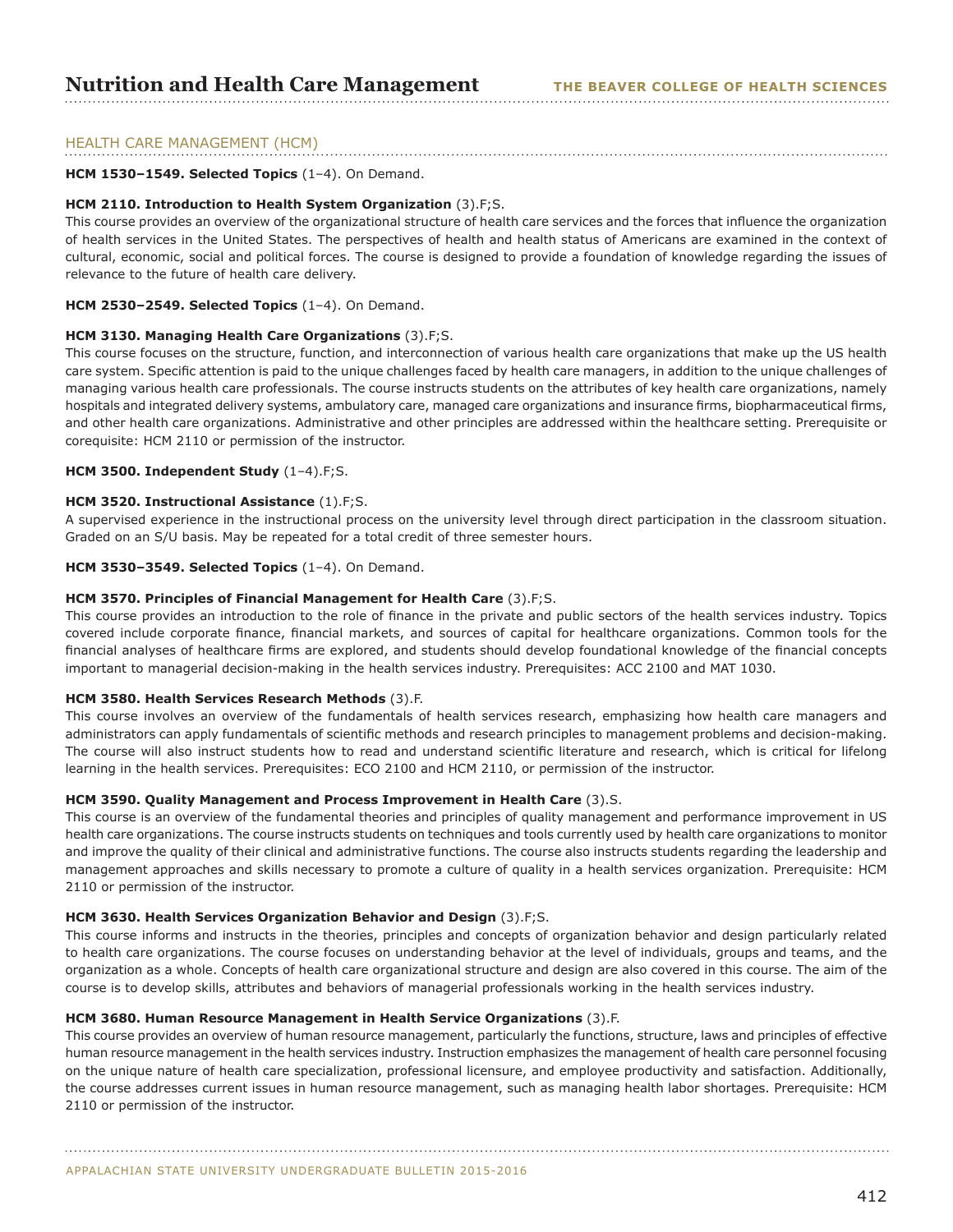## **Nutrition and Health Care Management** THE BEAVER COLLEGE OF HEALTH SCIENCES

## **HCM 3700. Health Information Systems** (3).F;S.

This course is a general introduction to information technology and the management of information systems in complex organizations such as health services organizations. The course will instruct students in basic hardware/software concepts, communication and networking concepts, and the important considerations in planning strategically for information technology in health service organizations.

## **HCM 3800. Professional Development I** (1).F.

This course provides an introduction to the professional environment in which health care supervisors and managers work. Students will be exposed to the skills and behaviors of professional health care managers and leaders. Students will also begin developing strategies for securing their internship in health care management. Graded on an S/U basis. Prerequisite or corequisite: HCM 2110 or permission of the instructor.

## **HCM 3810. Professional Development II** (1).S.

This course provides further instruction regarding the professional environment in which health care supervisors and managers work. Students will continue to learn the skills and behaviors of professional health care managers and leaders, with additional emphasis on written and verbal communication, how managers interact with other health professionals, and the educational requirements for health executive careers. Students will continue working toward securing their internship in health care management, as well as developing personal career goals. Graded on an S/U basis. Prerequisite or corequisite: HCM 3800 or permission of the instructor.

## **HCM 3900. Internship** (6).SS.

A full-time work experience in health care management. Limited to declared HCM majors. Six semester hours are granted for the internship, usually during the summer term in a health care facility, service or program, or health-related organization. Graded on an S/U basis. Prerequisites: HCM 3810 and permission of the HCM program director.

## **HCM 4500. Independent Study** (1–4).F;S.

## **HCM 4510. Senior Honors Thesis** (3).On Demand.

Independent study and research project directed by a departmental faculty advisor on a topic of mutual interest to both student and advisor. The thesis should be completed during the senior year as a final requirement for graduation with honors and includes a formal presentation to the college faculty.

## **HCM 4530-4549. Selected Topics** (1-4).On Demand.

Prerequisite: HCM 2110 or permission of the instructor.

#### **HCM 4550. Health Care Politics and Policy** (3).On Demand.

The course will examine the process by which health care policy, laws and regulations are proposed, formulated, implemented, and modified. The political process and the role of constituencies of the health policy-making process will be examined. Specific examples of major health policy issues will be drawn from federal and state sectors focusing on costs, quality, and access to health care programs or services. Prerequisite: HCM 2110 or permission of the instructor.

#### **HCM 4560. Managed Care** (3).On Demand.

This course describes the basic concepts and incentives of risk as applied to health insurance. The principles of third party payment and health insurance in the form of managed care are studied in detail. The course emphasizes how health care managers interact with managed care organizations to include contract negotiations, utilization review and reimbursement management. Prerequisite: HCM 2110 or permission of the instructor.

#### **HCM 4570. Health Services Financial Management** (3).F;S.

This course provides an overview of the organizational and operational aspect of fiscal management, control, and analysis of health care organizations. Because the role of third party payment is a distinct and unique characteristic of the health care industry, particular attention is given to public and private health insurers and managed care, as well as operational considerations for managing reimbursement, revenue and expenses, and for developing budgets in health service organizations. Prerequisites: ACC 2100 and ACC 2110, and HCM 3570 or FIN 3680, or permission of the instructor.

## **HCM 4630. Principles of Leadership for Health Service Organizations** (3).F;S.

This course informs and instructs in the theories, principles and concepts of leadership particularly applied to health service organizations. The aim of the course is to develop leadership skills, attributes and behaviors to enable graduates to lead successful health care organizations. Prerequisites: HCM 2110 and HCM 3130, or permission of the instructor.

APPALACHIAN STATE UNIVERSITY UNDERGRADUATE BULLETIN 2015-2016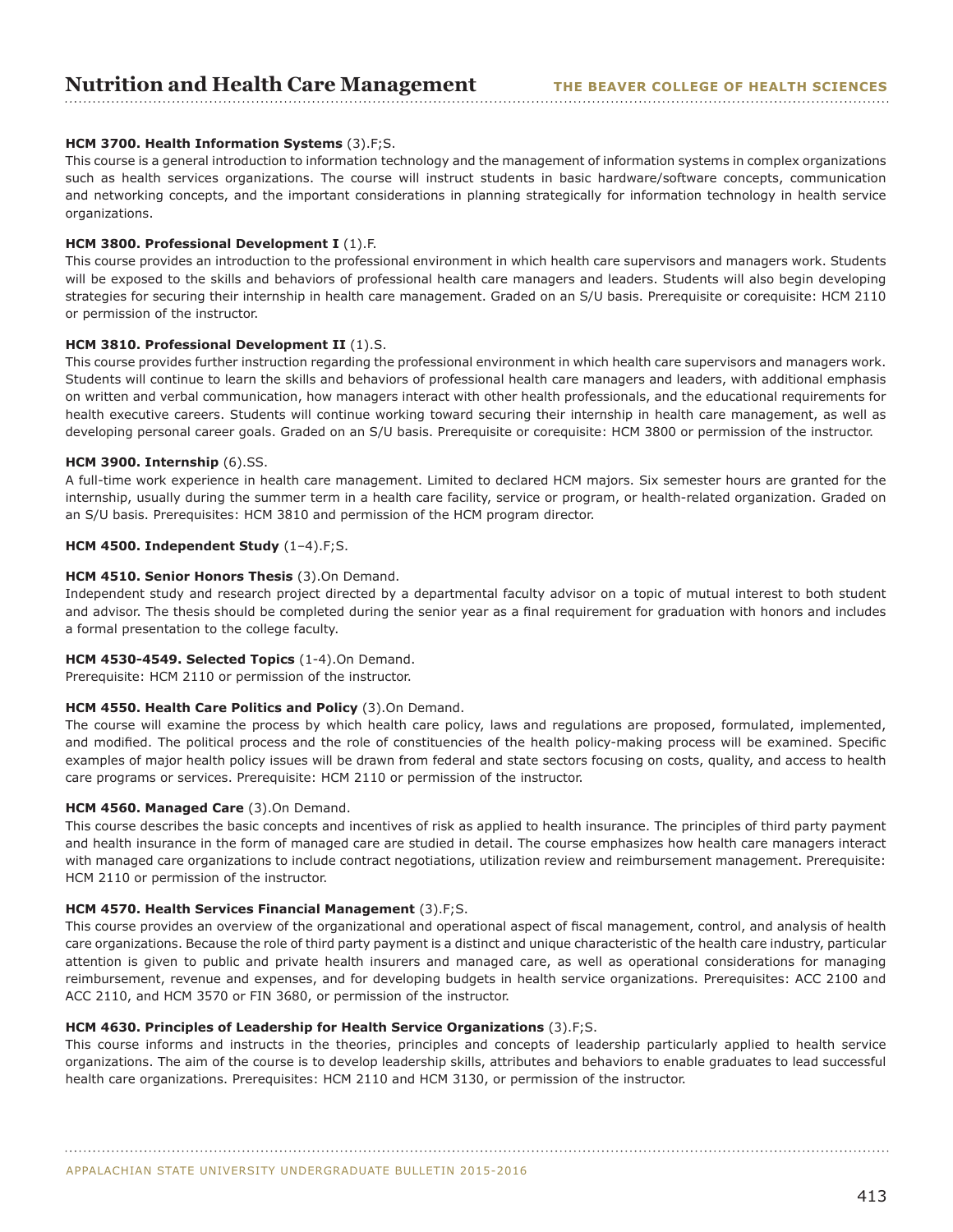## **Nutrition and Health Care Management** THE BEAVER COLLEGE OF HEALTH SCIENCES

## **HCM 4710. Health Informatics** (3).F;S.

This course instructs students on how healthcare organizations can use information technology (IT) to achieve better operational performance and strengthen the quality of services offered to their patients. Topics covered include: using IT to transform clinical processes, integrating clinical and administrative work processes through IT, and aligning business and clinical strategies. The course will explore in detail electronic medical records, medical informatics, and privacy/security requirements for healthcare IT. Prerequisite: HCM 3700 or CIS 2050, or permission of the instructor.

#### **HCM 4910. Health Law and Policy** (3).S.

This course is designed to provide students with a background in law and an introduction to health policy as applied to health care organizations and health professionals. The course will cover aspects of tort, contract, criminal, antitrust, and administrative law and civil procedure as they relate to health service organizations and health personnel. Prerequisite: HCM 2110 or permission of the instructor.

#### **HCM 4930. Ethics in Health Care** (3).F.

This course will explore the role of ethics in management and leadership in today's healthcare environment through analysis of ethical and bioethical issues confronting the US health care delivery system. The course explores the use of moral reasoning applied to health care concerns encountered by health care leaders, managers and clinicians. Emphasis will be on critical thinking, real-world application, and decision-making in a professional environment.

#### **HCM 4950. Seminar in Health Care Management** (3).F;S.

#### *GEN ED: Capstone Experience*

This course integrates all HCM courses and other core courses through readings, case and scenario analyses, and small projects. The course requires students to apply the concepts of accounting, financial management, quality management, marketing, business planning, operations, strategic management, and public policy specifically to the unique environmental, regulatory, legal, ethical, and professional demands of the health care industry. Prerequisites: HCM 2110, HCM 3130, and final semester senior status, or permission of the instructor.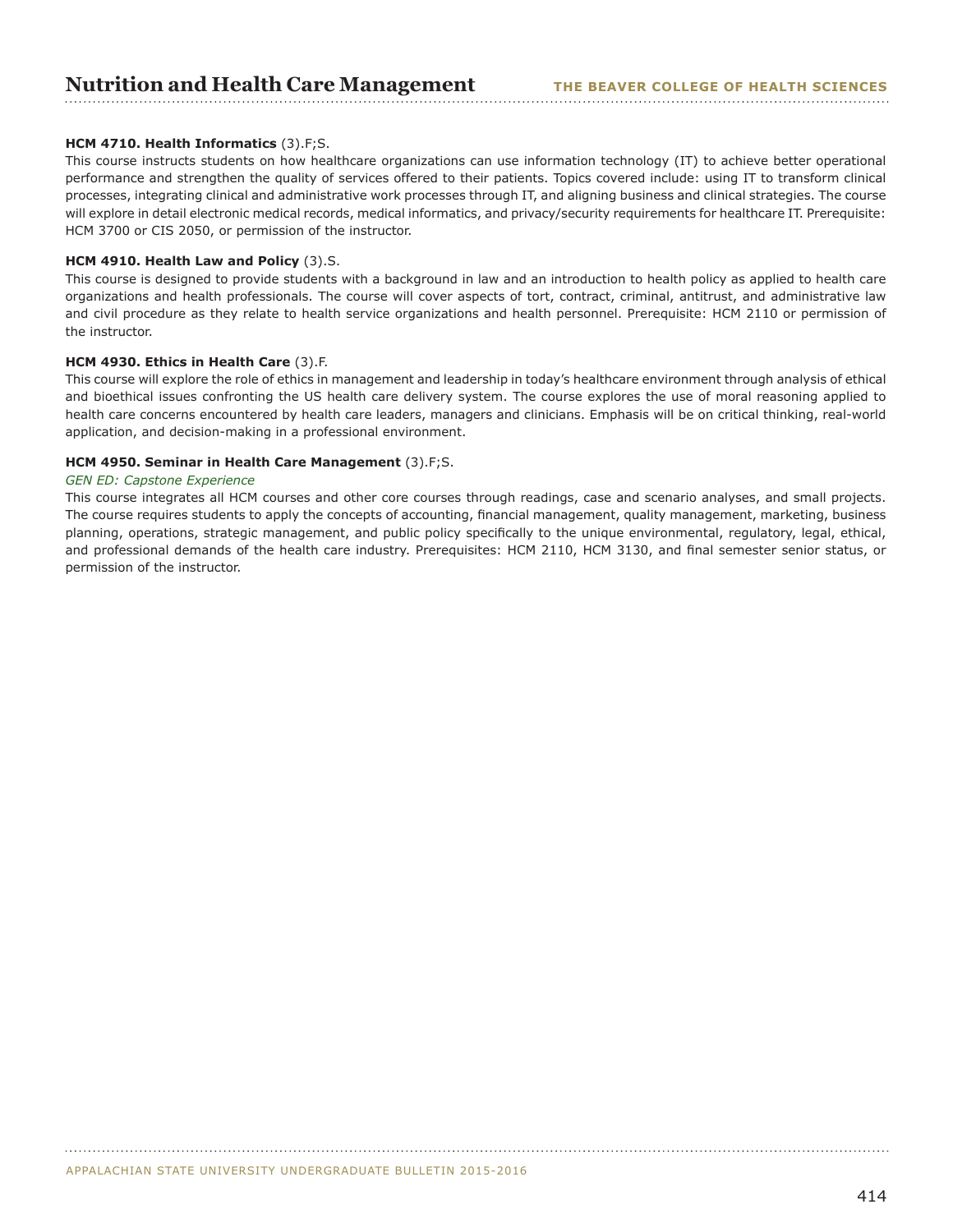## **Department of Recreation Management and Physical Education** (RPE)

*Derek Mohr, Interim Chair*

*Joseph A Boitnotte Mary A. Bolick Donna L. Breitenstein Jerry P. Cantwell Eric D. Frauman Paul L. Gaskill Mandy B. Harrison Kristian L. Jackson*

*J. Joy James John J. Janowiak Michael W. Kernodle Robert N. McKethan Terri D. Mitchell Derek J. Mohr Edgar L. Peck Erik Rabinowitz* 

*Iryna Sharaievska Ben A. Sibley Scott Townsend Melissa J. Weddell Stephanie T. West Wayne E. Williams*

The Department of Recreation Management and Physical Education is an innovative, diverse and forward-thinking academic unit consisting of three programs:

•Physical Education Activity (PEA) program offers a variety of General Education Wellness Literacy courses that prepare students to participate in health-enhancing physical activity throughout their lives;

•Health and Physical Education (HPE) prepares students for careers as K-12 physical educators, school-based activity directors and coaches;

•Recreation Management (RM) prepares graduates for careers as recreation management professions.

Student organizations that are supported by the department include the Recreation Management Association and the Physical Education Majors Club.

The Department of Recreation Management and Physical Education programs and student organizations are supported by high quality faculty who engage in effective teaching, germane scholarly activity, and relevant service.

## **Health and Physical Education, K-12 (with teacher licensure) (HPE)**

Graduates earning a Bachelor of Science degree in Health and Physical Education (HPE), K-12 Teaching will be prepared to assume the challenging role of 21st century educators who are capable of and committed to improving school-aged children's health and wellness. Twenty-first century health and physical educators must possess the knowledge, skills and dispositions necessary to advance psychomotor, cognitive and affective learning in both the classroom and movement-centered instructional environments. Accordingly, the HPE program maintains national accreditation (NASPE/NCATE BTS) at the unit level and state program approval (NCDPI) to ensure that teacher candidates achieve desired outcomes. Graduates of Appalachian State University's HPE program will:

- Be licensed K-12 Health and Physical Education Teachers;
- Be competent instructors, committed-ethical leaders, and reflective practitioners committed to lifelong professional development;
- Employ empirically validated planning, instruction and assessment behaviors;
- Possess the ability to impact school-aged children's health and wellness in positive, meaningful, and sustainable ways;
- Work to resolve, in a proactive, collaborative and responsible fashion, community, state, and national health issues.

#### **The Bachelor of Science in Health and Physical Education, K-12 (825A/13.1314)[T] (with teacher licensure)**

The program of study is available at:<www.programsofstudy.appstate.edu/health-and-physical-education-k-12-bs-825a-2015-2016>

## **Health and Physical Education Curriculum**

The health and physical education curriculum consists of 48 semester hours and operates in a coordinated sequence and utilizes a cohort grouping system. This structure allows for a vertical model of integration where salient knowledge and skills are initially introduced and systematically developed across the curriculum through a variety of highly connected classroom, laboratory, and field-based teaching- learning experiences. Each successive teaching-learning experience across the curriculum requires the integration of increasingly sophisticated content knowledge and pedagogy. Additionally, HPE majors select an 18-semester hour Second Academic Concentration (SAC) and complete 24 semester hours of Professional Education coursework, which includes a 12-semester hour Student Teaching internship as part of the degree requirements.

The HPE program promotes the development of health and physical education professionals who are prepared to advance the fitness, psychomotor, cognitive and affective learning of school-aged children.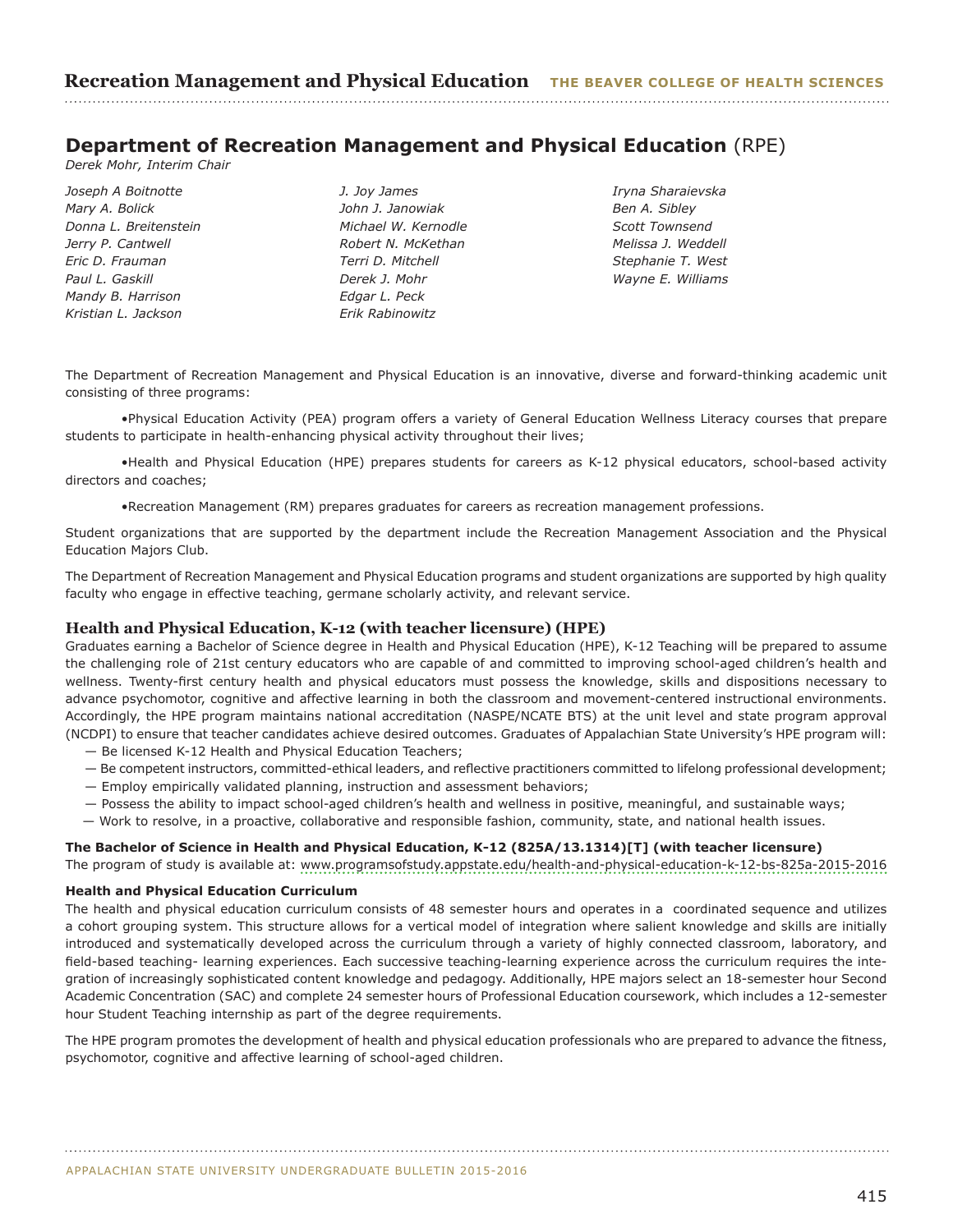## **Recreation Management (RM)**

Students completing the Bachelor of Science degree in Recreation Management are prepared for careers in outdoor recreation, experiential education, travel and tourism, club management, recreation program management, city, state and national park management, and resort recreation.

#### **The Bachelor of Science degree in Recreation Management (574\*/31.0301)**

For the Bachelor of Science in Recreation Management, students must select one of the following concentrations:

## **Commercial Recreation and Tourism Management concentration (574G)**:

The program of study is available at: [www.programsofstudy.appstate.edu/recreation-management-bs-commercial-recreation-and](www.programsofstudy.appstate.edu/recreation-management-bs-commercial-recreation-and-tourism-management-574g-2012-2013)[tourism-management-574g-2015-2016](www.programsofstudy.appstate.edu/recreation-management-bs-commercial-recreation-and-tourism-management-574g-2012-2013)

## **Outdoor Experiential Education concentration (574F)**:

The program of study is available at: [www.programsofstudy.appstate.edu/recreation-management-bs-outdoor-experiential](www.programsofstudy.appstate.edu/recreation-management-bs-outdoor-experiential-education-574f-2015-2016)[education-574f-2015-2016](www.programsofstudy.appstate.edu/recreation-management-bs-outdoor-experiential-education-574f-2015-2016) 

## **Recreation and Park Management concentration (574E)**:

The program of study is available at: www.programsofstudy.appstate.edu/recreation-management-bs-recreation-and-parkmanagement-574e-2015-2016

Students are required to complete an internship and a minor in a supporting field. RM 4900, Internship is required for the major in recreation management. RM 3900, Recreation Practicum is required for the minor in recreation management. RM 3900 may be taken as an elective course by majors. The following rules apply to prospective interns: (1) Credit for the RM 4900 course may not exceed 12 semester hours. (2) Not more than 15 semester hours of internship and practicum credit may be applied toward graduation requirements. (3) On-the-job internship time is determined by the ratio of fifty (50) contact hours for one hour of credit. (4) All prospective interns must plan their placement under the supervision of a recreation management faculty member, and (5) All internships must be for ten continuous weeks.

#### **Minor in Recreation Management (575/31.0301)** (20 semester hours)

The program of study is available at: <www.programsofstudy.appstate.edu/recreation-management-minor-575-2015-2016>

## **PHYSICAL EDUCATION ACTIVITY PROGRAM (PEA) - GENERAL EDUCATION WELLNESS**

As part of Appalachian State University's General Education Program, all students are required to complete two semester hours of Wellness Literacy courses. The PEA program offers a wide variety of activity-based courses that meet General Education Wellness Literacy and CORE Physical Activity/Wellness guidelines.

PEA program courses are based on current guidelines for appropriate practice in college/university physical activity instruction programs outlined by the National Association for Sport and Physical Education (NASPE). Courses reflect the following premises: education is the central mission; emphasis on motor skill acquisition and health-related physical activity; curriculum and instructional practices reflect sensitivity to individual students and societal needs; and the promotion of values consistent with safe, lifelong participation in health enhancing physical activity.

The PEA program is dedicated to enhancing student wellness through activity-based learning experiences and is committed to assisting students to develop as physically literate individuals. A physically literate individual has learned the skills necessary to perform a variety of physical activities, participates regularly in physical activity, is physically fit, knows the implications of and the benefits from involvement in physical activities, and values physical activity and its contributions to a healthful lifestyle.

PEA program courses are graded on a standard A-F letter grade basis.

## **Courses of Instruction in Physical Education (PE), Recreation Management (RM), Health Education (HED), and Health and Physical Education (HPE)**

This catalog reflects fall and spring semester offerings. Go to www.summerschool.appstate.edu for courses offered in summer terms.

(For an explanation of the prefixes used in the following courses, see the listing of Course Prefixes)

## PHYSICAL EDUCATION ACTIVITY COURSES (PE)

Full course descriptions are available on the PEA program webpage: (<www. http://rmpe.appstate.edu/courses>)

*\* Denotes courses that lead to or prepare students for certification(s) PEA program courses are grouped into the following content-related categories:*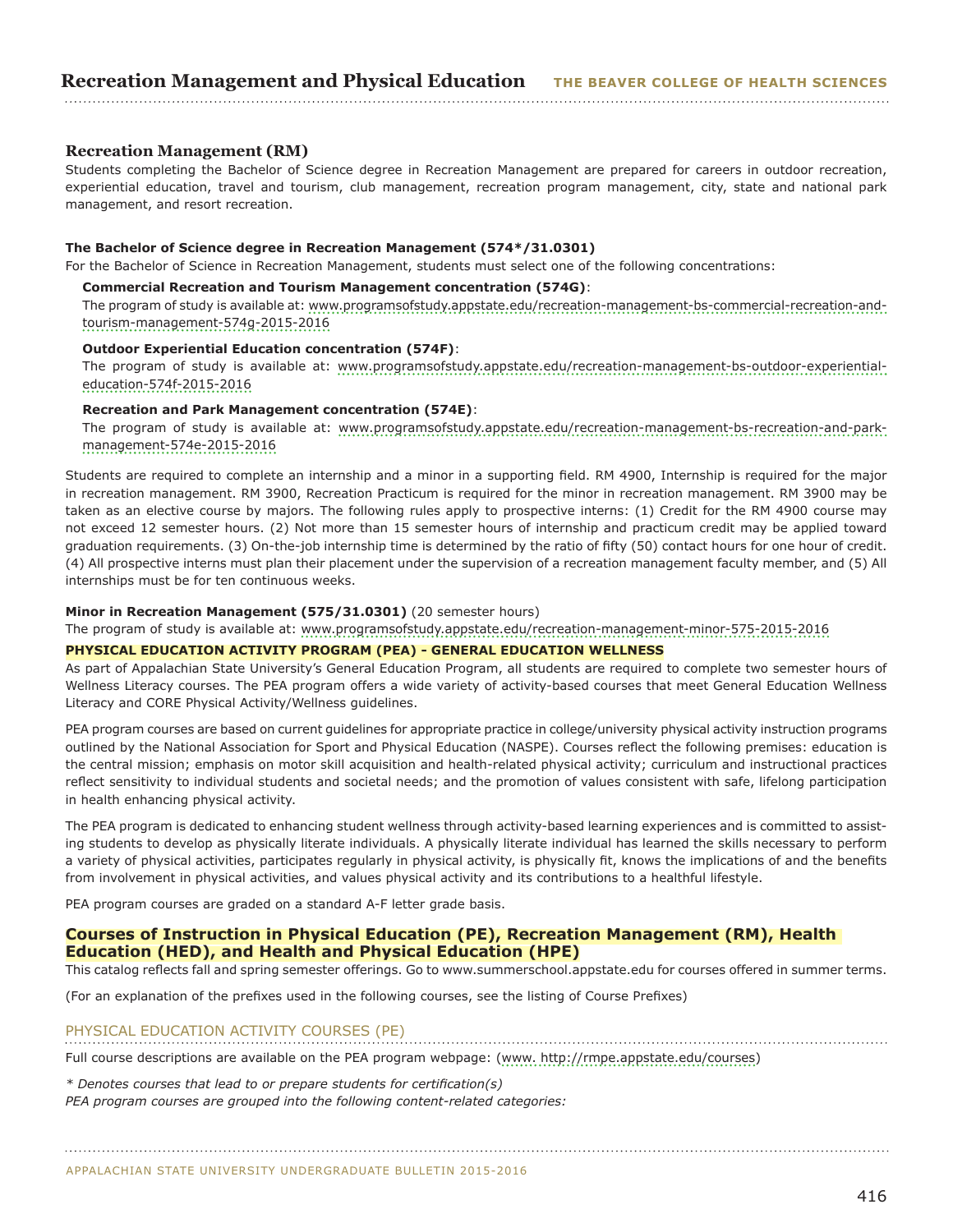*Selected Topics (1530-1549) Aquatics (1700-1719) Outdoor/Adventure (1720-1739) Fitness (1740-1769) Self Defense/Combatives (1770-1789) Invasion (1790-1809) Net/Wall (1810-1829) Striking/Fielding (1830-1849) Target (1850-1869) Winter Sports (1870-1889)*

## *Physical Education Activity Program (PEA) (1530-1549)*

*GEN ED: Wellness Literacy* **PE 1530-1549. Selected Topics** (1-4).On Demand. (GEN ED: Wellness Literacy)

#### *Aquatics (1700-1719)*

*GEN ED: Wellness Literacy*

- **PE 1700. Swimming for Nonswimmers** (1).F;S. (GEN ED: Wellness Literacy)
- **PE 1702. Beginning Swimming** (1).F;S. (GEN ED: Wellness Literacy)
- **PE 1703. Intermediate Swimming** (1).F;S. (GEN ED: Wellness Literacy)
- PE 1704. Advanced Swimming (1).F;S. (GEN ED: Wellness Literacy)
- **PE 1705. Open Water SCUBA Diving** (1).F;S. (Fee charged) (GEN ED: Wellness Literacy)
- **PE 1706. Advanced Open Water SCUBA Diving** (1).F;S. (Fee charged) (GEN ED: Wellness Literacy)
- PE 1709. Water Aerobics (1).F;S. (GEN ED: Wellness Literacy)
- PE 1712. Swimming for Fitness (1).F;S. (GEN ED: Wellness Literacy)
- PE 1714. Water Polo (1).F;S. (GEN ED: Wellness Literacy)
- **PE 1718. \*Lifeguarding and Water Safety** (3).F;S. (GEN ED: Wellness Literacy)

## *Outdoor & Adventure (1720-1739)*

## *GEN ED: Wellness Literacy*

**PE 1720. Hiking** (1).F;S. (GEN ED: Wellness Literacy; CORE: PHYSICAL ACTIVITY/WELLNESS) **PE 1721. Backpacking/Orienteering** (1).F;S. (GEN ED: Wellness Literacy) PE 1724. Canoeing (1).F;S. (GEN ED: Wellness Literacy) **PE 1725. Intermediate Canoeing** (1).F;S. (GEN ED: Wellness Literacy) **PE 1727. Fly Fishing** (1).F;S. (GEN ED: Wellness Literacy) **PE 1730. Rock Wall Climbing** (1).F;S. (GEN ED: Wellness Literacy) **PE 1733. Mountain Biking** (1).F;S. (GEN ED: Wellness Literacy) **PE 1734. Intermediate Mountain Biking** (1).F;S. (GEN ED: Wellness Literacy) **PE 1735. Whitewater Rafting** (1).F;S. (GEN ED: Wellness Literacy) **PE 1736. Introduction to Whitewater Kayaking** (1).F;S. (GEN ED: Wellness Literacy) *Personal Fitness (1740-1769)*

## *GEN ED: Wellness Literacy*

**PE 1742. Aerobics** (1).F;S. (GEN ED: Wellness Literacy)

**PE 1743. Intermediate Aerobics** (1).F;S. (GEN ED: Wellness Literacy)

PE 1745. Jogging/Conditioning (1).F;S. (GEN ED: Wellness Literacy)

- PE 1748. Tai Chi (1).F;S. (GEN ED: Wellness Literacy)
- PE 1751. Yoga (1).F;S. (GEN ED: Wellness Literacy)
- PE 1752. Intermediate Yoga (1).F;S. (GEN ED: Wellness Literacy)

**PE 1754. Weight Training** (1).F;S. (GEN ED: Wellness Literacy)

**PE 1755. Intermediate Weight Training** (1).F;S. (GEN ED: Wellness Literacy)

PE 1759. Indoor Cycling (1).F;S. (GEN ED: Wellness Literacy)

**PE 1768. \*Group Fitness Instructor Training** (3).F;S. (GEN ED: Wellness Literacy)

**PE 1769. \*Personal Trainer Training** (3).F;S. (GEN ED: Wellness Literacy)

## *Self Defense - Combatives (1770-1789)*

*GEN ED: Wellness Literacy*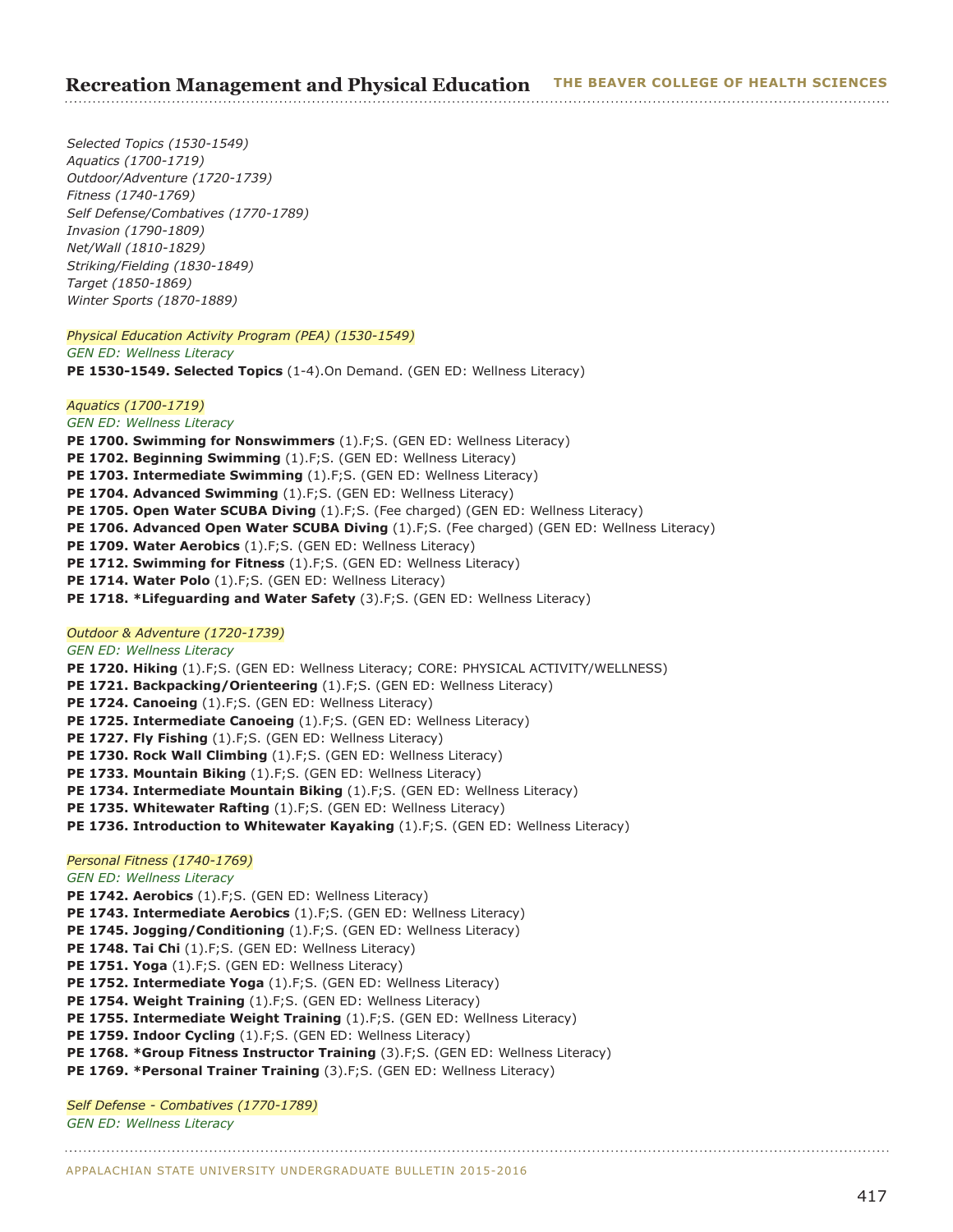**PE 1770. Self-Defense** (1).F;S. (GEN ED: Wellness Literacy) **PE 1775. Fencing** (1).F;S. (GEN ED: Wellness Literacy) **PE 1780. Kung Fu** (1).F;S. (GEN ED: Wellness Literacy)

## *Sport - Invasion (1790-1809)*

*GEN ED: Wellness Literacy* **PE 1790. Basketball** (1).F;S. (GEN ED: Wellness Literacy) **PE 1791. Intermediate Basketball** (1).F;S. (GEN ED: Wellness Literacy) **PE 1793. Field Hockey** (1).F;S. (GEN ED: Wellness Literacy) PE 1795. Flag Football (1).F;S. (GEN ED: Wellness Literacy) **PE 1800. Ultimate Frisbee** (1).F;S. (GEN ED: Wellness Literacy) PE 1802. Soccer (1).F;S. (GEN ED: Wellness Literacy)

## *Sport - Net/Wall (1810-1829)*

*GEN ED: Wellness Literacy* PE 1810. Badminton (1).F;S. (GEN ED: Wellness Literacy) PE 1819. Racquetball (1).F;S. (GEN ED: Wellness Literacy) **PE 1820. Intermediate Racquetball** (1).F;S. (GEN ED: Wellness Literacy) PE 1822. Tennis (1).F;S. (GEN ED: Wellness Literacy) **PE 1823. Intermediate Tennis** (1).F;S. (GEN ED: Wellness Literacy) PE 1825. Volleyball (1).F;S. (GEN ED: Wellness Literacy)

*Sport - Striking/Fielding (1830-1849) GEN ED: Wellness Literacy* PE 1840. Softball (1).F;S. (GEN ED: Wellness Literacy)

*Sport - Target (1850-1869)*

## *Winter Sports (1870-1889)*

*GEN ED: Wellness Literacy* **PE 1873. Alpine Skiing** (1).S. (Fee charged) (GEN ED: Wellness Literacy) **PE 1874. Intermediate Alpine Skiing** (1).S.(Fee charged) (GEN ED: Wellness Literacy) **PE 1876. Alpine Snowboarding** (1).S. (Fee charged) (GEN ED: Wellness Literacy) **PE 1877. Intermediate Alpine Snowboarding** (1).S. (Fee charged) (GEN ED: Wellness Literacy)

## **PHYSICAL EDUCATION SERVICE COURSES**

#### **PE 1111. Adapted Aquatics** (1).F;S.

The purpose of this course is to familiarize students with the procedures for providing services for remediation of physical and mental needs of clients, using water as the source of therapeutic remediation. Theories and concepts will be presented and applied as they pertain to using water to address various needs of persons with disabilities.

#### **PE 3520. Instructional Assistance** (1).F;S.

A supervised experience in the instructional process on the university level through direct participation in a classroom situation. Graded on an S/U basis. Prerequisite: junior or senior standing. May be repeated for a total credit of three semester hours. Approved contract required.

## **PE 3556. How Children Move: Implications for Elementary Education** (2).F;S.

An overview of movement experiences in games and dance focusing on the teaching of children K-8. Lecture one hour, laboratory two hours.

## RECREATION MANAGEMENT (RM)

#### **RM 2100. Leisure in Society** (3).F;S.

#### *GEN ED: Liberal Studies Experience*

This course focuses on relationships between the individual and society in the context of leisure. It examines both the biological and cognitive foundations of individual leisure behavior and the cultural forces that influence personal experience. Emphasis is on how an individual's leisure simultaneously shapes and is shaped by diverse group, organizational and social contexts.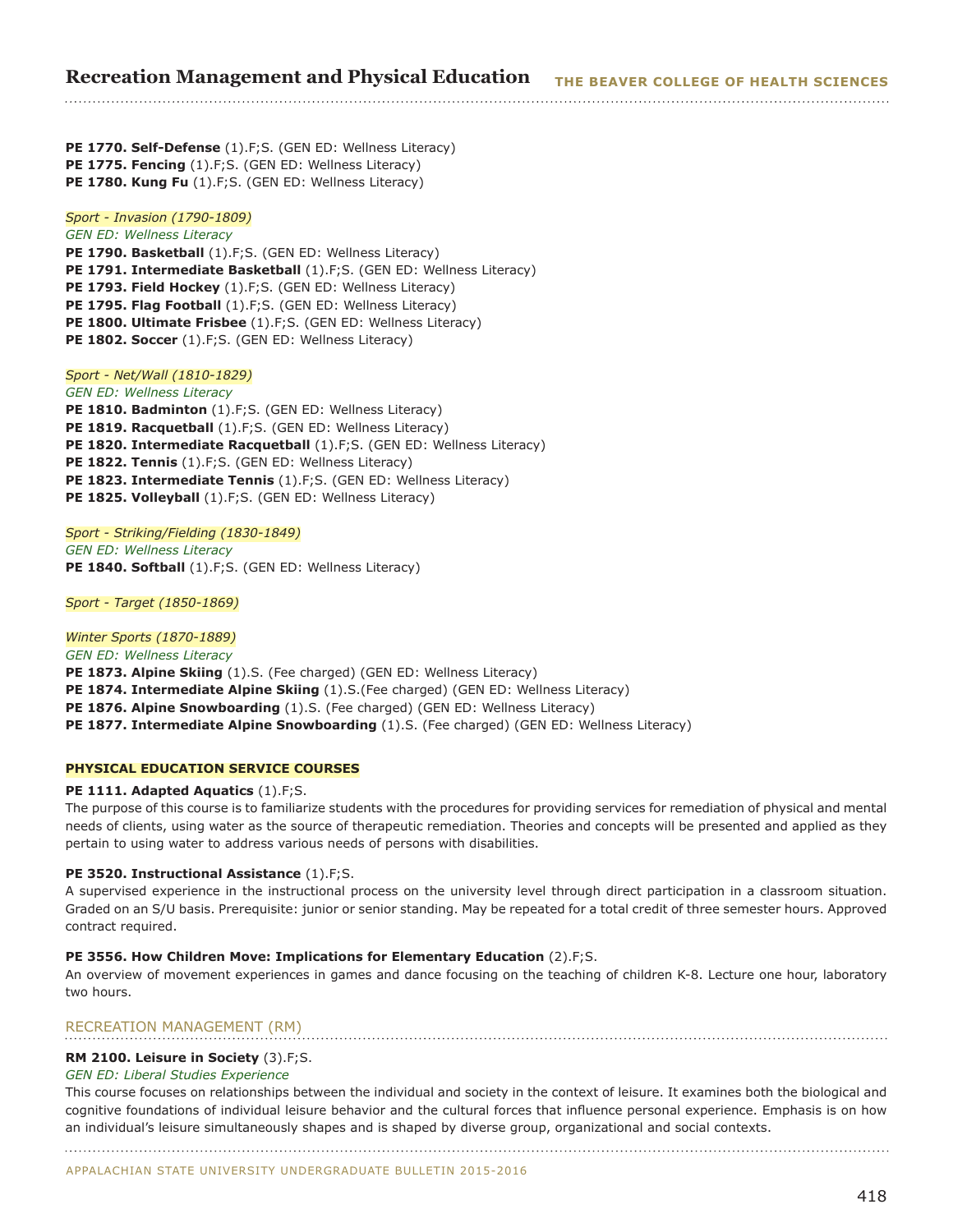## **RM 2110. Introduction to Recreation and Leisure** (3).F;S.

This course consists of an introduction to the concepts of recreation and leisure and a survey of the recreation profession. The course also includes a history of the leisure and recreation movement, and development of a personal philosophy related to discretionary time and related choices. A minimum grade of "C" (2.0) is required.

#### **RM 2120. Leadership and Group Dynamics in Recreation** (3).F;S.

This course focuses on the study and practice of leadership styles and techniques applied to recreation settings and leisure management situations. Emphasis will be placed on group dynamics as they relate to participants and managers of leisure activities. Prerequisite: RM 2110 or approval of the instructor.

## **RM 2130. Principles of Commercial Recreation and Tourism** (3).S.

An introduction to the commercial recreation and tourism industry. Topics covered in this course include: origins of commercial recreation and tourism, the amusement industry, event management, travel and tourism, and allied industries. Students will complete an in-depth analysis of one industry within commercial recreation/tourism. Prerequisite: RM 2110 or approval of the instructor.

## **RM 2140. Natural Resources: Becoming an Informed Citizen** (3).F;S.

#### *GEN ED: Historical Studies Designation; Liberal Studies Experience*

Through the lens of outdoor recreation, this course will examine natural resources to help shape a more informed citizen. Students will examine dealings with natural resources by looking at how humans value and define ownership of them, as well as look at natural and outdoor recreation resource management practices and why they can be controversial or problematic. In addition, this course will look at how citizens become involved in the politics of natural and outdoor recreation resources.

## **RM 2210. Recreation Resource Management** (3).F;S.

This course introduces students to the complexities of natural resource management. Elements of the course at the micro level include landscape and trails management. At the macro level, the focus is on roles of government agencies and non-profit organizations in balancing the supply and demand for outdoor recreation while maintaining environmental quality. Prerequisite: RM 2110 or approval of the instructor.

#### **RM 2220. Principles of Outdoor Experiential Education** (3).F.

Principles of outdoor experiential education is a survey of experiential education as it takes place in outdoor settings. The emphasis is on programs that either take place outside of the classroom, outside the purview of the fomal public schools, or those conducted by natural resource agencies as part of their information and education imperatives. Students prepare to design and implement experiential education programs at appropriate outdoor sites for various agencies, organizations, and audiences. Prerequisite: RM 2110 or approval of the instructor.

#### **RM 2310. Administration of Leisure Services I** (3).F;S.

This is a lecture and seminar course that includes elements of organizational theory and structure, policy development by boards and commissions, personnel policies and manuals, and budgeting and revenue generation in the context of leisure services delivery systems. Prerequisite: RM 2110 or approval of the instructor.

#### **RM 2400. Leisure and Lifespan** (3).S.

Conceptual foundations for understanding the role of leisure in the quality of life. Social, historical, psychological, cultural, economic and political foundations of play, leisure and recreation are explored. Dominant concepts, theories, and research associated with the study of recreation and leisure across the lifespan.

#### **RM 2410. Recreation Program Planning** (3).F;S.

This course focuses on the planning of recreation and leisure activities through the use of human and natural resources in public, private, and commercial recreation programs. Principles and approaches to programming will be presented, providing a philosophical and practical basis for preparing a wide variety of leisure programs and activities. Prerequisite: RM 2110 or approval of the instructor.

#### **RM 2500. Independent Study** (1–4).F;S.

#### **RM 3140. Camp Management/Conference Center Management** (3).S.

This course focuses on the administration of organized camping. The application of management principles to camp/conference centers and their unique program needs will be emphasized. Prerequisite: RM 2310 or approval of the instructor.

#### **RM 3151. Climbing Site Facilitation** (2).F;S.

This course is designed to train students in climbing site facilitation and includes elements of risk management, logistics, instruction, and site management. Lecture and laboratories. Prerequisite: RM 2220 or approval of the instructor.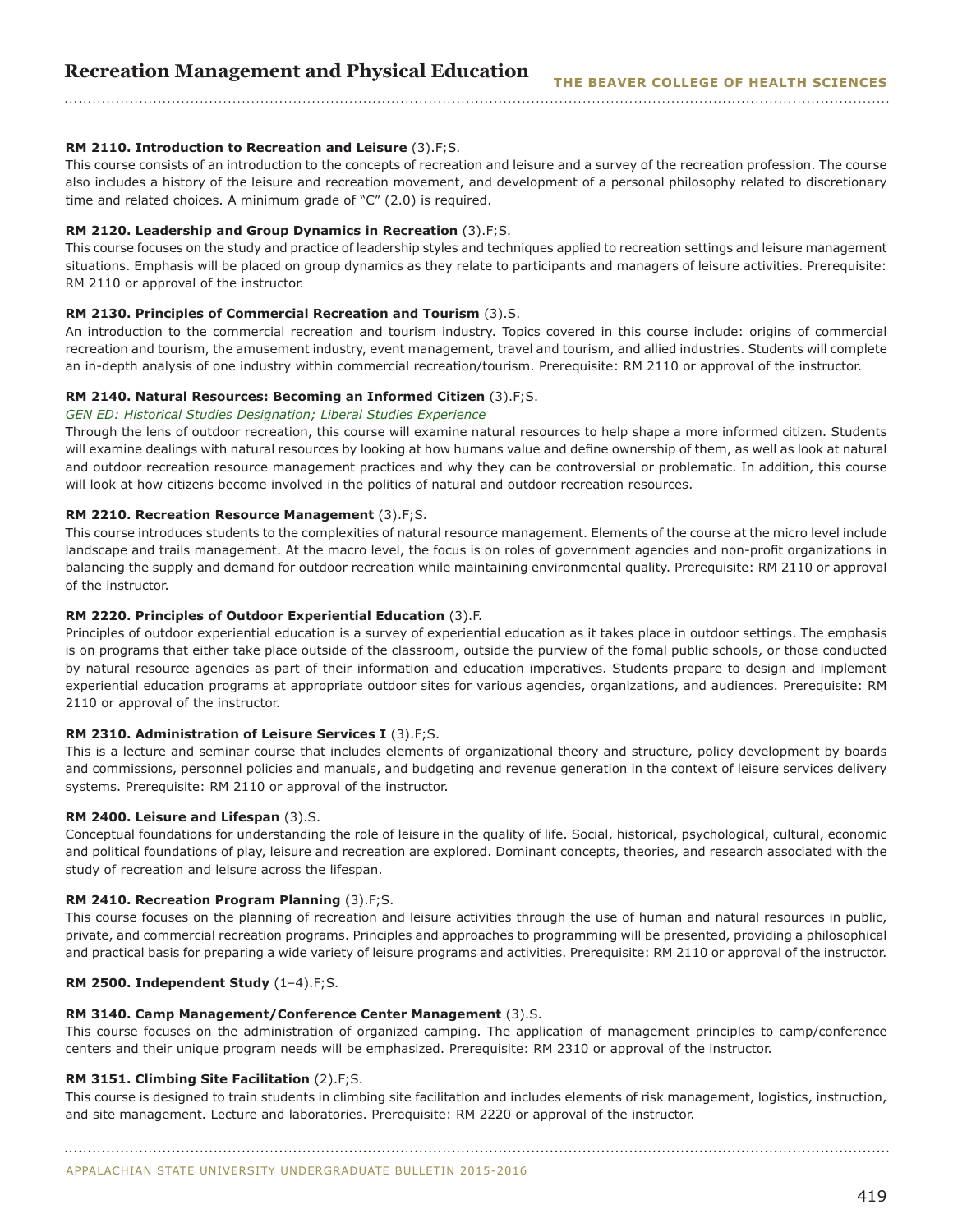## **RM 3152. Ropes Course Facilitation** (2).F;S.

This course is designed to introduce students to the basic skills and equipment needed to facilitate a ropes course. It includes the history and philosophy of ropes courses; construction; maintenance and inspection techniques; gear and knots; and framing and debriefing skills. Prerequisite: RM 2220 or approval of the instructor.

#### **RM 3153. Water-Based Paddlesports** (2). On Demand.

This course is designed to train students in leadership and facilitation of water-based paddlesports (canoeing, whitewater rafting) and includes elements of risk management, logistics, instruction, and site management. In addition, equipment and resource aspects will be covered. Lecture and laboratories. Prerequisite: RM 2110 or approval of the instructor.

#### **RM 3154. Outdoor Experiential Education Laboratory** (3).S.

This course focuses on the elements of planning and participating in an outdoor expedition. Trip planning, logistics, menu preparation, permits, equipment, risk management, navigation, expedition behavior and evaluation will be emphasized. Lecture and laboratories. Prerequisite: RM 2220 (with a minimum grade of "C") or the approval of the instructor. Prerequisite or corequisite: RM 2410.

#### **RM 3155. Wilderness First Responder** (3).F;S.

This course provides outdoor leaders with the knowledge and skills to deal with emergencies in remote settings. The course includes personal/group safety and hygiene, backcountry survival, anatomy and physiology, pathophysiology, patient assessment, documentation, trauma, medical and environmental emergencies, long-term care, teamwork, organizing/improvising rescues, working with EMS and rescue squads in wilderness, decision-making, leadership, judgment, and prevention. Prerequisite: permission of the instructor.

#### **RM 3156. Wilderness and Remote First Aid Instructor** (3). On Demand.

This course provides students with the knowledge and skills to be able to teach others how to deal with emergencies in remote settings. This emergency response training includes patient assessment, evacuation procedures, musculoskeletal and soft tissue injuries, splinting, and how to treat people with injuries due to altitude-sickness, hypothermia, excessive heat, allergies, burns, wounds and infection.

#### **RM 3157. Environmental Education Skills** (3). On Demand.

This course is designed to introduce students to the basic skills needed to facilitate environmental education programs and facilitate outdoor programs in ways that have as little environmental impact as possible. Students will become Leave-No-Trace (LNT) trainers and will begin the certification process for becoming North Carolina Environmental Educators.

#### **RM 3161. Swift Water Rescue** (1).S.

This course teaches recognition and avoidance of common river hazards, execution of self-rescue techniques, and rescue techniques for paddlers in distress. Emphasis is placed both on personal safety and on simple, commonly used skills. Techniques for dealing with hazards that carry greater risks for both victim and rescuer, such as strainers, rescue vest applications, entrapments, and pins, also are practiced. Scenarios will provide an opportunity for participants to practice their skills both individually and within a team/ group context. Prerequisite: approval of the instructor.

#### **RM 3210. Inclusive Recreation** (3).F;S.

This course consists of a study of and practical application of principles underlying the provision of recreation services to populations limited in their access to normal recreation programs. The course will focus on individual populations and the respective barriers to participation, the process of program planning and resource development that alter these limitations, and the practical experience of application of a particular plan. Attention will also be devoted to a study of successful community and institutional programs. Prerequisite: RM 2110 or approval of the instructor.

#### **RM 3220. Planning and Design of Leisure Facilities** (3).F.

This course consists of an integration of site, master, and systems planning with practical design applications. Elements of data collection, site surveying, environmental impact analysis, citizen participation, grantmanship, analysis and synthesis, drafting techniques, and plan reproduction are included in the course. Prerequisites: RM 2110 and RM 2210, or approval of the instructor.

#### **RM 3221. Aquatic Facility Management** (3).F;S.

The purpose of this course is to train each student in the most advanced knowledge and techniques for swimming pool operations and management of lifeguard staff. The student will be able to professionally oversee aquatic facilities at parks and recreational centers. Upon successful completion of this course, the student will receive her/his National Swimming Pool Foundation Certified Pool Operator and American Red Cross Lifeguard Management certifications.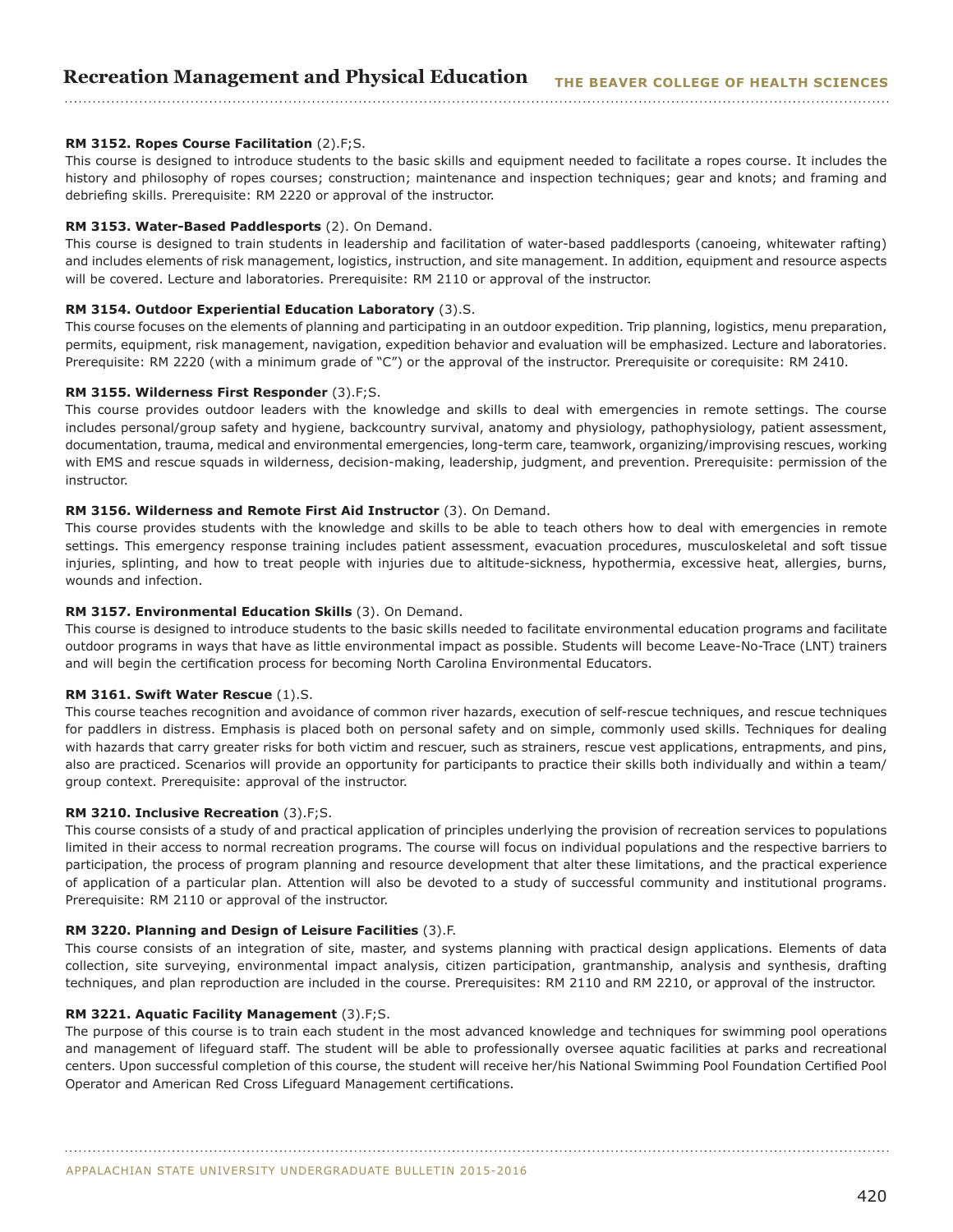## **RM 3222. Lifeguarding Instructor** (3).S.

A course designed to teach the skills and knowledge necessary to teach Lifeguarding, Waterfront Lifeguarding and Shallow Water Attendant, Lifeguard Management, CPR/AED for the Professional Rescuer, Administrating Emergency Oxygen, Bloodborne Pathogens Training: Preventing Disease Transmission, and Basic Water Rescue courses.

#### **RM 3223. Aquatics/Water Safety Instructor** (3).F;S.

The purpose of this certification course is to train students to teach courses and presentations in the American Red Cross Swimming and Water Safety program by developing their understanding of how to use the course materials, how to conduct swim training sessions and how to evaluate swim participant's progress. Each student must demonstrate proficiency in the basic swim strokes as a prerequisite to the class.

#### **RM 3230. Commercial Recreation Management** (3). On Demand.

This course examines the private-commercial recreation sector. Key concepts include: economic impact studies; feasibility studies; promotion and marketing strategies for commercial recreation business; and resort management techniques. Prerequisites: RM 2110, RM 2130, and RM 2310, or approval of the instructor.

#### **RM 3235. Introduction to Sport Management** (3).S.

This course provides an introduction to the basic competencies, skills, methods, and techniques necessary to deliver recreational sport activities within a variety of settings, agencies, and organizations.

#### **RM 3236. Sports Officiating I** (3).F.

A study of the rules and rule interpretations of volleyball, football and soccer with emphasis on the proper techniques of officiating. Lecture two hours, laboratory two hours (a minimum of 32 hours of field experience is required per semester without pay and with supervision).

#### **RM 3237. Sports Officiating II** (3).S.

A study of the rules and rule interpretations of basketball, softball, baseball, and track and field with emphasis on the proper techniques of officiating. Lecture two hours, laboratory two hours (a minimum of 32 hours of field experience is required per semester without pay and with supervision).

## **RM 3241. Travel and Tourism** (3).F.

This course provides an in-depth study of tourism and recreational travel. Topics include the origin, present characteristics and various dimensions of travel and tourism; the importance of tourism to local and global economics; social, psychological and environmental implications; and international tour management. Prerequisite: RM 2130 or approval of the instructor.

#### **RM 3242. Tourism in Costa Rica** (3). On Demand.

This study tour focuses on the recreation and tourism resources and services in Costa Rica. Using a comparative government, economic and recreation/tourism industry approach, the course will expose students to the problems related to recreation resource management and ecotourism/sustainable tourism development. The changing cultural institutions and specific governmental agencies involved in this industry's growth in Costa Rica will be examined. This study tour will also investigate recreation service provisions for native Costa Ricans as students visit and experience a range of recreation offerings themselves.

#### **RM 3243. The Cruise Line Industry in a Cultural Context** (3).SS.

The purpose of this course is to provide each student with the basic knowledge necessary to work in the cruise line industry. This is a field course designed to acquaint students with the process of operating a cruise ship with multiple international destinations. The course will take place on a Voyager-class ship of the Royal Caribbean Cruise Line, one of the largest ships in the industry. Voyagerclass ships offer more services than most cruise ships and Royal Caribbean is considered to be one of the market leaders in terms of service quality. Topics to be covered include: who cruises and why; the anatomy of a cruise ship; the cruise experience; who's who in cruising; the pre-, and post-, and off-ship cruise experience; the geography of cruising; profiling the lines; selling cruises; and cruise marketing, groups and incentives.

## **RM 3244. Coastal Tourism: A Field-Based Understanding** (3).SS.

This is a field course designed to acquaint students firsthand with the many aspects of the coastal tourism product along the southern coastline of the United States. Students in this class will visit a number of sites and settings that play a role in tourism development and delivery.

### **RM 3315. Career Development in Leisure Services and Recreation** (1).F.

A survey of career opportunities in leisure services and recreation. Students will explore the job market and develop job search skills and abilities. Participants will seek an appropriate internship placement to enhance their professional growth in the field. (This course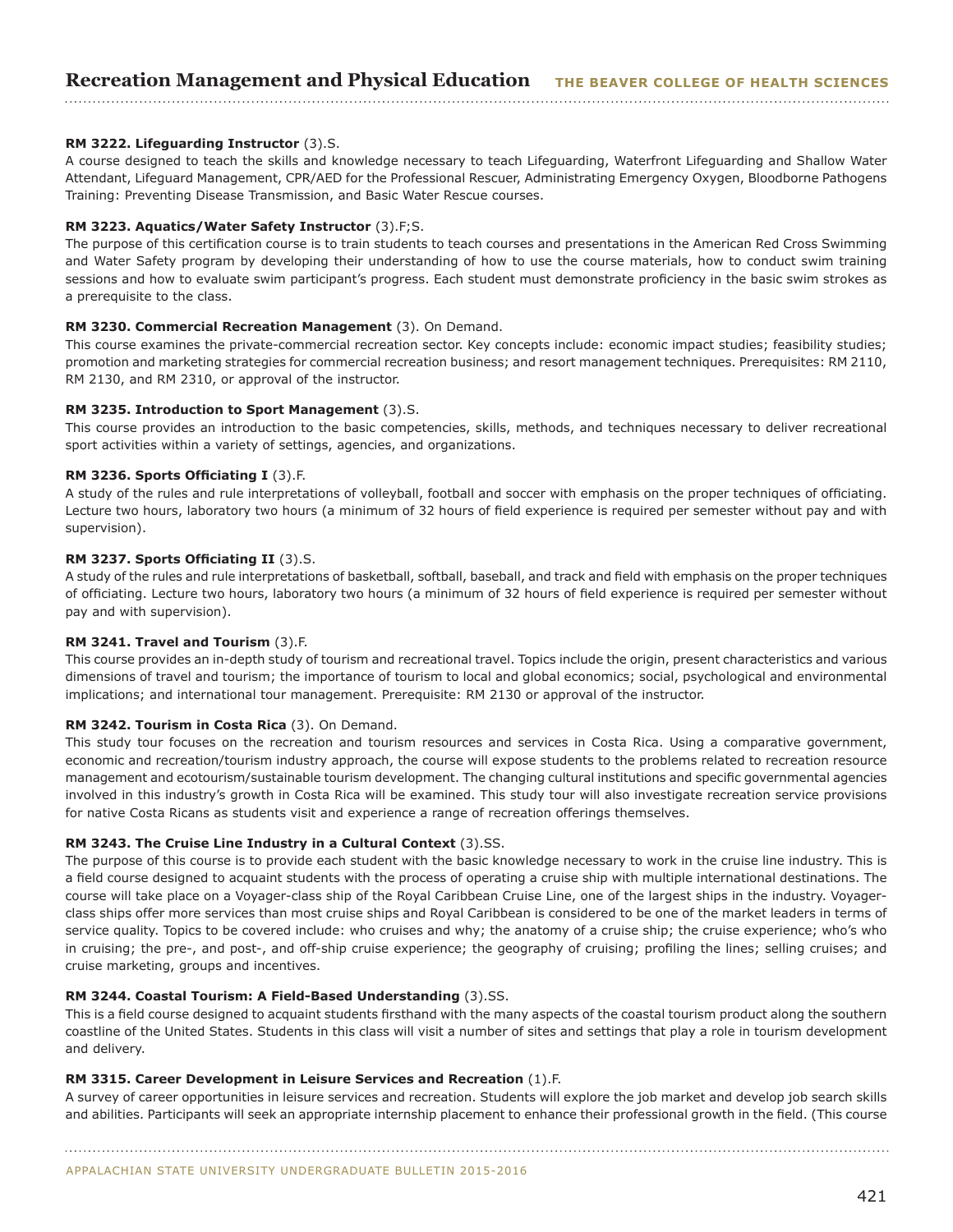# **Recreation Management and Physical Education THE BEAVER COLLEGE OF HEALTH SCIENCES**

is a prerequisite for RM 4900 and must be taken the FALL semester preceding the internship.)

#### **RM 3500. Independent Study** (1–4).F;S.

#### **RM 3520. Instructional Assistance** (1).F;S.

This course consists of a supervised experience in the instructional process on the university level through direct participation in a classroom situation. Graded on an S/U basis. Prerequisite: junior or senior standing. May be repeated for a total credit of three semester hours. Approved contract required.

#### **RM 3530–3549. Selected Topics** (1–4). On Demand.

#### **RM 3561. Leisure Services Promotions** (3).F;S.

Development of the ability to promote and coordinate public, not-for-profit, private and commercial recreation programs, services, resources and activities. Development of the specialized promotions knowledge and skills necessary for managing leisure service businesses and agencies. Covers working with print and electronic media. Special emphasis on promotions analysis and services promotion. Prerequisites: RM 2310, RM 2410 or approval of the instructor.

## **RM 3610. Administration of Leisure Services II** (3).S.

## *GEN ED: Junior Writing in the Discipline (WID)*

This course examines contemporary managerial concepts with application to the public, not-for-profit, and commercial sectors of the leisure service industry. This course focuses on the development of skills necessary to facilitate the achievement of organizational goals and objectives. Prerequisites: RM 2110, RM 2310, and RC 2001 or its equivalent.

#### **RM 3630. Interpretive Methods** (3).S.

This course consists of an overview of the role of interpretation in educating the public, contributing to the leisure experience, and as a component of natural and cultural resource management. Applications of communications, educational, and media skills will be demonstrated through a series of lectures, field trips, and student presentations focused upon the various professional applications of interpretative methods. Prerequisite: RM 2110 or approval of the instructor.

#### **RM 3900. Recreation Practicum** (3).SS.

This course is a guided, practical, direct leadership experience in a selected, organized recreational setting. This course is required for the minor in recreation management. RM 3900 is not required of majors in recreation management, but may be taken for elective credit. Graded on an S/U basis. Prerequisites: completion of a minimum of 9 semester hours of RM credits that include: RM 2110 (with a minimum grade of "C"), and 6 additional semester hours of RM courses, or approval of the instructor.

#### **RM 4110. Evaluation in Recreation and Leisure Service Management** (3).F;S.

This course examines the methods, techniques, and application of evaluation in a variety of functions normally found in recreation and leisure service management including clientele, programs, personnel, facilities, organization, administration, needs assessment and economic impact estimation. Familiarization with and use of applicable computer software programs will be emphasized. Prerequisites: RM 2110, RM 2310, RM 2410, or approval of the instructor. (ND Prerequisite: passing the math placement test or successful completion of MAT 0010.)

#### **RM 4140. Outdoor Leadership** (3).F.

This course consists of a dual focus on field leadership of outdoor pursuits and administration of outdoor programs. Topics will include risk management, leadership styles, outdoor leadership competencies, experiential education and current issues central to effective outdoor leadership. Prerequisites: RM 2110, RM 2220, RM 2410, RM 3154, and approval of the instructor.

#### **RM 4141. Outdoor Recreation Policy Development** (2). On Demand.

This is a field course in Washington, D.C. designed to acquaint the student with the process of developing outdoor recreation and natural resource policies at the federal level. Congressional offices, federal natural resource management agencies, and non-profit conservation agencies will be visited and analyzed with respect to policy formulation, lobbying and the legislative process.

#### **RM 4210. Senior Seminar** (2).F;S.

## *GEN ED: Capstone Experience*

This course focuses on planning for continuing individual, professional activity and growth in the leisure services delivery field. It includes a series of discussions, conferences and role playing experiences related to the various aspects of organized recreation as a career. A review of internships, employment opportunities, ethical conduct and other related topics will be included. Prerequisites: RM 3315, or approval of the instructor, and senior status.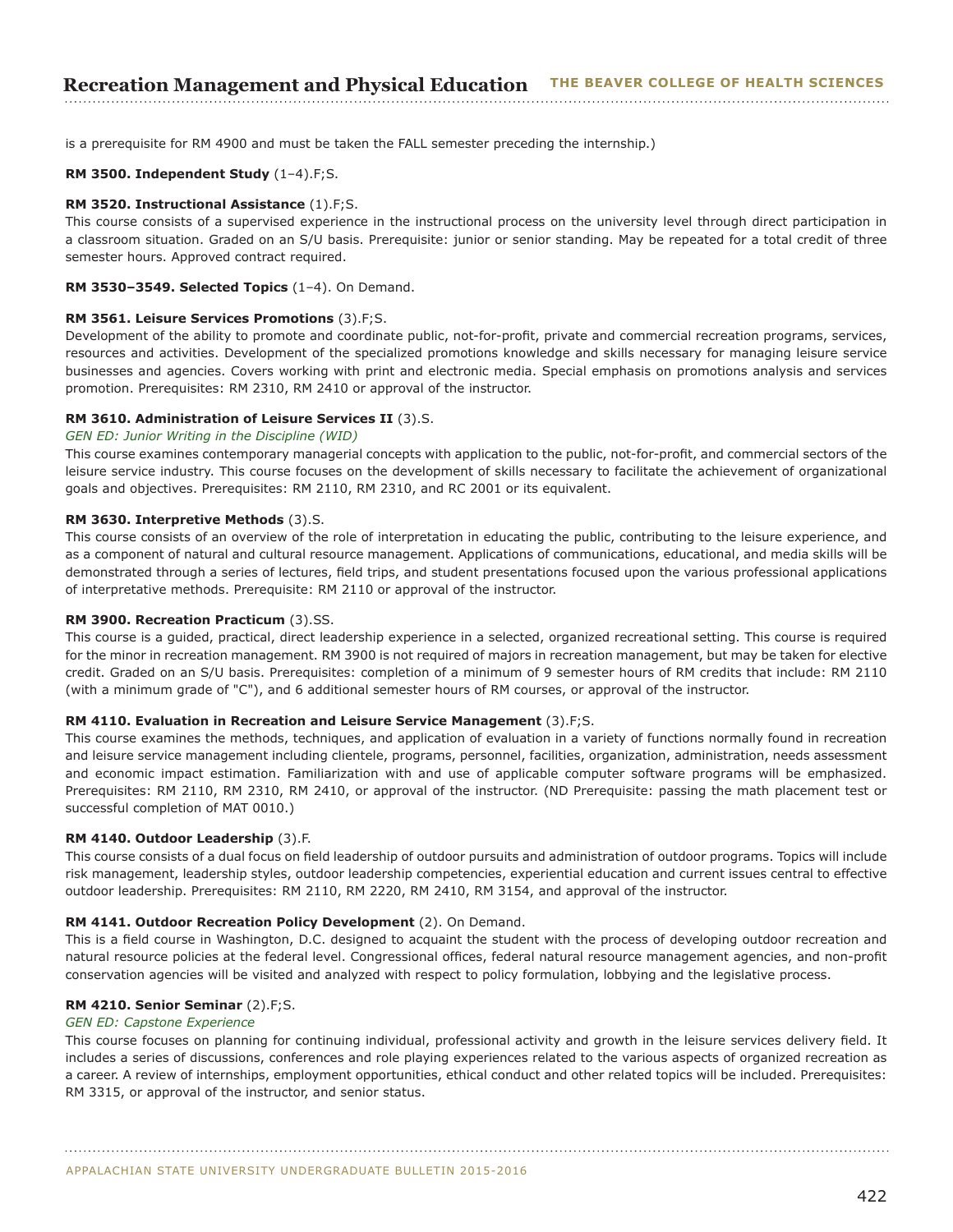## **RM 4450. Seminar in Tourism Development** (3).S.

This course provides an in-depth analysis of tourism development. The various forms of tourism development that are utilized to meet the needs of tourists and host communities are analyzed through case studies and class discussion. Topics covered in this class include: sustainable development, eco-tourism, community tourism development, and special interest tourism. Prerequisites: RM 2110, RM 2130, RM 3241 or approval of the instructor.

#### **RM 4560. Leisure and Aging** (3). On Demand.

This course focuses on the leisure needs and characteristics of the senior citizen. Programs and resources designed to service the leisure needs of this population will be examined. Focus will be on program planning and development to meet problems inherent in leisure delivery systems for seniors. [Dual-listed with RM 5560.] Dual-listed courses require senior standing; juniors may enroll with permission of the department.

### **RM 4600. Ski Area Management Seminar** (3). On Demand.

This course focuses on the planning and management of alpine ski areas. Frequent field trips to ski areas will be required. Prerequisite: beginning skiing or equivalent.

#### **RM 4900. Internship** (1-12).SS.

A guided, practical, direct leadership experience at a supervisory level for ten continuous weeks at an appropriate organization. A minimum of eight hours internship credit is required of majors. Graded on an S/U basis. Prerequisites: a) a minimum of 100 documented hours of professional experience in the recreation, park or tourism industry; b) completion of a minimum of 24 semester hours of RM credits that include: RM 2110 (with a minimum grade of "C"), RM 2310, RM 2410, and RM 3315 (with a minimum grade of "C"), or approval of the instructor; and, c) a minimum overall 2.0 cumulative GPA.

## HEALTH EDUCATION (HED)

#### **HED 1000. Personal and Family Health** (2).F;S.

#### *GEN ED: Wellness Literacy*

This introductory course is tailored to meet the needs of college students and the distinct health and behavioral issues that they face in a college environment. Emphases will be placed on developing communication, decision-making and goal-setting skills in the areas of sexual health, alcohol, tobacco and other drug choices, physical activity and diet, as well as improving psychological health.

## **HED 2100. Introduction to Health Education** (3).F.

## *GEN ED: Junior Writing in the Discipline (WID)*

This course focuses on the discipline of health education, its foundation in theories of behavior change and prevention of health risks. The roles and competencies of health educators in schools, community, and clinical and worksite settings are described. Skills of needs assessment and community analysis are introduced. The Health Belief Model and models of diffusion, adoption and epidemiology are studied. Prerequisite: RC 2001 or its equivalent.

#### **HED 3100. Emergency Care and CPR** (3).F;S.

The course content and activities should prepare students to make appropriate decisions about the care given to victims of injury or sudden illness. Two American Red Cross certificates may be earned: (1) Emergency Response and (2) CPR for the Professional Rescuer. (Same as HP 3100.)

#### **HED 3120. Consumer Health Education** (3).S.

An overview of health products and services. Analysis will be made of the health care delivery system and wise decision making in the health marketplace. Included is the study of alternative healing practices, advertising of health products, and financing of health care from the consumer's perspective. The role of the FDA and FTC and other consumer protective agencies will be studied.

#### **HED 3450. School Health Programs** (3).F;S.

An examination of the three components of the school health program: comprehensive health education, school health services and a healthful school environment. This course describes the roles and functions of the health educator and coordinator in planning, implementing and evaluating programs which promote the health and well-being of school-aged children and youth. Coordination of efforts between the school, family and community are emphasized. Visitation and observations of health education programs are required.

#### **HED 3500. Independent Study** (1–3).F;S.

## **HED 3520. Instructional Assistance** (1).F;S.

A supervised experience in the instructional process on the university level through direct participation in a classroom situation. 

APPALACHIAN STATE UNIVERSITY UNDERGRADUATE BULLETIN 2015-2016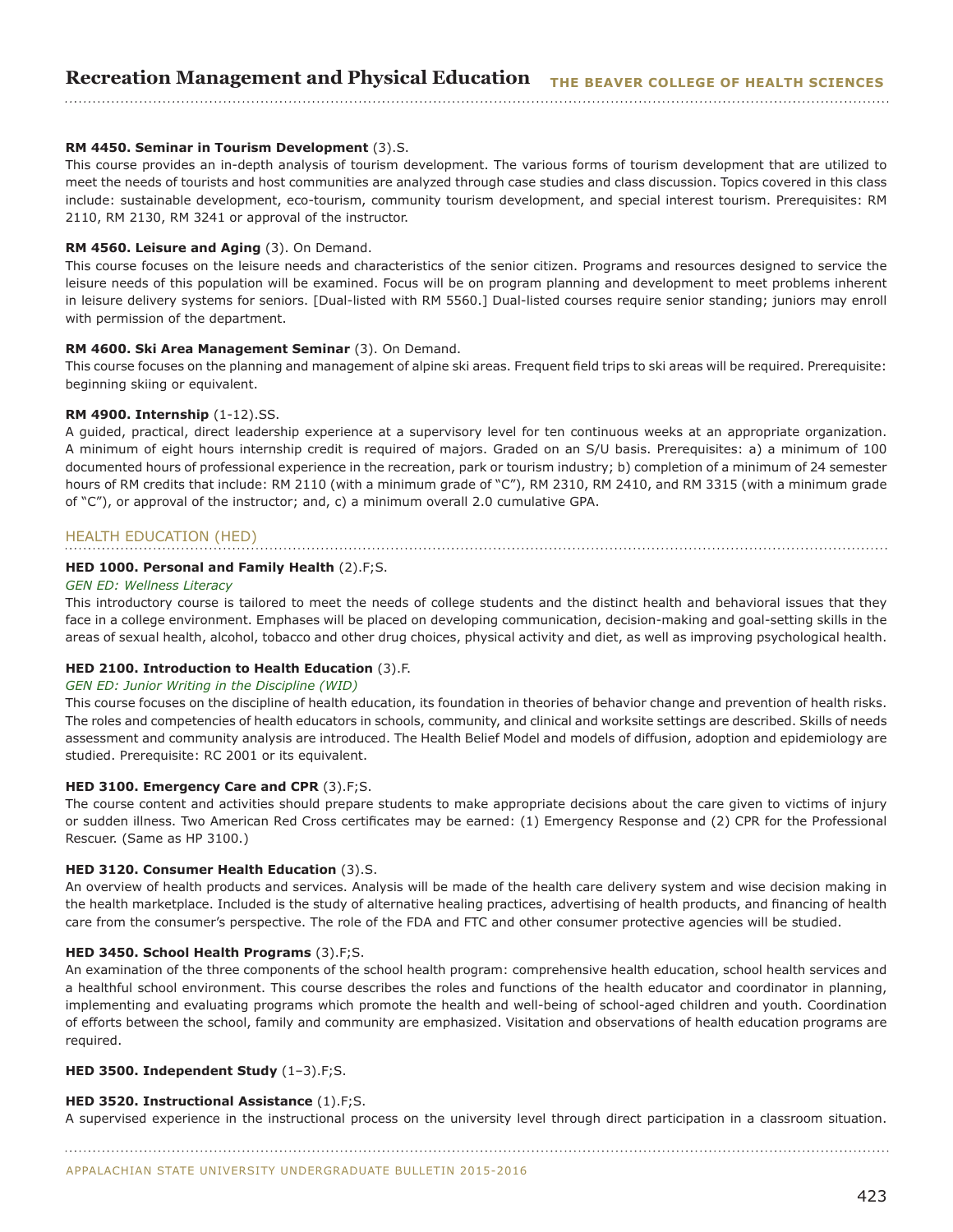Graded on an S/U basis. Prerequisite: junior or senior standing. May be repeated for a total credit of three semester hours.

#### **HED 3530–3549. Selected Topics** (1–4). On Demand.

#### **HED 3645. Health Education in the Elementary School** (3).F;S.

An introduction to the content and methods of health education. The course will survey basic wellness issues such as nutrition, fitness, sexuality, drug abuse, and chronic and communicable disease prevention. The theory and practice of health education programs at the elementary level is discussed, including the use of a variety of methods and the development of relevant materials.

#### **HED 3655. Methods and Materials in Health Education** (3).F;S.

This course examines the theory and practice of planning health education programs for the middle and secondary levels. Students will gain experience in the NC Course of Study in Health Education, writing unit plans and creating lesson plans. Development of instructional materials and a variety of teaching strategies are emphasized. Visitations and observations of health education classes are required.

#### **HED 3900. Internship** (3).F;S.

Students complete internships in a variety of health-related agencies such as health departments, community agencies, community mental health centers, educational institutions, wellness programs, hospitals and industrial/business settings. Students survey agency functions, complete projects and write a final paper under the supervision of a health educator or health related professional. Prerequisite: HED 2100; and permission of the instructor. Graded on an S/U basis.

#### **HED 4650. Drug Education and Prevention** (3).F;S.

The primary focus of this course is to introduce the complexities of drug-related issues. The social, psychological, pharmacological, cultural, educational and political aspects of drug use, including alcohol and tobacco, are examined. In addition, the methods, materials and theories of drug abuse prevention in the school and community are discussed. [Dual-listed with HED 5650.] Dual-listed courses require senior standing; juniors may enroll with permission of the department.

#### **HED 4710. Teaching Sex Education Within a Family Context** (3).F;S.

This course is designed to help health educators learn and develop strategies for teaching family living and sexuality to different age groups such as elementary, middle grades, secondary and adults. Topics to be included are reproductive anatomy, physiology, STDs and AIDS, varying cultural differences, and gaining community support. Each student will be responsible for developing appropriate curricular materials for the age group she or he will be teaching. (Same as HPC 4710/HPC 5700.) [Dual-listed with HED 5710.] Duallisted courses require senior standing; juniors may enroll with permission of the department.

#### **HED 4730. Teaching Stress Management and Emotional Health** (3).F.

This course will explore the factors associated with the development of emotional health and the management of stress as a basis for understanding the healthy personality. Emphasis will be directed towards teaching stress management and emotional health within an educational setting. Practical aspects of health education and program planning will be discussed. Students will be encouraged to deepen their commitment to affective teaching by applying the principles of self-esteem building, behavior self-management, communication, and accessing appropriate resources. [Dual-listed with HED 5730.] Dual-listed courses require senior standing; juniors may enroll with permission of the department.

## HEALTH AND PHYSICAL EDUCATION (HPE)

#### **HPE 2110. Foundations of Health and Physical Education** (3).F;S.

This course will focus on fundamental teaching-learning issues integral to effective, professional practice in health and physical education. Example topics include the history of health and physical education; national and state organizations and standards; learning theories, ethics, philosophies, and appropriate teaching practices; curricular models; trends, problems and issues affecting the profession; diversity; and technology in the classroom. Lecture two hours, laboratory two hours. A minimum grade of "C" (2.0) is required. Corequisites: HPE 2120 and HPE 2130.

#### **HPE 2120. Kinesiology** (3).F;S.

This course will address functional anatomy and basic, qualitative biomechanics relevant to teaching, evaluating and enhancing skill performance. The role of the musculoskeletal, cardiovascular, and respiratory systems as they relate to the acute and chronic responses to aerobic and anaerobic exercise will also be emphasized. The course will provide an introduction to the physiology of health and fitness that allows for the ability to design safe activities and/or exercise programs to enhance health, fitness, or performance for age groups ranging from children to adults. Lecture two hours, laboratory two hours. A minimum grade of "C" (2.0) is required. Corequisites: HPE 2110 and HPE 2130.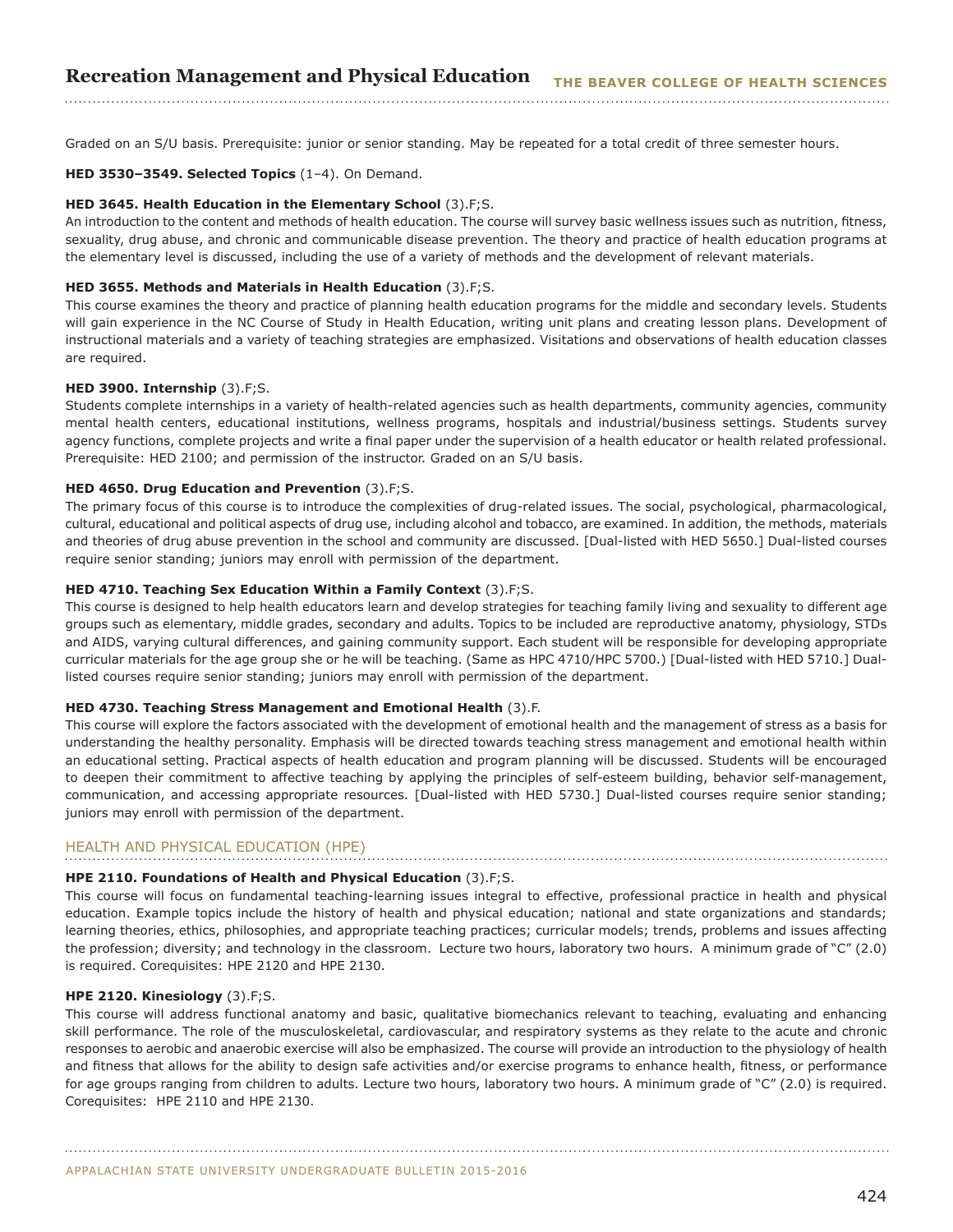## **HPE 2130. Motor Behavior** (3).F;S.

This course will focus on basic principles in the teaching, learning and control of motor skills, current theories of how movements are acquired and performed, and motor development throughout the lifespan with an emphasis on early childhood through early adulthood. Lecture two hours, laboratory two hours. A minimum grade of "C" (2.0) is required. Corequisites: HPE 2110 and HPE 2120.

#### **HPE 2500. Independent Study** (1–4).F;S.

**HPE 2530–2549. Selected Topics** (1–4). On Demand.

## **HPE 3010. Coaching Principles** (3).SS.

This course will focus on developing and enhancing the understanding of concepts and methods of coaching and their application to achieving important objectives in working with individuals in athletics-based environments. An emphasis will be placed on principles of behavior, teaching, physical training and management and content addressing leadership and coaching, sportspersonship, coaching diverse athletes, behavior management, drugs in sport and the games approach to coaching will be featured. This course provides insight into the fundamental theoretical and applied aspects associated with successful coaching.

## **HPE 3030. Sport-Specific Coaching** (3).SS.

This course will focus on learning how to teach the technical and tactical skills of specific sports. An emphasis will be placed on the relationship and difference between technical and tactical skills and traditional and games approaches to practice. In addition, instructing, analyzing and correcting essential technical and tactical skills will be addressed. Students will also develop knowledge and skills needed to design effective season and individual practice plans as part of a comprehensive approach to coaching. Prerequisite: HPE 3010.

## **HPE 3210. Community and School Health** (3).F;S.

This course will examine the relationship between communities, schools, and individual and family health. Local, state, and federal resources will provide the content and skills related to disease and injury prevention and the intelligent consumerism of health products and services, including accessing care. Coverage of CDC's The Whole School, Whole Community, Whole Child (WSCC) model will prepare future teachers to enhance success in Health and Physical Education by collaborating with and drawing on community resources. Future teachers will be better able to assist with prevention, intervention, and referral for health problems within the school setting. A minimum grade of "C" (2.0) is required. Prerequisites: HPE 2110, HPE 2120 and HPE 2130 with a grade of "C" or higher in each.

#### **HPE 3220. Instructional Systems** (3).F;S.

This course will focus on the design, implementation, and assessment of instructional systems and the effective employment of interactive pedagogical skills in physical education and activity- based settings. Lecture two hours, laboratory two hours. A minimum grade of "C" (2.0) is required. Prerequisites: HPE 2110, HPE 2120 and HPE 2130 with a grade of "C" or higher in each.

#### **HPE 3230. Assessment in Health and Physical Education** (3).F;S.

This course will focus on theoretical and applied aspects of assessment in health and physical education with an emphasis placed on tests, measurement and evaluation to enhance student learning and instructional effectiveness. A minimum grade of "C" (2.0) is required. Prerequisites: HPE 2110, HPE 2120 and HPE 2130 with a grade of "C" or higher in each. (ND Prerequisite: passing the math placement test or successful completion of MAT 0010.)

#### **HPE 3240. Behavioral Health Education** (3).F;S.

This course will cover the full range of mental and emotional health issues prevalent among children, youth, and families. Specifically, the course will provide an overview of psychological health issues and best practices in prevention and treatment. Particular attention is given to mental health issues for youth, including teenage depression and suicide. Additionally, interpersonal violence will be addressed along with best and emerging practices of prevention. Finally, this course examines the current status of alcohol, tobacco and other drugs and best practices in prevention; as well as resources, treatment and recovery options. A minimum grade of "C" (2.0) is required. Prerequisites: HPE 2110, HPE 2120 and HPE 2130 with a grade of "C" or higher in each.

#### **HPE 3500. Independent Study** (1–4).F;S.

#### **HPE 3520. Instructional Assistance** (1).F;S.

A supervised experience in the instructional process on the university level through direct participation in a classroom situation. Graded on an S/U basis. Prerequisite: junior or senior standing. May be repeated for a total credit of three semester hours. Approved contract required.

#### **HPE 3530–3549. Selected Topics** (1–4). On Demand.

APPALACHIAN STATE UNIVERSITY UNDERGRADUATE BULLETIN 2015-2016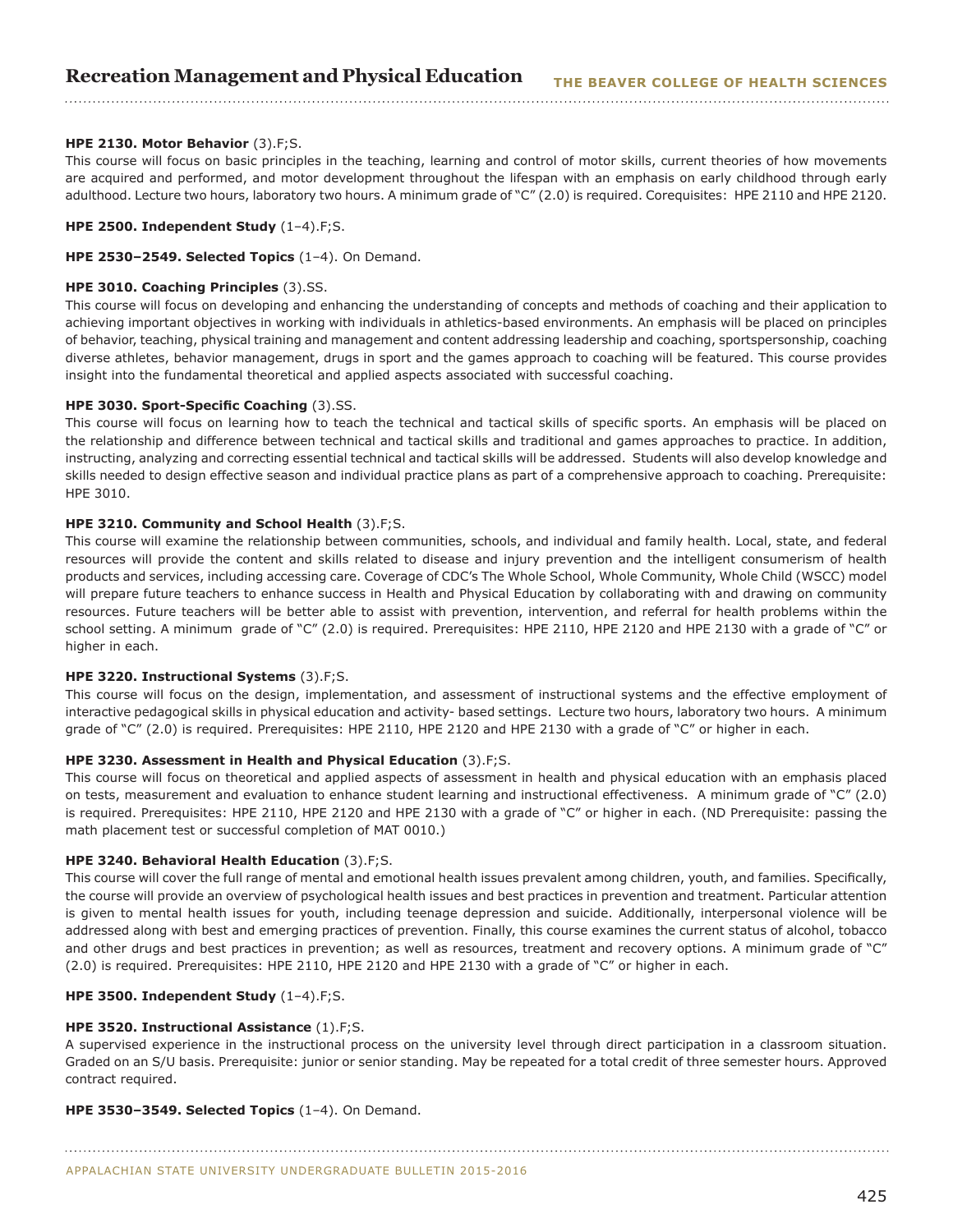## **HPE 4002. Psychological Aspects of Sport** (3).F;S.

A study of the influence of social forces and psychological factors affecting the individual's performance in sport. Prerequisites: PSY 1200 or equivalent or by permission of the instructor.

#### **HPE 4310. Elementary Physical Education** (3).F;S.

#### *GEN ED: Junior Writing in the Discipline (WID)*

This course will focus on design, implementation and assessment of elementary physical education programs and the effective employment of interactive pedagogical skills in K-6 activity-based environments. Application of subdisciplinary, pedagogical and content concepts will take place in clinical or laboratory field-based settings. Lecture two hours, laboratory two hours .A minimum grade of "C" (2.0) is required. Prerequisites: HPE 3210, HPE 3220, HPE 3230 and HPE 3240 with a grade of "C" or higher in each; RC 2001 or its equivalent.

#### **HPE 4320. Nutrition and Health-Related Fitness** (3).F;S.

#### *GEN ED: Wellness Literacy*

This course will focus on planning, implementation, and assessment of nutrition and health-related fitness in K-12 health and physical education. The course will address content and concepts in nutrition, with an emphasis on disease prevention (CVD, obesity, diabetes) and health promotion, as well as fitness concepts, principles, and strategies as they relate to maintenance of a health-enhancing level of physical activity and fitness. Prospective teachers completing this course will learn to apply instructional strategies to promote physical activity and fitness, healthy eating and weight management, and to assess students' knowledge and skills in these areas. A minimum grade of "C" (2.0) is required. Prerequisites: HPE 3210, HPE 3220, HPE 3230 and HPE 3240 with a grade of "C" or higher in each. (CORE: PHY ACT/WELLNESS for HPE Majors Only)

#### **HPE 4330. Sports and Activities I** (3).F;S.

This course will focus on theoretical and research-verified methodological aspects of teaching sports and activities utilizing model-based instruction. Sport education, tactical games and teaching personal and social responsibility models will be emphasized. A minimum grade of "C" (2.0) is required. Prerequisites: HPE 3210, HPE 3220, HPE 3230 and HPE 3240 with a grade of "C" or higher in each.

#### **HPE 4340. Sports and Activities II** (3).F;S.

This course will focus on the application of model-based instruction, providing general content and pedagogical knowledge for a variety of traditional and alternative sports and activities. Developing skills in researching, planning, instructing and assessing sports and activities will be emphasized. A minimum grade of "C" (2.0) is required. Prerequisites: HPE 3210, HPE 3220, HPE 3230 and HPE 3240 with a grade of "C" or higher in each.

#### **HPE 4350. Sexuality and Sexual Health Education** (3).F;S.

This course is designed to help teachers of health learn and develop strategies for teaching sexuality and sexual health. Topics to be included are puberty and adolescence, reproductive anatomy and physiology, the prevention of unintended pregnancy/STDs/HIV and sexual violence, healthy relationships, and social justice. Emphasis will be on accessing resources of medically accurate and developmentally appropriate content and curricula, methods for building relationship skills, and delivery of instruction in compliance with the Healthy Youth Act and Essential Standards in Healthful Living Education. A minimum grade of "C" (2.0) is required. Prerequisites: HPE 3210, HPE 3220, HPE 3230 and HPE 3240 with a grade of "C" or higher in each.

#### **HPE 4410. Adapted Physical Education** (3).F;S.

This course will focus on common types of disabilities with an emphasis on providing safe, appropriate and individualized accommodations for children with disabilities. Students will complete a supervised adapted PE teaching experience in a laboratorybased setting. Lecture two hours, laboratory two hours. A minimum grade of "C" (2.0) is required. Prerequisites: HPE 4310, HPE 4320, HPE 4330, HPE 4340 and HPE 4350 with a grade of "C" or higher in each.

#### **HPE 4420. PE Practicum** (3).F;S.

This course will focus on the application of content and pedagogical concepts in a practicum setting. Students enrolled in this course will plan, implement and assess an instructional unit. Implementation of the unit will take place in a field-based practicum venue under the supervision of the HPE 4420 instructor and PE Activity Program course instructor(s). A minimum grade of "C" (2.0) is required. Prerequisites: HPE 4310, HPE 4320, HPE 4330, HPE 4340 and HPE 4350 with a grade of "C" or higher in each.

#### **HPE 4430. Physical Education Methods** (3).F;S.

This course will prepare future teachers to plan and deliver effective instruction in physical education. Implementation and assessment of the Essential Standards and Clarifying Objectives in the NC Standard Course of Study, as well as the National Physical Education Standards, will be a goal of this course. Students will be able to utilize a variety of teaching strategies to address contextual factors and meet the learning needs of a diverse student population. Observation and teaching in public schools are required. A minimum grade of "C" (2.0) is required. Prerequisites: HPE 4310, HPE 4320, HPE 4330, HPE 4340 and HPE 4350 with a grade of "C" or higher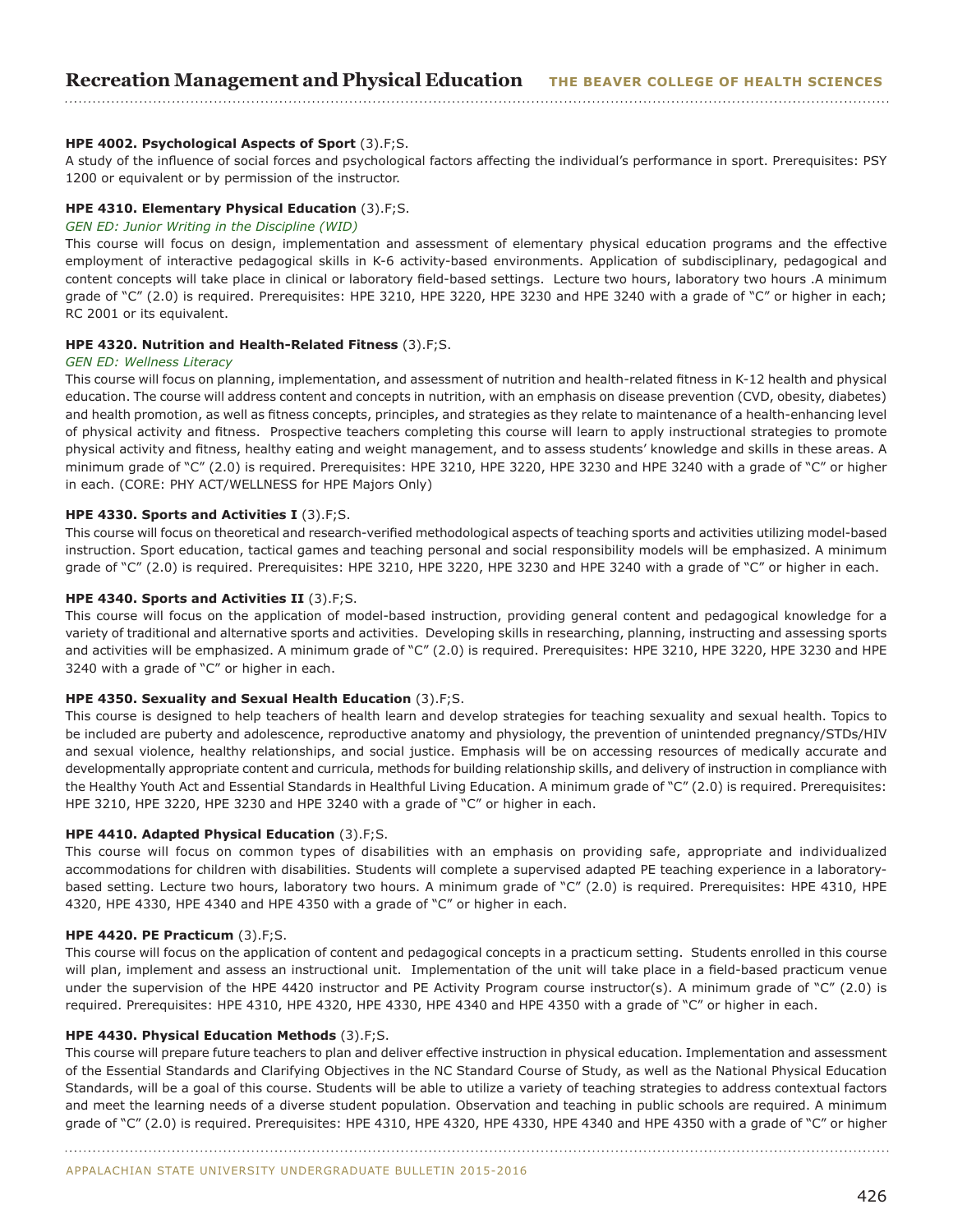in each.

## **HPE 4440. Health Education Methods** (3).F;S.

This course will prepare future teachers to plan and deliver effective instruction in health education. Implementation and assessment of the Essential Standards and Clarifying Objectives in the NC Standard Course of Study, as well as the National Health Education Standards, will be a goal of this course. Students will be able to utilize a variety of teaching strategies to address contextual factors and meet the learning needs of a diverse student population. Observation and teaching in public schools are required. A minimum grade of "C" (2.0) is required. Prerequisites: HPE 4310, HPE 4320, HPE 4330, HPE 4340 and HPE 4350 with a grade of "C" or higher in each.

## **HPE 4500. Independent Study** (1–4). F;S.

**HPE 4530–4549. Selected Topics** (1–4). On Demand.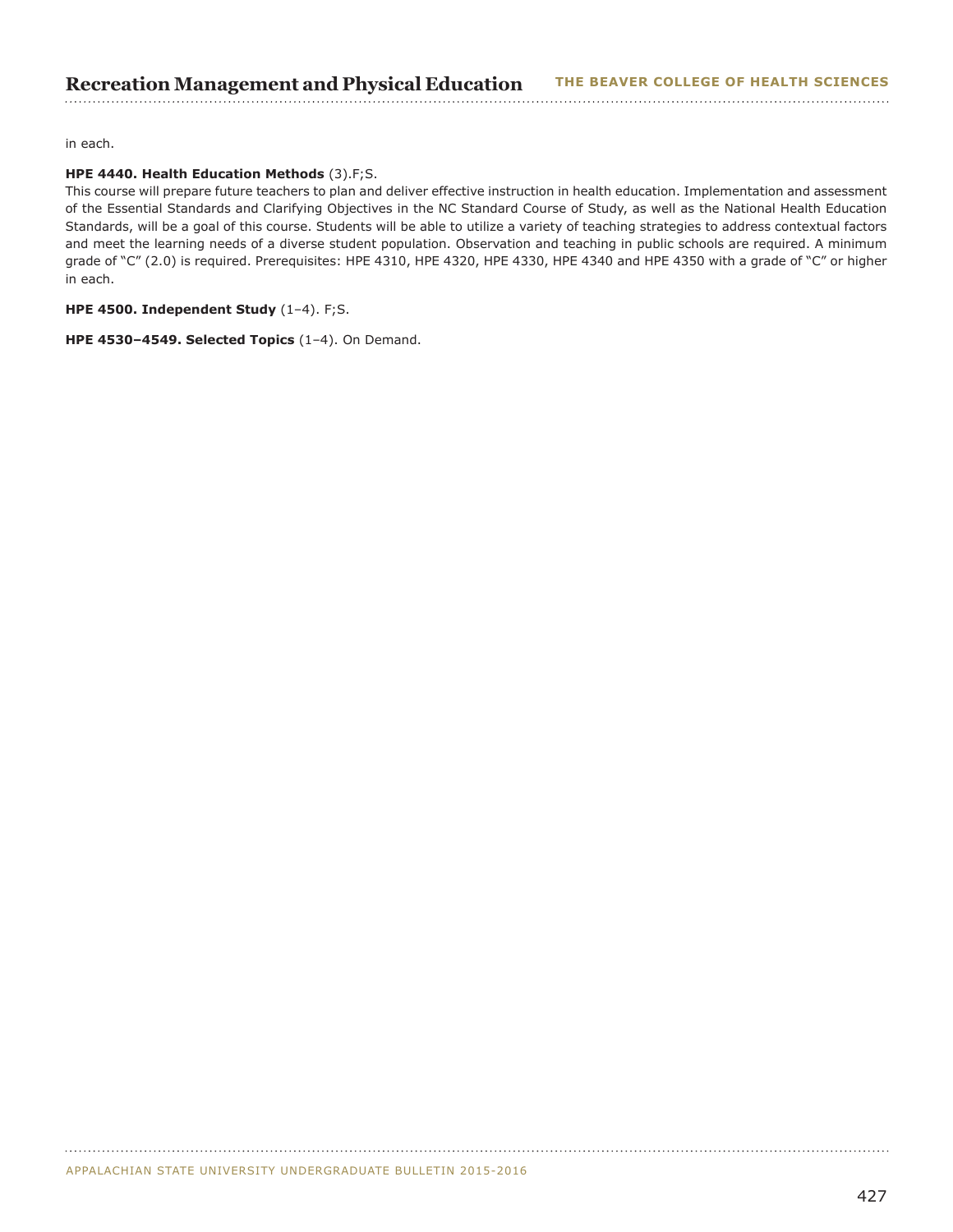## **Department of Social Work** (SW)

*Lauren E. Renkert, Chair*

*Ben E. Alexander-Eitzman Kellie Reed Ashcraft Robert S. Broce Emily K. Dakin Peter R. Fawson Leah R. Hamilton*

*Michael L. Howell Judy Kaplan Denise L. Levy Maureen A. MacNamara Della T. Marshall Deborah L. Phillips*

*Heather Thorp Annette A. Ward Kelly A. Williams Rachel L. Wright*

The Department of Social Work at Appalachian State University is guided by an overarching framework of social and economic justice. Housed within the College of Health Sciences, the Social Work Department's mission is to promote the well-being of individuals, families, groups and communities and to meet the work force needs for professional social workers, especially at the local and regional level. The undergraduate (BSW) and graduate (MSW) programs are designed to assist students to develop competencies for ethical and culturally competent generalist social work practice within the distinct Appalachian culture of the region and across national and international contexts. The graduate program is further charged with providing educational opportunities for students to develop expertise in advanced direct practice with individuals and families, or in leadership roles within community and organizational practice. Through scholarly activities and service, members of the faculty contribute to the knowledge base of the profession, enhance social work practice throughout the region and state, and support the social work profession regionally, nationally and globally.

Information about the MSW program can be found in the *Graduate Bulletin* or on the Department of Social Work website at [www.socialwork.appstate.edu/master-social-work.](www.socialwork.appstate.edu/master-social-work)

The BSW curriculum builds on a liberal arts education and includes coursework in human behavior theories, policy analysis, research, social welfare, and generalist practice. This curriculum design provides opportunities for students to gain the knowledge, theory, practice and interpersonal competencies which form the foundation of the profession. The BSW program culminates with a field practicum where students work under close supervision of an experienced social worker in a social service agency. At the successful completion of the BSW program, students are expected to demonstrate competence in core areas and be prepared for entry level professional practice. Graduates have full professional status and may be granted advanced standing in two-year master's degree programs in social work.

## **The Bachelor of Social Work degree (BSW) (281A/44.0701)**

The BSW program consists of 52 semester hours of class work in social work. As part of the curriculum, students will complete a Field Instruction course that requires 440 clock hours of instruction in a social service agency. In addition, 18 semester hours of specified courses in the social sciences, the humanities, and natural sciences (biology) are required. Transfer of social work credits will be based on departmental review and will be limited to courses completed at programs accredited by CSWE at the time the course was taken. Curriculum credit cannot be given for life experience or work experience.

The program of study is available at:<www.programsofstudy.appstate.edu/social-work-bsw-281a-2015-2016>

#### **Declaration of the Social Work Major**

Students may declare social work as their major when they have met the following requirements for admission to the College of Health Sciences: completion of at least 30 semester hours, a grade-point average of at least 2.0, and credit for RC 1000 or an equivalent course and credit for or current enrollment in UCO 1200 or an equivalent course. Students should work closely with a social work advisor to plan their course of study.

#### **Admission to the Professional Sequence**

Due to the professional nature of the program, the curriculum has been developed to reflect both foundation and professional sequence courses. The foundation courses include SW 2010, SW 2020, SW 2615, SW 2630, and SW 3000. These courses are open to students regardless of major.

In order to progress beyond the foundation courses, students must apply and be admitted to the professional sequence. This sequence includes: SW 3330, SW 3850, SW 3870, SW 4000, SW 4010, SW 4020, SW 4650, and SW 4690. Students apply to the professional sequence when they are enrolled in, or have completed, all of the foundation courses, receiving a grade of "C" or better in each. Academic standards for admission include an overall GPA of 2.5 and a social work GPA of 2.5. Deadlines for applying are November 1 if applying in the fall semester and April 1 if applying in the spring. A complete application, including an essay, must be submitted prior to the deadline.

#### **Academic Standards for Retention**

BSW students are expected to abide by ASU's code of Student Conduct and Academic Integrity Code, the National Association of Social Worker's Code of Ethics, the BSW Program's Cometencies, and the following standards: 1) Scholastic Performance; 2) Pro-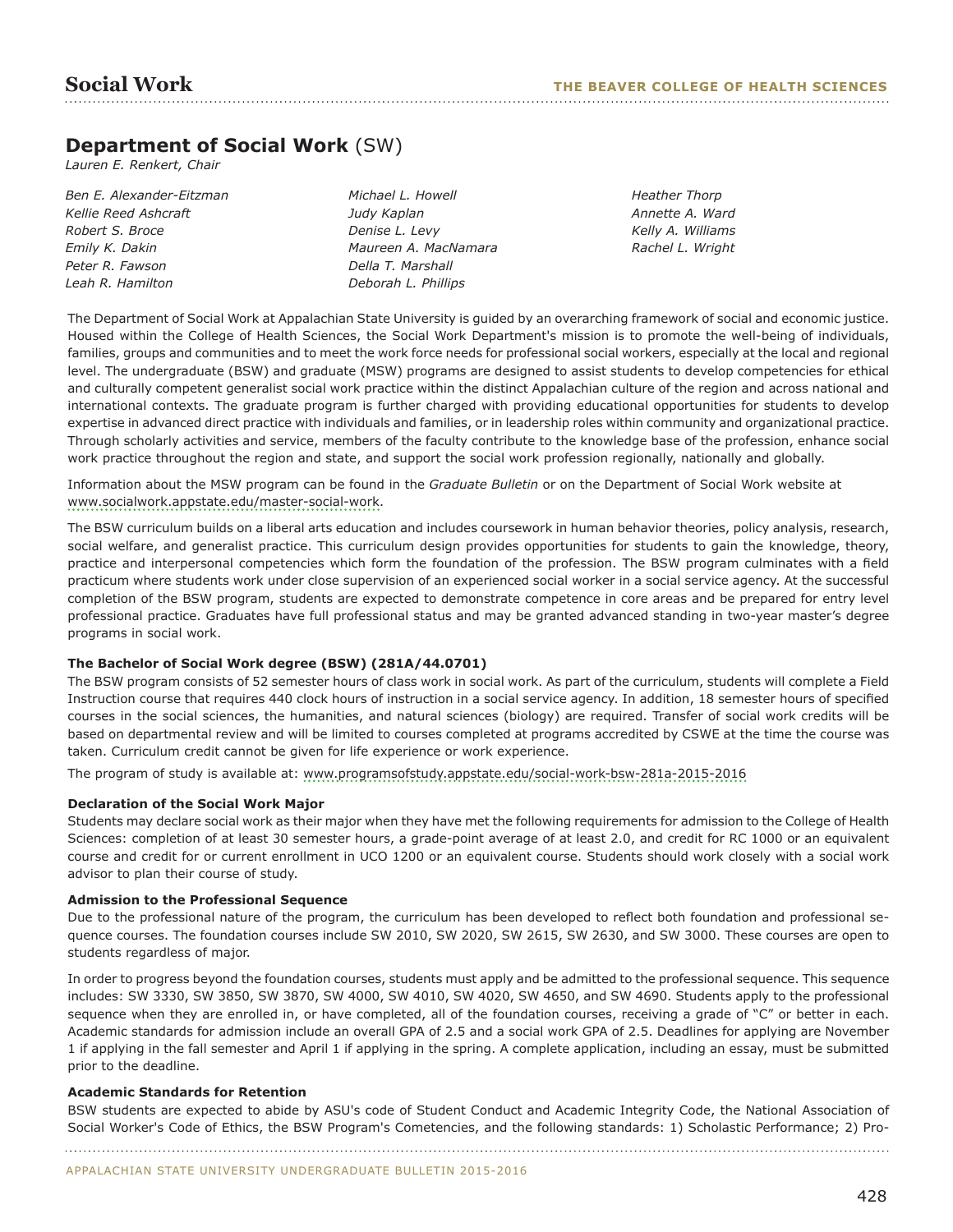fessional Identity and Self-Awarness; 3) Ethical Behavior; 4) Interpersonal Relationships; and 5) Commitment to Diversity, Social Justice, and Human Rights. Failure to meet the standards may result in dismissal from the program.

Majors must achieve a grade of "C" or higher in all required social work and cognate courses, and must maintain an overall GPA of 2.5 and a 2.5 GPA for all required social work and cognate courses. Students may repeat a social work course only once. Students may repeat only two social work courses throughout the program.

#### **Minor in Social Work (281/44.0701)** (18 semester hours)

The primary purpose of the minor in Social Work is to complement a student's major. It does not prepare the student for social work practice.

The program of study is available at: <www.programsofstudy.appstate.edu/social-work-minor-281-2015-2016>

#### **Honors Program in Social Work**

The Department of Social Work offers an honors program at the undergraduate level to students who have distinguished academic records. Credit earned in courses taken for honors may be applied toward the major, the minor, or the electives required for graduation. To graduate with "Honors in Social Work," a student must meet the following criteria: a minimum overall GPA of 3.5; a minimum GPA of 3.5 in social work courses; and successful completion of the honors sequence. Social Work honors requirements may be found at [www.socialwork.appstate.edu/undergraduate/departmental-honors.](www.socialwork.appstate.edu/undergraduate/departmental-honors)

## **Graduate Degree**

The Department of Social Work offers a Master of Social Work degree. Students interested in this degree program should consult the *Graduate Bulletin* for further information.

## **Courses of Instruction in Social Work (SW)**

This catalog reflects fall and spring semester offerings. Go to [www.summerschool.appstate.edu](http://www.summerschool.appstate.edu) for courses offered in summer terms. (For an explanation of the prefixes used in the following courses, see the listing of Course Prefixes.)

## SOCIAL WORK (SW)

## **SW 2010. Professional Social Work in Contemporary Society** (3).F;S.

Provides the student with the opportunity to learn about social work as a major helping profession and social work practice in a changing society. Focus is on characteristics of the helping professions; underserved populations in the U.S.; and the wide variety of settings in which professional social workers practice. Entry level course for social work majors. Prerequisite: at least second semester freshman standing.

#### **SW 2020. The American Social Welfare System** (3).F;S.

*GEN ED: Social Science Designation; Integrative Learning Experience (Theme: "American Culture: Past and Present")*

An introduction to social welfare as a concept and as a social institution: overview of the public and private network of social programs and services intended to help fulfill basic human needs. Analysis of major social issues, problems, and values which shape social policy and the distribution of resources in the U.S., with attention to several other nations.

## **SW 2500. Independent Study** (1–4).F;S.

## **SW 2615. Cultural Competence in the Helping Professions** (3).F;S.

#### *GEN ED: Integrative Learning Experience (Theme: "Intersections: Race, Class, and Gender")*

This course offers an opportunity for students to examine both personal and professional issues related to practice in the helping professions. Focus is on sensitivity to, understanding of, and appreciation for people from diverse cultural backgrounds. It includes content related to vulnerable, underserved groups in the United States and examines culture and social class within the context of culturally proficient delivery of human services. (Global Learning Opportunity course)

#### **SW 2630. Human Behavior and the Social Environment** (3).F;S.

The person-in-environment approach is applied to stages of the life cycle. Review and application of relevant social science and social work theories, concepts, and research is included. This course also provides the student with the opportunity to become skilled at assessing human functioning in varied social contexts and provides the bases for developing strategies for social work intervention. Prerequisites: BIO 1201 or its equivalent; PSY 1200; and SOC 1000 or SOC 1100 or SD 3375; or consent of the BSW Program Director.

#### **SW 3000. Basic Skills for the Social Work Profession** (3).F;S.

Introduces students to topics and skills considered basic to beginning social work practice. Experiential learning is stressed. The course is designed to teach effective relationship, communication, interviewing and recording skills, based on ethical and professional values. A 30-hour volunteer experience is required, providing students opportunities to test their knowledge and skills in a professional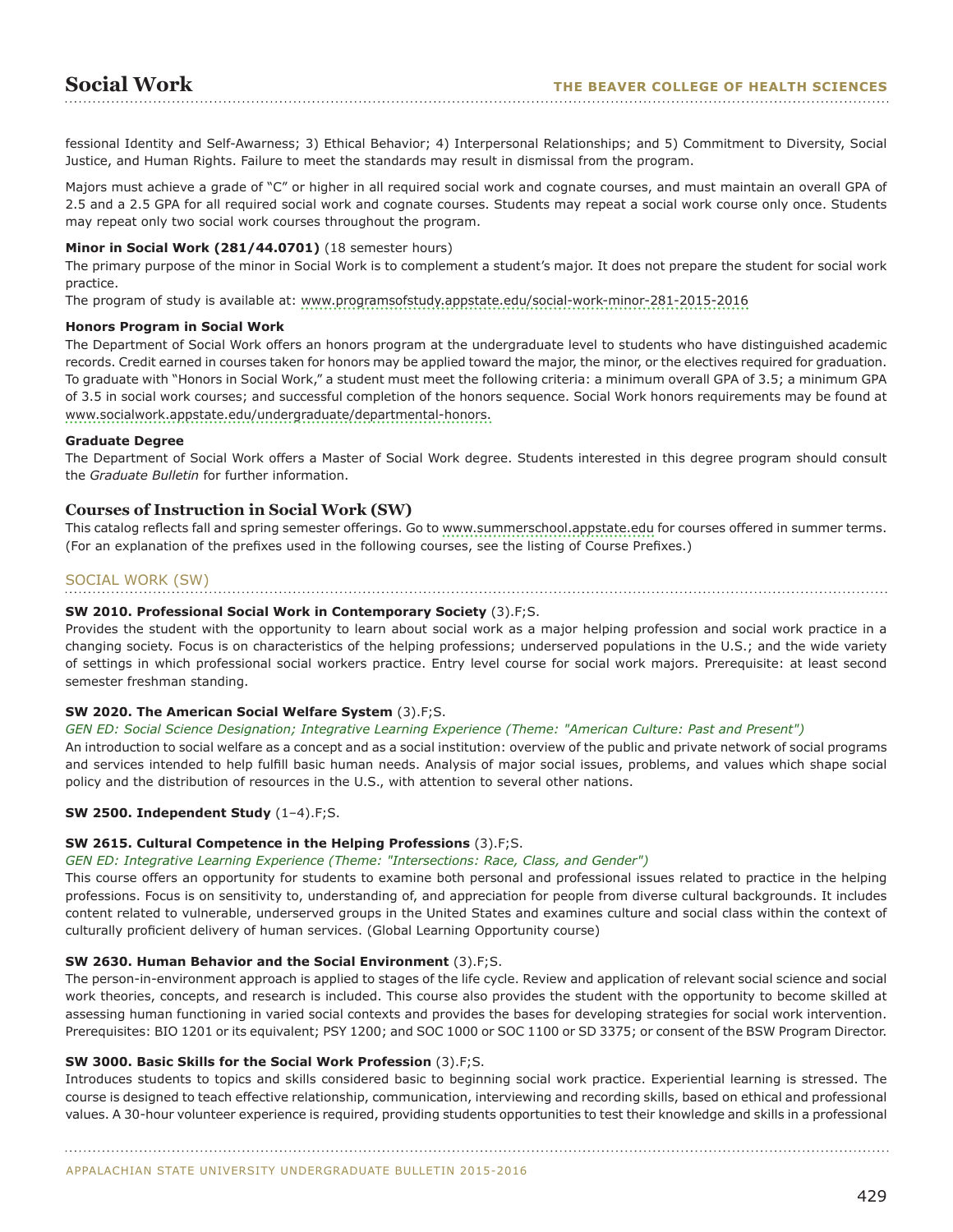setting. Prerequisites: PSY 1200; SOC 1000 or SOC 1100 or SD 3375; or consent of the BSW Program Director.

#### **SW 3330. Social Welfare Policies, Programs, and Issues** (3).F;S.

#### *GEN ED: Junior Writing in the Discipline (WID)*

Examines policies and issues associated with existing social service delivery systems, and emphasizes policy formulation and assessment of alternative strategies for establishing and meeting social goals. Influence of social work principles, values, and practice on social welfare policies and issues. Prerequisites: RC 2001 or its equivalent; PS 1100; and admission to the professional sequence; or consent of the BSW Program Director.

#### **SW 3500. Independent Study** (1–4).F;S.

#### **SW 3520. Instructional Assistance** (1).F;S.

A supervised experience in the instructional process on the university level through direct participation in a classroom situation. Graded on an S/U basis. Prerequisite: junior or senior standing. May be repeated for a total credit of three semester hours.

#### **SW 3530–3549. Selected Topics** (1–4). On Demand.

#### **SW 3850. Social Work Research Methods I** (3).F;S.

An introduction to a scientific approach to building knowledge and skills in research and the evaluation of practice. The course will focus on understanding the interconnections between research and social work practice, and the role that social work core values play in research. Ethical conduct as a social work researcher and evaluator will also be covered. Prerequisite: admission to the professional sequence or consent of the BSW Program Director. (ND Prerequisite: passing the math placement test or successful completion of MAT 0010.)

#### **SW 3870. Social Work Research Methods II** (4).F;S.

This course builds on the learning and skills developed in SW 3850: Social Work Research Methods I. In this course, students will collect, analyze and interpret data for social work research. Students will also develop the skills needed to conduct evaluations of practice with individuals, families, groups and communities. Ethical conduct as a social work researcher and evaluator will be reinforced. A one hour data analysis lab is part of this course. Prerequisite: SW 3850 and admission to the professional sequence or consent of the BSW Program Director. (ND Prerequisite: passing the math placement test or successful completion of MAT 0010.)

#### **SW 4000. Social Work Practice with Individuals and Families** (3).F;S.

This course provides the opportunity for students to learn a beginning base of practice theory with individuals and families, utilizing an ecological, holistic perspective. Focus is on basic values, concepts and processes essential to generalist social work practice. Attention is given to assessment, goal setting, contracting, evaluation and differential intervention planning. Prerequisite: admission to the professional sequence or consent of the BSW Program Director.

#### **SW 4002. Competencies for Child Welfare** (3).F.

This course provides the student the opportunity to learn about the roles of a social worker in public child welfare and the basic competencies necessary to work within North Carolina's public child welfare system. The course also focuses on issues of child maltreatment, child abuse and neglect identification, needs of children and families, and policies and procedures, such as assessments, in-home services, out-of-home placement, and adoptions. The course is required for BSW students seeking to complete a field placement in public child welfare, along with other BSW course requirements. Prerequisite: admission to the professional sequence or consent of the BSW Program Director.

#### **SW 4010. Social Work Practice with Groups** (3).F;S.

Applications of social work knowledge and skills to social work practice with groups. The course will prepare students to engage in group work at micro and mezzo practice levels helping groups as well as individuals within groups. Key concepts, principles, theories, methods, and skills necessary for competent group social work practice will be covered, as well as skills necessary for group social work practice with diverse populations. Prerequisite: admission to the professional sequence or consent of the BSW Program Director.

#### **SW 4020. Social Work Practice with Communities and Organizations** (3).F;S.

Applications of social work knowledge and skills to intervention with communities and organizations. This course will teach students to effectively distinguish between micro and macro problems, to assess community and organizational needs and to develop and implement effective macro interventions with neighborhoods, communities, and social agencies. The course provides a conceptual framework for community organization and organizational practice. Prerequisite: admission to the professional sequence or consent of the BSW Program Director.

#### **SW 4210. Social Work and the Law** (3).On Demand.

Students will develop an understanding of the basic legal principles and procedures relevant to social work practice focusing on the

APPALACHIAN STATE UNIVERSITY UNDERGRADUATE BULLETIN 2015-2016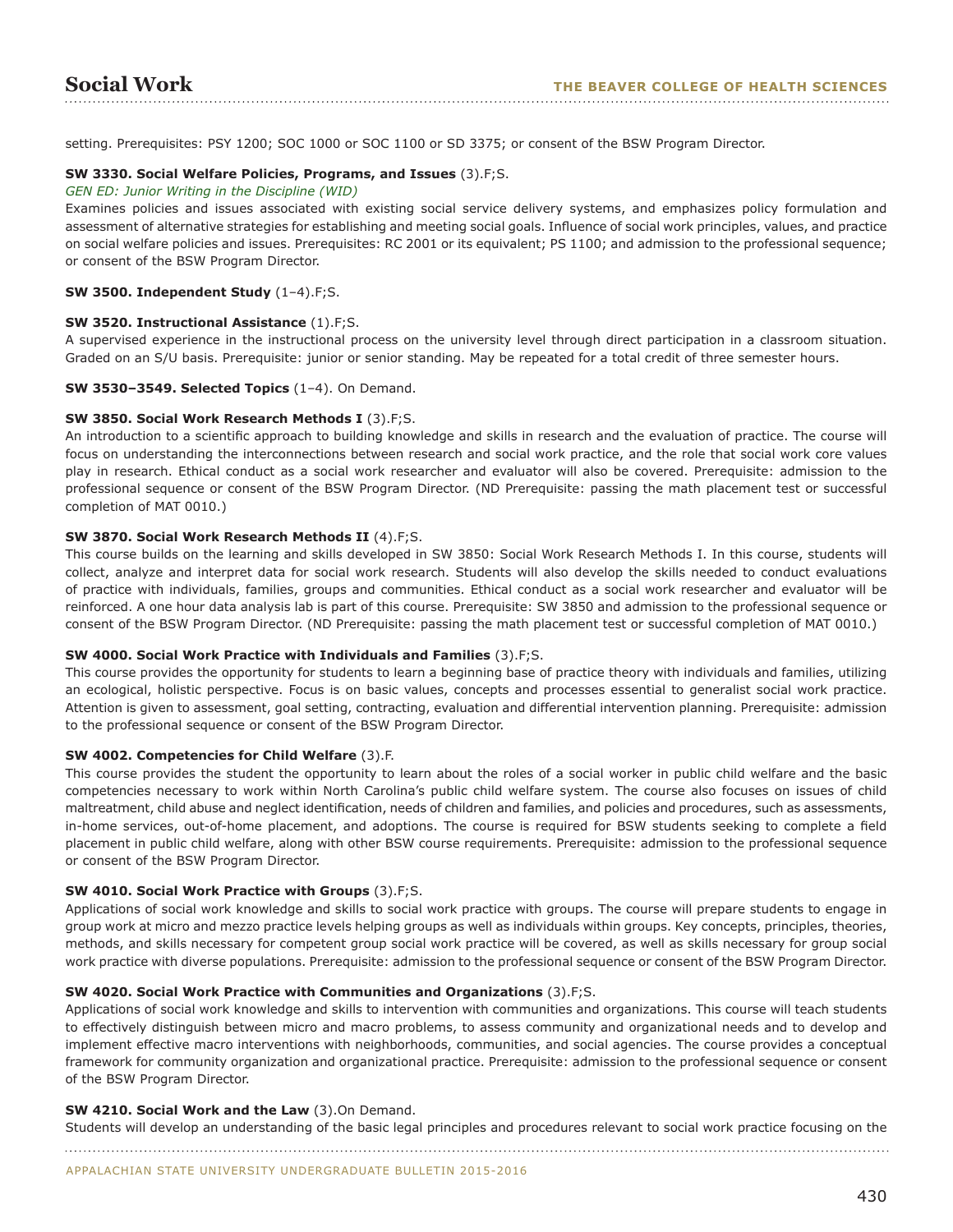impact of the legal system on social work practice. The course will emphasize the development of critical thinking skills necessary for addressing complex legal and ethical dilemmas. Students will develop social work practice knowledge and skills at both the micro and macro levels. Prerequisite for social work majors taking the course for elective credit: admission to the professional sequence or consent of the BSW Program Director.

## **SW 4220. Social Work Practice and Substance Abuse** (3).On Demand.

Students will gain knowledge and skills relevant to the field of substance abuse, mental health issues, and evidence-based treatments. The course focus is how these issues affect work with social work clients. The bio-psycho-social-cultural-spiritual model of addictions and mental health will be used as the framework to cover topics including theories of addiction, mental health, and treatments. Students will develop social work practice knowledge and skills at both the micro and macro levels. Prerequisite for social work majors taking the course for elective credit: admission to the professional sequence or consent of the BSW Program Director.

## **SW 4245. Social Work Practice in Health Care** (3).On Demand.

This course is an introductory seminar on contemporary health social work. It provides an evidence-based overview of the social, cultural, environmental, and political contexts affecting health promotion, prevention, and intervention on local, national, and global levels. Students will learn skills necessary for work in interdisciplinary health-related settings and develop a deeper understanding and empathy for the experience of health challenges. [Dual -listed with SW 5245.] Dual-listed courses require senior standing. Juniors may enroll with permission of the department.

## **SW 4250. Spirituality, Religion, and Secularism in Social Work** (3).On Demand.

Students will examine the role of spirituality, religion, and secularism in social work practice, with a focus on developing an appreciation of differences, and learning to manage conflicts between personal values and professional practice. Topics include the role of faithbased organizations in providing social services and the development of knowledge and skills for both micro and macro practice. Prerequisite for social work majors taking the course for elective credit: admission to the professional sequence or consent of the BSW Program Director.

## **SW 4270. School Social Work** (3).F.

Study of the role and competencies of the school social worker as a member of the pupil personnel team in the U.S. educational system. Social work practice in the school setting with students, their families, and communities will be examined. The course will focus on addictions, disabilities, pregnancy, poverty, and serious behavioral difficulties. Discussion of NC school social work licensure, policies, current issues, and reforms in education will also be included. [Dual-listed with SW 5270.] Dual-listed courses require senior standing; juniors may enroll with permission of the department.

## **SW 4280. Social Work Issues in Developmental Disabilities** (3).On Demand.

This course provides an opportunity for students to better understand the unique challenges of individuals with developmental disabilities as well as to learn about the ways in which support services adapt to meet these challenges. The course utilizes a life span approach to increase awareness and sensitivity about the variety of issues an individual with a developmental disability and their family may encounter. Prerequisite: admission to the professional sequence or consent of the BSW Program Director.

## **SW 4365. Social Work Practice with Children and Families** (3).S.

Uses an ecological framework to develop understanding of diverse family systems. Challenges faced by families over the life cycle will be studied, with an emphasis on the influence of the communities, cultures, organizations, and institutions with which families engage. Students will develop social work practice knowledge and skills at both the micro and macro levels. The course is a prerequisite for BSW students seeking to complete a field placement in public child welfare. Prerequisite for social work majors taking the course for elective credit: admission to the professional sequence or consent of the BSW Program Director.

## **SW 4510. Social Work Honors Thesis** (3).On Demand.

Independent study and research for a social work thesis. Directed and graded by a student's thesis committee director in the Department of Social Work. Enrollment is by invitation or application only.

## **SW 4530-4549. Selected Topics** (1-4).On Demand.

## **SW 4555. Death, Dying, and Living** (3).On Demand.

An examination of how dying, death, and grief are experienced, including how support can be given through helping relationships to those who are dying or experiencing bereavement. Consideration will be given to the issues of euthanasia, suicide, body disposition, living wills, and the relationship of death to life. Students will have the opportunity to explore personally the meaning of death, other experiences of loss, and the quality of life. Prerequisite for social work majors taking the course for elective credit: admission to the professional sequence or consent of the BSW Program Director.